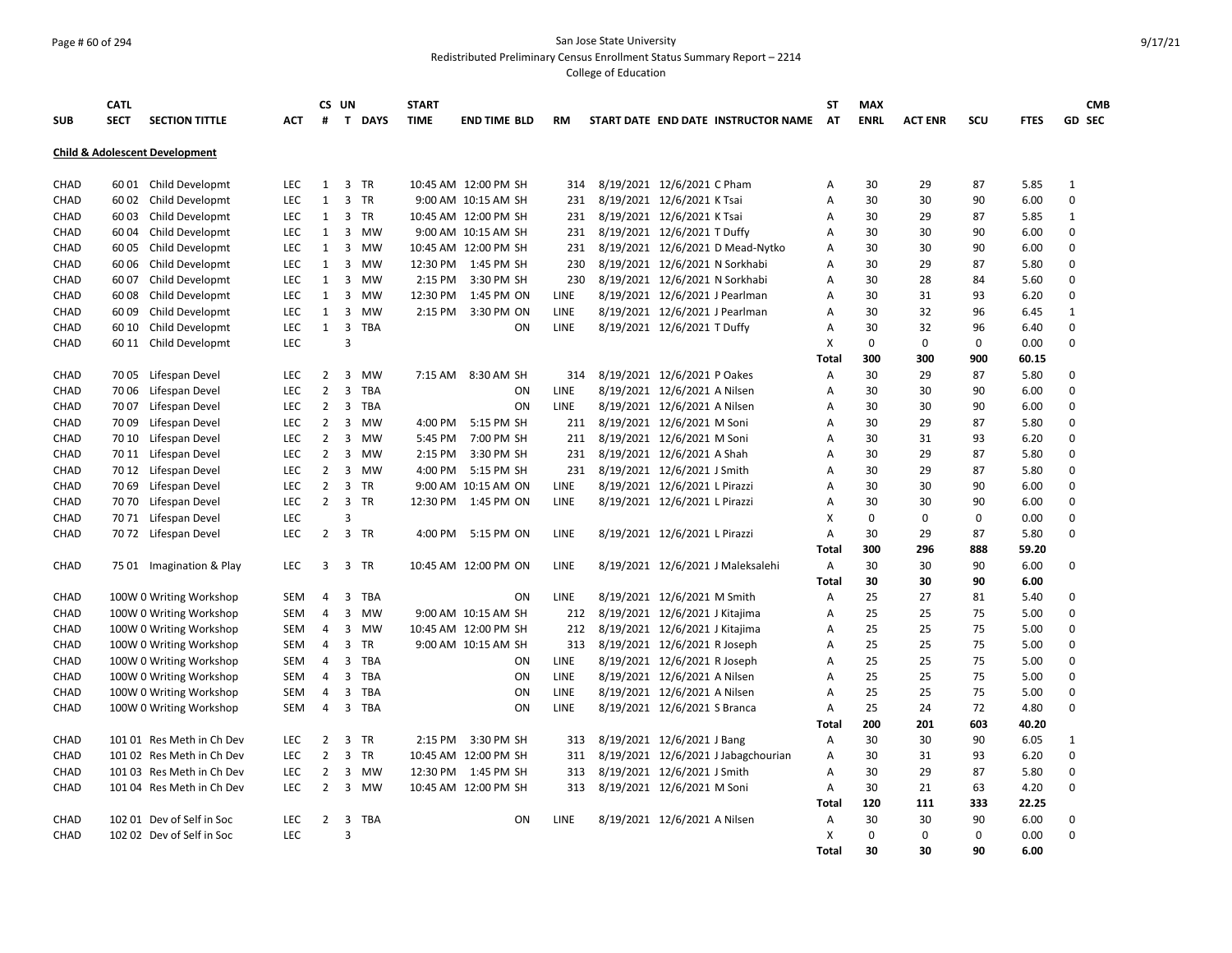### Page # 61 of 294 San Jose State University Redistributed Preliminary Census Enrollment Status Summary Report – 2214

|             | <b>CATL</b> |                                |            | CS UN          |             |        | <b>START</b> |                      |             |                                           | ST           | <b>MAX</b>  |                |     |             | <b>CMB</b>                  |  |
|-------------|-------------|--------------------------------|------------|----------------|-------------|--------|--------------|----------------------|-------------|-------------------------------------------|--------------|-------------|----------------|-----|-------------|-----------------------------|--|
| <b>SUB</b>  | <b>SECT</b> | <b>SECTION TITTLE</b>          | <b>ACT</b> | #              |             | T DAYS | <b>TIME</b>  | <b>END TIME BLD</b>  | RM          | START DATE END DATE INSTRUCTOR NAME       | <b>AT</b>    | <b>ENRL</b> | <b>ACT ENR</b> | SCU | <b>FTES</b> | <b>GD SEC</b>               |  |
| CHAD        |             | 104 01 Program Evaluation      | <b>LEC</b> | 2              | 3 TR        |        | 12:30 PM     | 1:45 PM SH           | 231         | 8/19/2021 12/6/2021 R Marx                | A            | 30          | 9              | 27  | 1.80        | 0                           |  |
| CHAD        |             | 104 02 Program Evaluation      | <b>LEC</b> | $\overline{2}$ | 3 TR        |        | 2:15 PM      | 3:30 PM SH           | 231         | 8/19/2021 12/6/2021 R Marx                | Α            | 30          | 24             | 72  | 4.80        | 0                           |  |
|             |             |                                |            |                |             |        |              |                      |             |                                           | <b>Total</b> | 60          | 33             | 99  | 6.60        |                             |  |
| CHAD        |             | 106 01 Concepts of Child       | LEC        | $2^{\circ}$    |             | 3 TBA  |              | ON                   | LINE        | 8/19/2021 12/6/2021 T Campbell            | Α            | 30          | 30             | 90  | 6.00        | 0                           |  |
| CHAD        |             | 106 02 Concepts of Child       | <b>LEC</b> | $\overline{2}$ |             | 3 TBA  |              | ON                   | LINE        | 8/19/2021 12/6/2021 T Campbell            | Α            | 30          | 29             | 87  | 5.80        | 0                           |  |
| CHAD        |             | 106 03 Concepts of Child       | <b>LEC</b> | $\overline{2}$ |             | 3 TBA  |              | ON                   | LINE        | 8/19/2021 12/6/2021 R Love                | A            | 30          | 30             | 90  | 6.00        | 0                           |  |
| CHAD        |             | 106 04 Concepts of Child       | LEC        | $\overline{2}$ |             | 3 TBA  |              | ON                   | LINE        | 8/19/2021 12/6/2021 R Love                | Α            | 30          | 30             | 90  | 6.00        | 0                           |  |
|             |             |                                |            |                |             |        |              |                      |             |                                           | <b>Total</b> | 120         | 119            | 357 | 23.80       |                             |  |
| CHAD        |             | 131 01 Resl & Risk School      | LEC        |                | 3           |        |              |                      |             |                                           | X            | 0           | 0              | 0   | 0.00        | 0                           |  |
|             |             |                                |            |                |             |        |              |                      |             |                                           | <b>Total</b> | 0           | 0              | 0   | 0.00        |                             |  |
| CHAD        |             | 149 01 Child Health & Act      | <b>LEC</b> | $\overline{2}$ | 3 TR        |        |              | 10:45 AM 12:00 PM SH | 239         | 8/19/2021 12/6/2021 C Costa               | A            | 40          | 17             | 51  | 3.40        | Ċ                           |  |
| CHAD        |             | 149 02 Child Health & Act      | <b>LEC</b> | $\overline{2}$ | 3 TR        |        |              | 10:45 AM 12:00 PM SH | 230         | 8/19/2021 12/6/2021 C Costa               | Α            | 40          | 15             | 45  | 3.00        | $\mathbf 0$<br>$\mathsf{C}$ |  |
|             |             |                                |            |                |             |        |              |                      |             |                                           | <b>Total</b> | 80          | 32             | 96  | 6.40        |                             |  |
| CHAD        |             | 150 02 Devlp Comm Compet       | <b>LEC</b> | $\overline{2}$ | 3 TR        |        |              | 9:00 AM 10:15 AM SH  | 212         | 8/19/2021 12/6/2021 J Bang                | Α            | 30          | 30             | 90  | 6.00        | 0                           |  |
| CHAD        |             | 150 03 Devlp Comm Compet       | <b>LEC</b> | $\overline{2}$ | 3 TR        |        |              | 10:45 AM 12:00 PM SH | 212         | 8/19/2021 12/6/2021 J Bang                | Α            | 30          | 30             | 90  | 6.00        | 0                           |  |
| CHAD        |             | 150 04 Devlp Comm Compet       | <b>LEC</b> | $\overline{2}$ |             | 3 MW   |              | 10:45 AM 12:00 PM ON | <b>LINE</b> | 8/19/2021 12/6/2021 L Lasman              | A            | 30          | 30             | 90  | 6.00        | $\Omega$                    |  |
|             |             |                                |            |                |             |        |              |                      |             |                                           | <b>Total</b> | 90          | 90             | 270 | 18.00       |                             |  |
| CHAD        |             | 151 01 Dev Literacy in Div Soc | <b>LEC</b> | 2              | 3 TR        |        |              | 7:15 AM 8:30 AM SH   | 211         | 8/19/2021 12/6/2021 T O'Donnell-Johnson A |              | 30          | 28             | 84  | 5.60        | 0                           |  |
| CHAD        |             | 151 02 Dev Literacy in Div Soc | LEC        | $\overline{2}$ | 3 TR        |        |              | 9:00 AM 10:15 AM SH  | 211         | 8/19/2021 12/6/2021 T O'Donnell-Johnson A |              | 30          | 30             | 90  | 6.00        | 0                           |  |
|             |             |                                |            |                |             |        |              |                      |             |                                           | Total        | 60          | 58             | 174 | 11.60       |                             |  |
| CHAD        |             | 152 01 Foundations EC Cur      | <b>LEC</b> | $\overline{2}$ |             | 3 MW   |              | 9:00 AM 10:15 AM SH  | 211         | 8/19/2021 12/6/2021 T O'Donnell-Johnson A |              | 30          | 29             | 87  | 5.80        | 0                           |  |
| CHAD        |             | 152 02 Foundations EC Cur      | <b>LEC</b> | $\overline{2}$ |             | 3 MW   |              | 10:45 AM 12:00 PM SH | 211         | 8/19/2021 12/6/2021 T O'Donnell-Johnson A |              | 30          | 24             | 72  | 4.80        | 0                           |  |
|             |             |                                |            |                |             |        |              |                      |             |                                           | Total        | 60          | 53             | 159 | 10.60       |                             |  |
| CHAD        |             | 157 01 Supervising Adults      | <b>LEC</b> | $\overline{2}$ |             | 3 MW   |              | 10:45 AM 12:00 PM SH | 239         | 8/19/2021 12/6/2021 D Izenstark           | Α            | 30          | 30             | 90  | 6.00        | 0                           |  |
| <b>CHAD</b> |             | 157 02 Supervising Adults      | LEC        | $\overline{2}$ |             | 3 MW   |              | 12:30 PM 1:45 PM SH  | 239         | 8/19/2021 12/6/2021 D Izenstark           | Α            | 30          | 29             | 87  | 5.80        | 0                           |  |
|             |             |                                |            |                |             |        |              |                      |             |                                           | <b>Total</b> | 60          | 59             | 177 | 11.80       |                             |  |
| CHAD        |             | 158 01 Prac Ch/Youth           | LEC        | $\overline{2}$ | $3 \quad W$ |        |              | 9:00 AM 9:50 AM SH   | 230         | 8/19/2021 12/6/2021 D Izenstark           | Α            | 30          | 37             | 37  | 7.40        | 0                           |  |
| <b>CHAD</b> |             | 158 02 Prac Ch/Youth           | LAB        |                | $\Omega$    |        |              |                      |             |                                           | X            | 0           | 0              | 0   | 0.00        | 0                           |  |
| CHAD        |             | 158 03 Prac Ch/Youth           | LAB        | 15             | 0 TBA       |        |              |                      |             | 8/19/2021 12/6/2021 D Izenstark           | А            | 30          | 37             | 74  | 0.00        | 0                           |  |
|             |             |                                |            |                |             |        |              |                      |             |                                           | Total        | 60          | 74             | 111 | 7.40        |                             |  |
| <b>CHAD</b> |             | 159 01 Child Dev K-8 Prac      | <b>LEC</b> | $\overline{2}$ | 3 R         |        |              | 2:15 PM 3:05 PM SH   | 230         | 8/19/2021 12/6/2021 P Oakes               | Α            | 30          | 35             | 35  | 7.00        | 0                           |  |
| CHAD        |             | 159 02 Child Dev K-8 Prac      | LAB        |                | $\Omega$    |        |              |                      |             |                                           | X            | $\mathbf 0$ | 0              | 0   | 0.00        | 0                           |  |
| <b>CHAD</b> |             | 159 03 Child Dev K-8 Prac      | LAB        | 15             | 0 TBA       |        |              |                      |             | 8/19/2021 12/6/2021 P Oakes               | Α            | 30          | 35             | 70  | 0.00        | 0                           |  |
|             |             |                                |            |                |             |        |              |                      |             |                                           | <b>Total</b> | 60          | 70             | 105 | 7.00        |                             |  |
| <b>CHAD</b> |             | 160 01 Child Dev Pract         | <b>LEC</b> | $\overline{2}$ | 3 R         |        |              | 4:30 PM 5:20 PM SH   | 211         | 8/19/2021 12/6/2021 J Foster              | Α            | 30          | 31             | 31  | 6.20        | 0                           |  |
| <b>CHAD</b> |             | 160 02 Child Dev Pract         | LAB        | 15             |             | 0 MW   |              | 8:45 AM 11:45 AM CCB | 118         | 8/19/2021 12/6/2021 J Foster              | A            | 6           | 6              | 12  | 0.00        | 0                           |  |
| CHAD        |             | 160 03 Child Dev Pract         | LAB        | 15             | 0 TR        |        |              | 8:45 AM 11:45 AM CCB | 118         | 8/19/2021 12/6/2021 J Foster              | А            | 6           | 6              | 12  | 0.00        | 0                           |  |
| <b>CHAD</b> |             | 160 04 Child Dev Pract         | LAB        | 15             | 0 MW        |        |              | 12:30 PM 3:30 PM CCB | 118         | 8/19/2021 12/6/2021 J Foster              | А            | 4           | 6              | 12  | 0.00        | 0                           |  |
| <b>CHAD</b> |             | 160 05 Child Dev Pract         | LAB        | 15             | 0 TR        |        |              | 12:30 PM 3:30 PM CCB | 118         | 8/19/2021 12/6/2021 J Foster              | А            | 4           | 5              | 10  | 0.00        | 0                           |  |
| <b>CHAD</b> |             | 160 06 Child Dev Pract         | LAB        | 15             |             | 0 MW   |              | 8:40 AM 11:40 AM SH  | 1170        | 8/19/2021 12/6/2021 J Fraser              | Α            | 4           | 3              | 6   | 0.00        | 0                           |  |
| <b>CHAD</b> |             | 160 07 Child Dev Pract         | LAB        | 15             | $0$ TR      |        |              | 8:40 AM 11:40 AM SH  | 1170        | 8/19/2021 12/6/2021 J Fraser              | A            | 4           | 5              | 10  | 0.00        | $\Omega$                    |  |
|             |             |                                |            |                |             |        |              |                      |             |                                           | Total        | 58          | 62             | 93  | 6.20        |                             |  |
| <b>CHAD</b> |             | 161 01 Ch Care Admin II        | <b>LEC</b> | 3              |             | 3 TBA  |              | ON                   | LINE        | 8/19/2021 12/6/2021 M Conroy              | Α            | 30          | 32             | 96  | 6.40        | 0                           |  |
|             |             |                                |            |                |             |        |              |                      |             |                                           | <b>Total</b> | 30          | 32             | 96  | 6.40        |                             |  |
| <b>CHAD</b> |             | 162 01 Chid/Adol Mult Soc      | <b>LEC</b> |                |             | 2 3 MW |              | 10:45 AM 12:00 PM SH | 314         | 8/19/2021 12/6/2021 N Sorkhabi            | A            | 30          | 25             | 75  | 5.00        | 0                           |  |
|             |             |                                |            |                |             |        |              |                      |             |                                           |              |             |                |     |             |                             |  |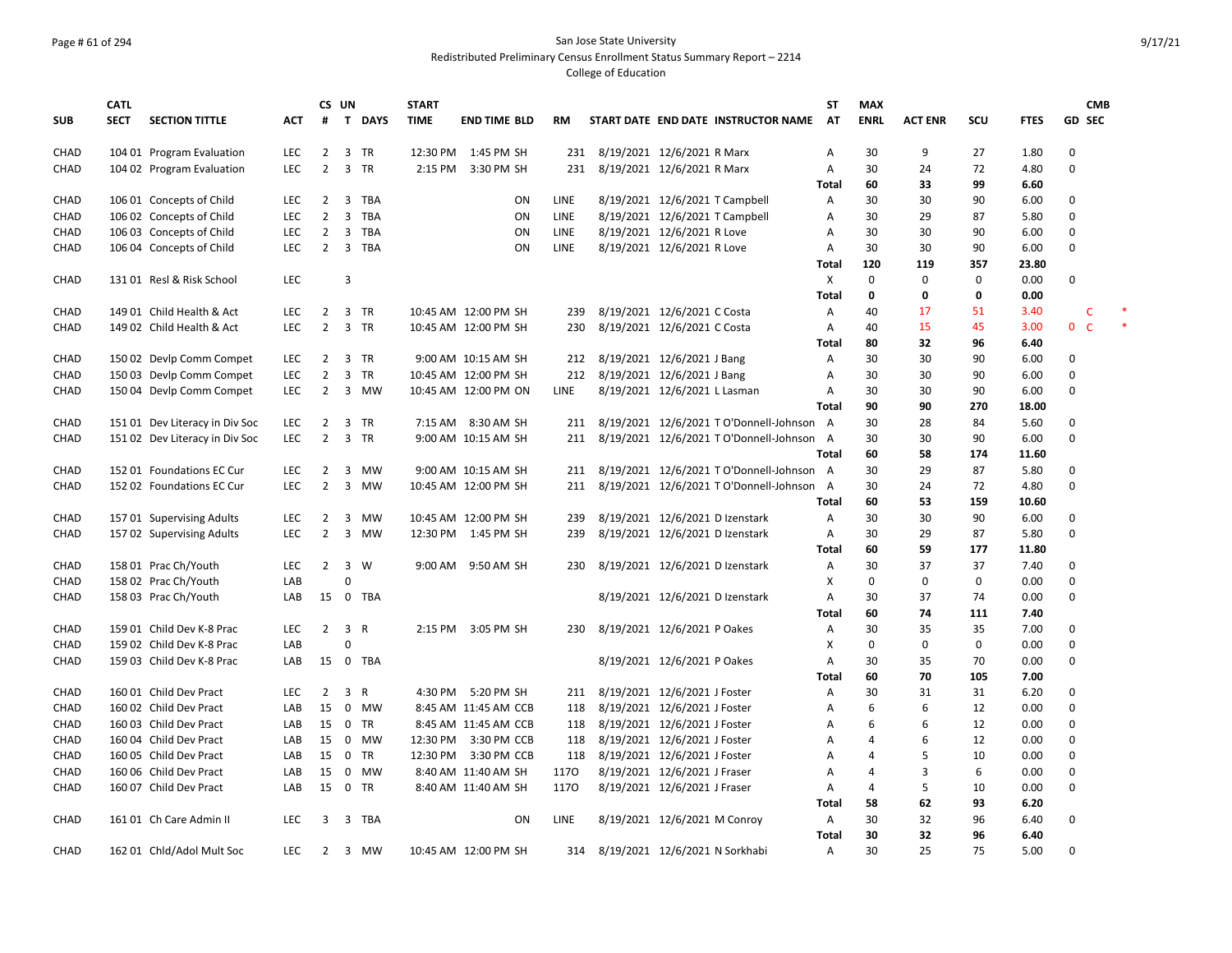### Page # 62 of 294 San Jose State University Redistributed Preliminary Census Enrollment Status Summary Report – 2214

|              | <b>CATL</b> |                                                        |                   |                | CS UN          |            | <b>START</b> |                                   |    |              |                                                              |                               |                                        | ST                | <b>MAX</b>  |                |           |               | <b>CMB</b>    |
|--------------|-------------|--------------------------------------------------------|-------------------|----------------|----------------|------------|--------------|-----------------------------------|----|--------------|--------------------------------------------------------------|-------------------------------|----------------------------------------|-------------------|-------------|----------------|-----------|---------------|---------------|
| <b>SUB</b>   | <b>SECT</b> | <b>SECTION TITTLE</b>                                  | <b>ACT</b>        | #              |                | T DAYS     | <b>TIME</b>  | <b>END TIME BLD</b>               |    | RM           |                                                              |                               | START DATE END DATE INSTRUCTOR NAME AT |                   | <b>ENRL</b> | <b>ACT ENR</b> | scu       | <b>FTES</b>   | <b>GD SEC</b> |
| CHAD         |             | 162 02 Chld/Adol Mult Soc                              | <b>LEC</b>        | $\overline{2}$ | 3              | TBA        |              |                                   | ON | <b>LINE</b>  | 8/19/2021 12/6/2021 A Shah                                   |                               |                                        | A                 | 30          | 32             | 96        | 6.40          | $\Omega$      |
|              |             |                                                        |                   |                |                |            |              |                                   |    |              |                                                              |                               |                                        | <b>Total</b>      | 60          | 57             | 171       | 11.40         |               |
| CHAD         |             | 163 01 Crit Iss Adol Dev                               | <b>LEC</b>        | $\overline{2}$ | $\overline{3}$ | <b>TR</b>  | 2:15 PM      | 3:30 PM SH                        |    | 212          | 8/19/2021 12/6/2021 K Tsai                                   |                               |                                        | A                 | 30          | 31             | 93        | 6.20          | $\Omega$      |
| CHAD         |             | 163 02 Crit Iss Adol Dev                               | <b>LEC</b>        | $\overline{2}$ |                | 3 TR       |              | 12:30 PM 1:45 PM SH               |    | 239          | 8/19/2021 12/6/2021 S Kaul                                   |                               |                                        | A<br><b>Total</b> | 30<br>60    | 29<br>60       | 87<br>180 | 5.80<br>12.00 | $\Omega$      |
| CHAD         |             | 164 01 Contem Parenting                                | <b>LEC</b>        | $\overline{2}$ |                | 3 TBA      |              |                                   | ON | <b>LINE</b>  | 8/19/2021 12/6/2021 R Mathur                                 |                               |                                        | A                 | 30          | 31             | 93        | 6.20          | 0             |
| CHAD         |             | 164 02 Contem Parenting                                | LEC               | $\overline{2}$ | 3              | TBA        |              |                                   | ON | LINE         | 8/19/2021 12/6/2021 A Shah                                   |                               |                                        | A                 | 30          | 31             | 93        | 6.20          | $\mathbf 0$   |
| CHAD         |             | 164 03 Contem Parenting                                | <b>LEC</b>        | $\overline{2}$ |                | 3 TR       | 2:15 PM      | 3:30 PM SH                        |    | 239          | 8/19/2021 12/6/2021 S Kaul                                   |                               |                                        | Α                 | 30          | 28             | 84        | 5.60          | 0             |
|              |             |                                                        |                   |                |                |            |              |                                   |    |              |                                                              |                               |                                        | <b>Total</b>      | 90          | 90             | 270       | 18.00         |               |
| CHAD         |             | 165 01 Risk/Resilienc                                  | LEC               | 3              | 3              | MW         |              | 9:00 AM 10:15 AM SH               |    | 311          | 8/19/2021 12/6/2021 M Smith                                  |                               |                                        | Α                 | 30          | 16             | 48        | 3.20          | $\mathbf 0$   |
| <b>CHAD</b>  |             | 165 02 Risk/Resilienc                                  | <b>LEC</b>        | 3              |                | 3 MW       |              | 2:15 PM 3:30 PM SH                |    | 311          | 8/19/2021 12/6/2021 M Smith                                  |                               |                                        | A                 | 30          | 14             | 42        | 2.80          | $\Omega$      |
| CHAD         |             | 165 03 Risk/Resilienc                                  | LEC               | 3              |                | 3 TR       |              | 12:30 PM 1:45 PM SH               |    | 230          | 8/19/2021 12/6/2021 C Pham                                   |                               |                                        | Α                 | 30          | 32             | 96        | 6.40          | $\Omega$      |
| <b>CHAD</b>  |             | 165 04 Risk/Resilienc                                  | <b>LEC</b>        | 3              |                | 3 TR       |              | 2:15 PM 3:30 PM SH                |    | 311          | 8/19/2021 12/6/2021 C Pham                                   |                               |                                        | A                 | 30          | 28             | 84        | 5.60          | 0             |
|              |             |                                                        |                   |                |                |            |              |                                   |    |              |                                                              |                               |                                        | <b>Total</b>      | 120         | 90             | 270       | 18.00         |               |
| CHAD         |             | 168 01 Soc Emot Dev Ch & Adol                          | LEC               | $\overline{2}$ |                | 3 TR       |              | 9:00 AM 10:15 AM SH               |    | 311          | 8/19/2021 12/6/2021 K Hassett                                |                               |                                        | Α                 | 30          | 30             | 90        | 6.00          | 0             |
| <b>CHAD</b>  |             | 168 02 Soc Emot Dev Ch & Adol                          | <b>LEC</b>        | $\overline{2}$ |                | 3 TR       |              | 7:15 AM 8:30 AM SH                |    | 311          | 8/19/2021 12/6/2021 K Hassett                                |                               |                                        | A                 | 30          | 28             | 84        | 5.60          | $\Omega$      |
| <b>CHAD</b>  |             | 168 03 Soc Emot Dev Ch & Adol                          | <b>LEC</b>        | $\overline{2}$ |                | 3 TBA      |              |                                   | ON | <b>LINE</b>  | 8/19/2021 12/6/2021 K Hassett                                |                               |                                        | Α                 | 30          | 30             | 90        | 6.00          | 0             |
| CHAD         |             | 168 04 Soc Emot Dev Ch & Adol                          | LEC               | $\overline{2}$ |                | 3 TBA      |              |                                   | ON | LINE         | 8/19/2021 12/6/2021 A Shah                                   |                               |                                        | A                 | 30          | 32             | 96        | 6.40          | $\mathbf 0$   |
| <b>CHAD</b>  |             | 168 05 Soc Emot Dev Ch & Adol                          | LEC               | $\overline{2}$ |                | 3 TBA      |              |                                   | ON | LINE         | 8/19/2021 12/6/2021 A Shah                                   |                               |                                        | A                 | 30          | 28             | 84        | 5.60          | 0             |
|              |             |                                                        |                   |                |                |            |              |                                   |    |              |                                                              |                               |                                        | <b>Total</b>      | 150         | 148            | 444       | 29.60         |               |
| CHAD         |             | 169 01 Motiv Child/Adoles                              | <b>LEC</b>        | $\overline{2}$ | 3              | TR         |              | 10:45 AM 12:00 PM SH              |    | 211          | 8/19/2021 12/6/2021 R Love                                   |                               |                                        | A                 | 30          | 29             | 87        | 5.80          | $\Omega$      |
| <b>CHAD</b>  |             | 169 02 Motiv Child/Adoles                              | <b>LEC</b>        | $\overline{2}$ |                | 3 TR       |              | 12:30 PM 1:45 PM SH               |    | 211          | 8/19/2021 12/6/2021 R Love                                   |                               |                                        | Α                 | 30          | 29             | 87        | 5.80          | $\Omega$      |
| CHAD         |             | 169 03 Motiv Child/Adoles                              | <b>LEC</b>        | $\overline{2}$ |                | 3 MW       |              | 12:30 PM 1:45 PM ON               |    | LINE         | 8/19/2021 12/6/2021 K Cross                                  |                               |                                        | Α                 | 30          | 32             | 96        | 6.40          | $\mathbf 0$   |
| <b>CHAD</b>  |             | 169 04 Motiv Child/Adoles                              | LEC               | $\overline{2}$ |                | 3 MW       |              | 10:45 AM 12:00 PM ON              |    | LINE         |                                                              |                               | 8/19/2021 12/6/2021 J Maleksalehi      | Α                 | 30          | 35             | 105       | 7.00          | 0             |
| <b>CHAD</b>  |             | 169 05 Motiv Child/Adoles                              | <b>LEC</b>        | $\overline{2}$ |                | 3 TBA      |              |                                   | ON | LINE         | 8/19/2021 12/6/2021 K Cross                                  |                               |                                        | A                 | 30          | 35             | 105       | 7.00          | $\Omega$      |
|              |             |                                                        |                   |                |                |            |              |                                   |    |              |                                                              |                               |                                        | <b>Total</b>      | 150         | 160            | 480       | 32.00         |               |
| <b>CHAD</b>  |             | 170 01 Cont Infl Cog Devl                              | <b>LEC</b>        | 2              | 3              | <b>TR</b>  | 2:15 PM      | 3:30 PM SH                        |    | 211          |                                                              |                               | 8/19/2021 12/6/2021 J Jabagchourian    | Α                 | 30          | 25             | 75        | 5.00          | $\Omega$      |
| CHAD         |             | 170 02 Cont Infl Cog Devl                              | LEC               | $\overline{2}$ | $\overline{3}$ | TR         | 12:30 PM     | 1:45 PM SH                        |    | 315          |                                                              |                               | 8/19/2021 12/6/2021 J Jabagchourian    | A                 | 30          | 29             | 87        | 5.80          | $\Omega$      |
| <b>CHAD</b>  |             | 170 03 Cont Infl Cog Devl                              | <b>LEC</b>        | $\overline{2}$ |                | 3 MW       | 12:30 PM     | 1:45 PM SH                        |    | 311          | 8/19/2021 12/6/2021 M Soni                                   |                               |                                        | Α                 | 30          | 30             | 90        | 6.00          | 0             |
| <b>CHAD</b>  |             | 170 04 Cont Infl Cog Devl                              | <b>LEC</b>        | $\overline{2}$ |                | 3 MW       | 2:15 PM      | 3:30 PM SH                        |    | 211          | 8/19/2021 12/6/2021 M Soni                                   |                               |                                        | A                 | 30          | 19             | 57        | 3.80          | $\Omega$      |
|              |             |                                                        |                   |                |                |            |              |                                   |    |              |                                                              |                               |                                        | <b>Total</b><br>A | 120         | 103            | 309       | 20.60         | $\Omega$      |
| CHAD<br>CHAD |             | 173 01 Cr Iss Inf/Tod Dev<br>173 02 Cr Iss Inf/Tod Dev | <b>LEC</b><br>LEC | 3<br>3         | 3              | MW<br>3 TR | 12:30 PM     | 1:45 PM ON<br>12:30 PM 1:45 PM ON |    | LINE<br>LINE | 8/19/2021 12/6/2021 J Fraser<br>8/19/2021 12/6/2021 J Fraser |                               |                                        | Α                 | 30<br>30    | 29<br>30       | 87<br>90  | 5.80<br>6.00  | $\Omega$      |
| CHAD         |             | 173 03 Cr Iss Inf/Tod Dev                              | <b>LEC</b>        | 3              |                | 3 TBA      |              |                                   |    |              | 8/19/2021 12/6/2021 J Fraser                                 |                               |                                        | Α                 | 30          | 30             | 90        | 6.00          | $\mathbf 0$   |
|              |             |                                                        |                   |                |                |            |              |                                   |    |              |                                                              |                               |                                        | <b>Total</b>      | 90          | 89             | 267       | 17.80         |               |
| CHAD         |             | 180 01 Indiv Studies                                   | <b>SUP</b>        | 36             |                | 1 TBA      |              |                                   | ON | LINE         |                                                              | 8/19/2021 12/6/2021 E Slusser |                                        | Α                 | 5           | 0              | 0         | 0.00          | 0             |
| CHAD         |             | 180 02 Indiv Studies                                   | <b>SUP</b>        | 78             |                | 3 TBA      |              |                                   | ON | LINE         | 8/19/2021 12/6/2021 E Slusser                                |                               |                                        | Α                 | 5           | 0              | 0         | 0.00          | 0             |
|              |             |                                                        |                   |                |                |            |              |                                   |    |              |                                                              |                               |                                        | <b>Total</b>      | 10          | 0              | 0         | 0.00          |               |
| <b>CHAD</b>  |             | 195 01 Sr Sem Child Dev                                | <b>SEM</b>        | 5              | 3              | TBA        |              |                                   | ON | LINE         | 8/19/2021 12/6/2021 M Mcvey                                  |                               |                                        | Α                 | 25          | 26             | 78        | 5.20          | $\mathbf 0$   |
| <b>CHAD</b>  |             | 195 02 Sr Sem Child Dev                                | <b>SEM</b>        | 5              | 3              | TBA        |              |                                   | ON | LINE         | 8/19/2021 12/6/2021 M Mcvey                                  |                               |                                        | A                 | 25          | 25             | 75        | 5.00          | $\Omega$      |
| CHAD         |             | 195 03 Sr Sem Child Dev                                | <b>SEM</b>        | 5              | $\mathbf{3}$   | TBA        |              |                                   | ON | LINE         | 8/19/2021 12/6/2021 R Mathur                                 |                               |                                        | Α                 | 25          | 25             | 75        | 5.00          | $\Omega$      |
| <b>CHAD</b>  |             | 195 04 Sr Sem Child Dev                                | <b>SEM</b>        | 5              |                | 3 TBA      |              |                                   | ON | LINE         | 8/19/2021 12/6/2021 R Mathur                                 |                               |                                        | A                 | 25          | 26             | 78        | 5.20          | $\mathbf 0$   |
|              |             |                                                        |                   |                |                |            |              |                                   |    |              |                                                              |                               |                                        | <b>Total</b>      | 100         | 102            | 306       | 20.40         |               |
| CHAD         |             | 199 01 Sen Honors Thesis                               | <b>SUP</b>        |                |                | 25 1 TBA   |              |                                   | ON | LINE         | 8/19/2021 12/6/2021 E Slusser                                |                               |                                        | A                 | 5           | 0              | 0         | 0.00          | 0             |
|              |             |                                                        |                   |                |                |            |              |                                   |    |              |                                                              |                               |                                        | <b>Total</b>      | 5           | 0              | 0         | 0.00          |               |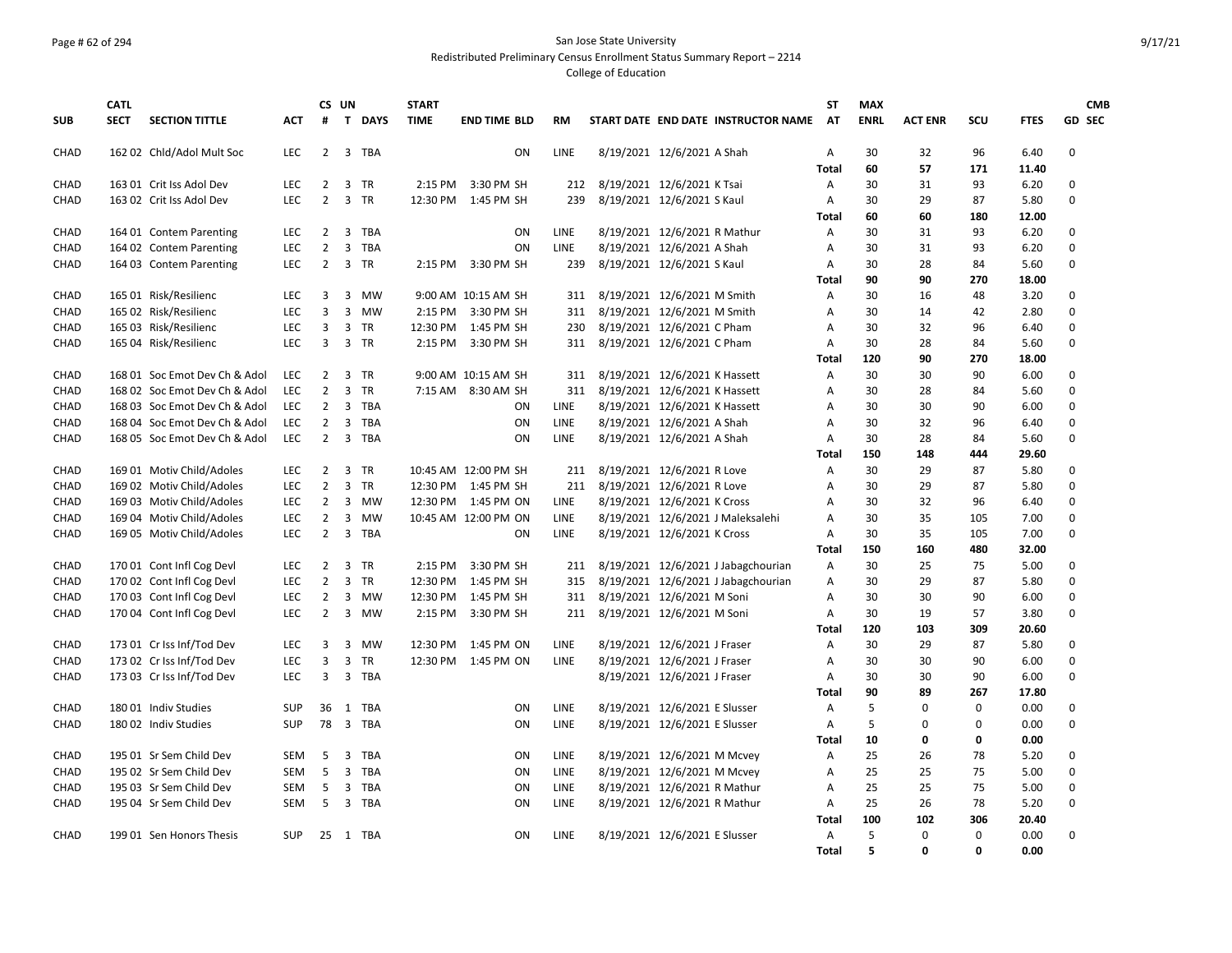### Page # 63 of 294 San Jose State University Redistributed Preliminary Census Enrollment Status Summary Report – 2214

|            | <b>CATL</b> |                                 |            | CS UN |                |             | <b>START</b> |                     |           |      |                               |                                                 | <b>ST</b>    | <b>MAX</b>  |                |             |             | <b>CMB</b>              |
|------------|-------------|---------------------------------|------------|-------|----------------|-------------|--------------|---------------------|-----------|------|-------------------------------|-------------------------------------------------|--------------|-------------|----------------|-------------|-------------|-------------------------|
| <b>SUB</b> | <b>SECT</b> | <b>SECTION TITTLE</b>           | <b>ACT</b> | #     |                | <b>DAYS</b> | <b>TIME</b>  | <b>END TIME BLD</b> |           | RM   |                               | START DATE END DATE INSTRUCTOR NAME             | AT           | <b>ENRL</b> | <b>ACT ENR</b> | scu         | <b>FTES</b> | <b>GD SEC</b>           |
| CHAD       |             | 260A 01Sem CHAD: Research       | <b>SEM</b> | 5.    | 3 <sup>7</sup> |             | 4:00 PM      | 6:45 PM SH          |           | 212  |                               | 8/19/2021 12/6/2021 D Mead-Nytko                | A            | 15          | 13             | 39          | 3.25        | - 13                    |
|            |             |                                 |            |       |                |             |              |                     |           |      |                               |                                                 | Total        | 15          | 13             | 39          | 3.25        |                         |
| CHAD       |             | 262 01 Multicul Iss Dev         | <b>SEM</b> | 5     | 3 R            |             | 4:00 PM      | 6:45 PM SH          |           | 231  | 8/19/2021 12/6/2021 R Marx    |                                                 | A            | 25          | 22             | 66          | 5.50        | - 22                    |
|            |             |                                 |            |       |                |             |              |                     |           |      |                               |                                                 | Total        | 25          | 22             | 66          | 5.50        |                         |
| CHAD       |             | 298 01 Spec in Child & Adol Dev | SUP        | 78    |                | 3 TBA       |              |                     | <b>ON</b> | LINE | 8/19/2021 12/6/2021 E Slusser |                                                 | A            | 15          | 0              | $\mathbf 0$ | 0.00        | $\overline{0}$          |
|            |             |                                 |            |       |                |             |              |                     |           |      |                               |                                                 | <b>Total</b> | 15          | 0              | 0           | 0.00        |                         |
| CHAD       |             | 299 01 Master's Thesis          | <b>SUP</b> | 78    |                | 3 TBA       |              |                     | ON        | LINE | 8/19/2021 12/6/2021 E Slusser |                                                 | A            | 15          | 0              | $\mathbf 0$ | 0.00        | $\overline{\mathbf{0}}$ |
|            |             |                                 |            |       |                |             |              |                     |           |      |                               |                                                 | <b>Total</b> | 15          | 0              | 0           | 0.00        |                         |
|            |             |                                 |            |       |                |             |              |                     |           |      |                               | <b>Child &amp; Adolescent Development Total</b> |              | 2743        | 2584           | 7443        | 498.15      |                         |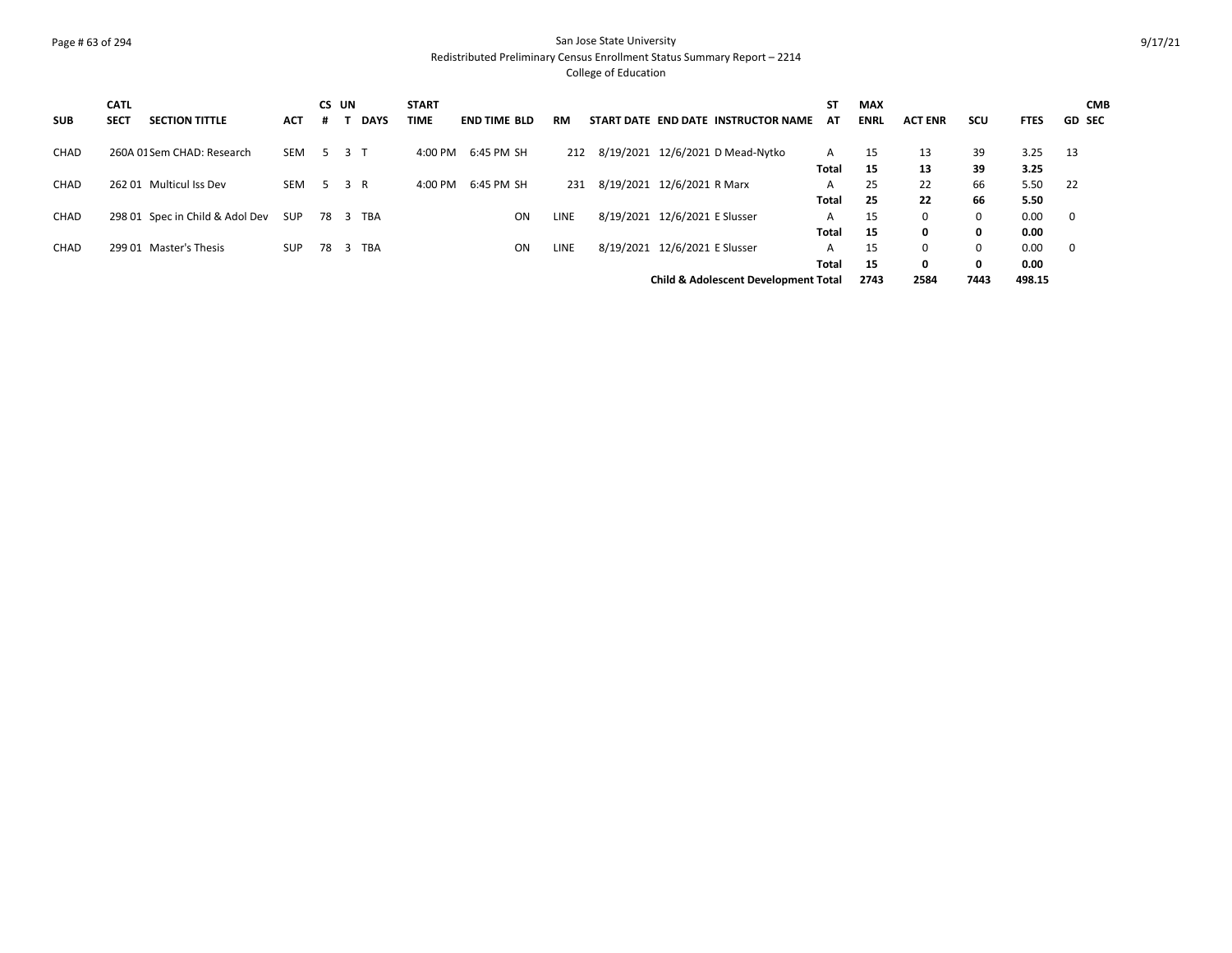## Page # 64 of 294 San Jose State University

Redistributed Preliminary Census Enrollment Status Summary Report – 2214

|                            | <b>CATL</b> |                                                  |            |                | CS UN          |                | <b>START</b> |                     |           |                                |                               |                                     | <b>ST</b>    | <b>MAX</b>  |                |             |             | <b>CMB</b>     |
|----------------------------|-------------|--------------------------------------------------|------------|----------------|----------------|----------------|--------------|---------------------|-----------|--------------------------------|-------------------------------|-------------------------------------|--------------|-------------|----------------|-------------|-------------|----------------|
| <b>SUB</b>                 | <b>SECT</b> | <b>SECTION TITTLE</b>                            | АСТ        | #              | T.             | <b>DAYS</b>    | <b>TIME</b>  | <b>END TIME BLD</b> | <b>RM</b> |                                |                               | START DATE END DATE INSTRUCTOR NAME | AT           | <b>ENRL</b> | <b>ACT ENR</b> | scu         | <b>FTES</b> | <b>GD SEC</b>  |
|                            |             | <b>Communicative Disorders &amp; Sciences</b>    |            |                |                |                |              |                     |           |                                |                               |                                     |              |             |                |             |             |                |
| EDAU                       |             | 115 01 Hearing Science                           | <b>LEC</b> |                | 3              |                |              |                     |           |                                |                               |                                     | X            | $\mathbf 0$ | $\mathbf 0$    | $\Omega$    | 0.00        | $\mathbf 0$    |
| <b>EDAU</b>                |             | 115 02 Hearing Science                           | <b>LEC</b> |                | 3              |                |              |                     |           |                                |                               |                                     | X            | $\mathbf 0$ | $\Omega$       | $\Omega$    | 0.00        | 0              |
| EDAU                       |             | 115 03 Hearing Science                           | LEC        |                | 3              |                |              |                     |           |                                |                               |                                     | X            | 0           | $\Omega$       | 0           | 0.00        | 0              |
| EDAU                       |             | 115 04 Hearing Science                           | <b>LEC</b> |                | 3              |                |              |                     |           |                                |                               |                                     | X            | $\mathbf 0$ | $\Omega$       | $\Omega$    | 0.00        | $\mathbf 0$    |
| EDAU                       |             | 115 05 Hearing Science                           | LEC        | $\overline{2}$ | 3              | M              |              | 12:30 PM 3:15 PM SH | 335       |                                |                               | 8/19/2021 12/6/2021 J McCullough    | Α            | 28          | 16             | 48          | 4.00        | 16             |
| EDAU                       |             | 115 06 Hearing Science                           | <b>LEC</b> |                | 3              |                |              |                     |           |                                |                               |                                     | X            | $\mathbf 0$ | $\Omega$       | $\Omega$    | 0.00        | $\mathbf 0$    |
| EDAU                       |             | 115 07 Hearing Science                           | LEC        | $\overline{2}$ | $\overline{3}$ | W              |              | 9:00 AM 11:45 AM ON | LINE      |                                | 8/19/2021 12/6/2021 M Kondo   |                                     | А            | 60          | 55             | 165         | 11.00       | $\Omega$       |
|                            |             |                                                  |            |                |                |                |              |                     |           |                                |                               |                                     | <b>Total</b> | 88          | 71             | 213         | 15.00       |                |
| <b>EDAU</b>                |             | 172 01 Prin Aural Rehab                          | <b>SEM</b> |                | 3              |                |              |                     |           |                                |                               |                                     | X            | $\mathbf 0$ | $\Omega$       | $\mathbf 0$ | 0.00        | $\mathbf 0$    |
| <b>EDAU</b>                |             | 172 02 Prin Aural Rehab                          | SEM        |                | 3              |                |              |                     |           |                                |                               |                                     | X            | $\mathbf 0$ | $\Omega$       | 0           | 0.00        | $\mathbf 0$    |
| EDAU                       |             | 172 03 Prin Aural Rehab                          | <b>SEM</b> | 5              | 3              | W              | 12:30 PM     | 3:15 PM SH          | 433       |                                |                               | 8/19/2021 12/6/2021 J McCullough    | A            | 27          | 27             | 81          | 5.40        | $\mathbf 0$    |
| EDAU                       |             | 172 04 Prin Aural Rehab                          | <b>SEM</b> | 5              | $\mathbf{3}$   | W              | 4:00 PM      | 6:45 PM SH          | 433       |                                | 8/19/2021 12/6/2021 E Merritt |                                     | A            | 30          | 24             | 72          | 4.80        | $\Omega$       |
|                            |             |                                                  |            |                |                |                |              |                     |           |                                |                               |                                     | Total        | 57          | 51             | 153         | 10.20       |                |
| <b>EDAU</b>                |             | 177 01 Pract Audiology                           | <b>SUP</b> |                | 3              |                |              |                     |           |                                |                               |                                     | X            | $\mathbf 0$ | $\Omega$       | 0           | 0.00        | 0              |
| <b>EDAU</b>                |             | 177 02 Pract Audiology                           | <b>SUP</b> |                | 3              |                |              |                     |           |                                |                               |                                     | X            | $\mathbf 0$ | $\Omega$       | $\Omega$    | 0.00        | $\mathbf 0$    |
| EDAU                       |             | 177 03 Pract Audiology                           | SUP        |                | 3              |                |              |                     |           |                                |                               |                                     | X            | 0           | $\Omega$       | 0           | 0.00        | $\Omega$       |
| <b>EDAU</b>                |             | 177 04 Pract Audiology                           | <b>SUP</b> |                | 3              |                |              |                     |           |                                |                               |                                     | X            | $\Omega$    | $\Omega$       | $\Omega$    | 0.00        | $\Omega$       |
| EDAU                       |             | 177 05 Pract Audiology                           | <b>SUP</b> | 25             |                | 3 W            |              | 1:00 PM 3:45 PM SH  | 412       | 8/19/2021 12/6/2021 E Merritt  |                               |                                     | Α            | 8           | 5              | 15          | 1.00        | $\mathbf 0$    |
| EDAU                       |             | 177 06 Pract Audiology                           | <b>SUP</b> | 25             |                | 3 <sub>T</sub> |              | 9:00 AM 11:45 AM SH | 412       | 8/19/2021 12/6/2021 E Merritt  |                               |                                     | A            | 8           | 6              | 18          | 1.20        | $\mathbf 0$    |
| <b>EDAU</b>                |             | 177 07 Pract Audiology                           | <b>SUP</b> | 25             |                | $3 \quad W$    |              | 9:00 AM 11:45 AM SH | 412       | 8/19/2021 12/6/2021 E Merritt  |                               |                                     | A            | 8           | 8              | 24          | 1.60        | $\mathbf 0$    |
| EDAU                       |             | 177 08 Pract Audiology                           | <b>SUP</b> | 25             | 3 R            |                |              | 9:00 AM 11:45 AM SH | 412       | 8/19/2021 12/6/2021 E Merritt  |                               |                                     | A            | 8           | $\overline{7}$ | 21          | 1.55        | $\overline{3}$ |
|                            |             |                                                  |            |                |                |                |              |                     |           |                                |                               |                                     | Total        | 32          | 26             | 78          | 5.35        |                |
| <b>EDSP</b>                |             | 102 01 Child Comm Dev                            | <b>LEC</b> |                | 3              |                |              |                     |           |                                |                               |                                     | X            | $\mathbf 0$ | $\Omega$       | 0           | 0.00        | 0              |
| <b>EDSP</b>                |             | 102 02 Child Comm Dev                            | <b>LEC</b> |                | 3              |                |              |                     |           |                                |                               |                                     | X            | 0           | $\Omega$       | 0           | 0.00        | $\mathbf 0$    |
| <b>EDSP</b>                |             | 102 03 Child Comm Dev                            | <b>LEC</b> |                | 3              |                |              |                     |           |                                |                               |                                     | X            | $\mathbf 0$ | $\Omega$       | O           | 0.00        | $\Omega$       |
| EDSP                       |             | 102 04 Child Comm Dev                            | <b>LEC</b> |                | 3              |                |              |                     |           |                                |                               |                                     | X            | $\mathbf 0$ | $\Omega$       | 0           | 0.00        | $\mathbf 0$    |
| <b>EDSP</b>                |             | 102 05 Child Comm Dev                            | <b>LEC</b> | $\mathbf{1}$   |                | 3 <sub>1</sub> |              | 1:00 PM 3:45 PM SH  | 433       |                                |                               | 8/19/2021 12/6/2021 A Pentland      | A            | 27          | 18             | 54          | 4.45        | 17             |
| <b>EDSP</b>                |             | 102 06 Child Comm Dev                            | <b>LEC</b> | $\mathbf{1}$   | 3              | R              |              | 9:00 AM 11:45 AM SH | 334       |                                |                               | 8/19/2021 12/6/2021 L Lustigman     | A            | 34          | 26             | 78          | 5.20        | $\Omega$       |
| <b>EDSP</b>                |             | 102 07 Child Comm Dev                            | <b>LEC</b> | $\mathbf{1}$   | 3 <sub>T</sub> |                |              | 9:00 AM 11:45 AM ON | LINE      |                                | 8/19/2021 12/6/2021 L Lasman  |                                     | Α            | 30          | 28             | 84          | 5.60        | 0              |
|                            |             |                                                  |            |                |                |                |              |                     |           |                                |                               |                                     | <b>Total</b> | 91          | 72             | 216         | 15.25       |                |
| <b>EDSP</b>                |             | 110 01 Comm Disord Survey                        | <b>LEC</b> |                | 3              |                |              |                     |           |                                |                               |                                     | X            | $\mathbf 0$ | $\Omega$       | 0           | 0.00        | 0              |
| <b>EDSP</b>                |             | 110 02 Comm Disord Survey                        | <b>LEC</b> |                | 3              |                |              |                     |           |                                |                               |                                     | X            | 0           | $\Omega$       | 0           | 0.00        | $\mathbf 0$    |
| <b>EDSP</b>                |             | 110 03 Comm Disord Survey                        | <b>LEC</b> | 2              | $\mathbf{3}$   | W              | 12:30 PM     | 3:15 PM SH          | 334       |                                |                               | 8/19/2021 12/6/2021 C Esquivias     | A            | 30          | 28             | 84          | 5.60        | $\mathbf 0$    |
| <b>EDSP</b>                |             | 110 04 Comm Disord Survey                        | LEC        | $\overline{2}$ | $\overline{3}$ | W              |              | 12:30 PM 3:15 PM SH | 335       | 8/19/2021 12/6/2021 N Gupta    |                               |                                     | Α            | 28          | 26             | 78          | 5.20        | 0              |
|                            |             |                                                  |            |                |                |                |              |                     |           |                                |                               |                                     | <b>Total</b> | 58          | 54             | 162         | 10.80       |                |
| <b>EDSP</b>                |             | 111 01 Clinical Phonetics                        | SEM        |                | 3              |                |              |                     |           |                                |                               |                                     | X            | $\Omega$    | $\Omega$       | $\Omega$    | 0.00        | 0              |
| <b>EDSP</b>                |             | 111 02 Clinical Phonetics                        | <b>SEM</b> |                | 3              |                |              |                     |           |                                |                               |                                     | Х            | 0           | $\Omega$       | 0           | 0.00        | $\mathbf 0$    |
| <b>EDSP</b>                |             | 111 03 Clinical Phonetics                        | <b>SEM</b> | 4              |                | 3 <sub>1</sub> | 4:00 PM      | 6:45 PM ON          | LINE      | 8/19/2021 12/6/2021 L Lasman   |                               |                                     | Α            | 40          | 38             | 114         | 7.60        | 0              |
| <b>EDSP</b>                |             | 111 04 Clinical Phonetics                        | SEM        | 4              | $\overline{3}$ | $\overline{R}$ | 4:00 PM      | 6:45 PM ON          | LINE      |                                | 8/19/2021 12/6/2021 L Lasman  |                                     |              | 40          | 36             | 108         | 8.10        | 18             |
|                            |             |                                                  |            |                |                |                |              |                     |           |                                |                               |                                     | Α            | 80          | 74             | 222         | 15.70       |                |
|                            |             |                                                  | <b>LEC</b> |                | 3              |                |              |                     |           |                                |                               |                                     | Total<br>X   | $\Omega$    | $\Omega$       | 0           | 0.00        | 0              |
| <b>EDSP</b><br><b>EDSP</b> |             | 113 01 CDS Anat/Physio<br>113 02 CDS Anat/Physio | <b>LEC</b> | $\overline{2}$ | 3 <sub>T</sub> |                |              | 4:15 PM 7:00 PM SH  | 433       | 8/19/2021 12/6/2021 K Castillo |                               |                                     | Α            | 21          | 17             | 51          | 4.25        | 17             |
|                            |             |                                                  |            |                |                |                |              |                     |           |                                |                               |                                     | <b>Total</b> | 21          | 17             | 51          | 4.25        |                |
|                            |             |                                                  |            |                |                |                |              |                     |           |                                |                               |                                     |              |             |                |             |             |                |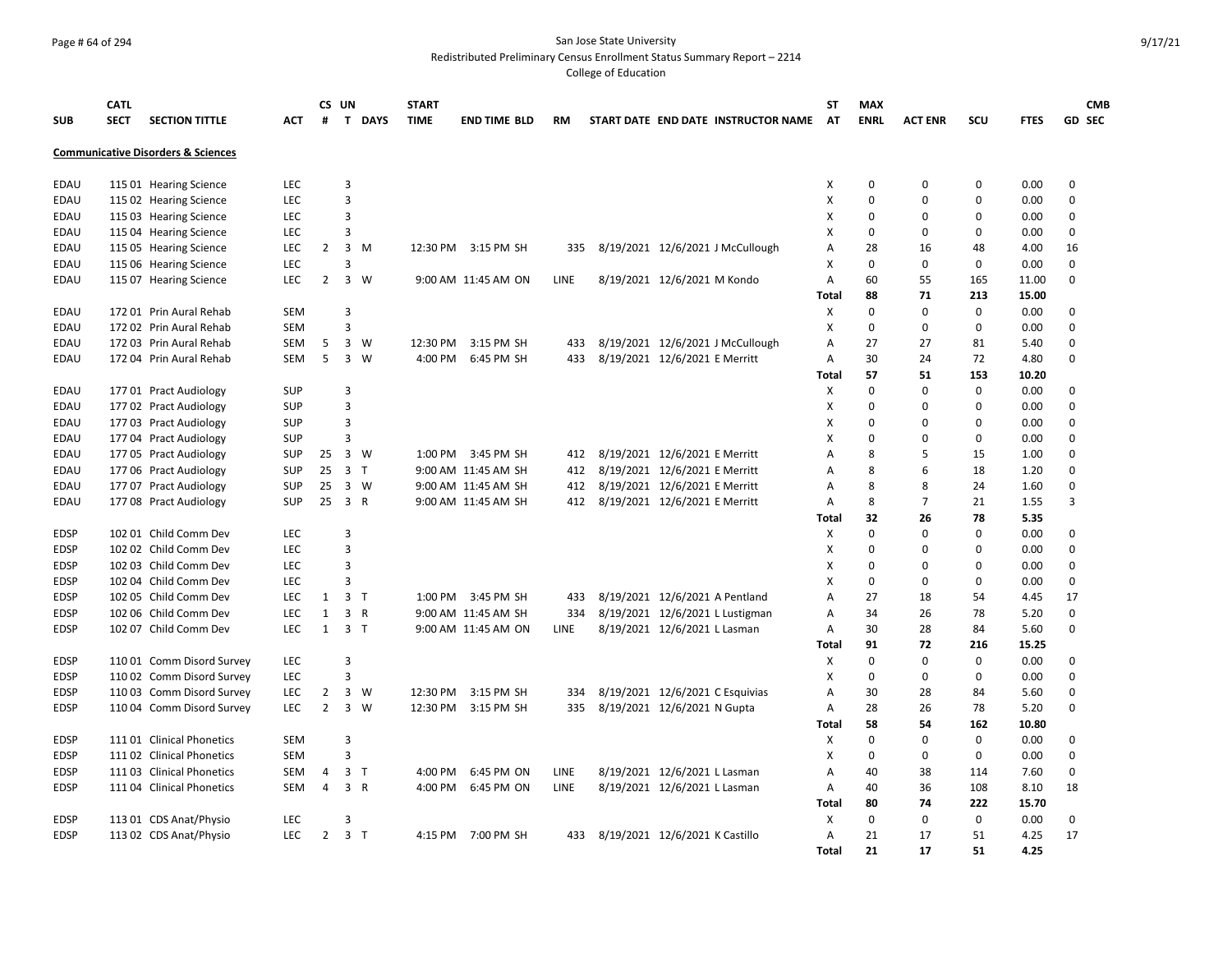### Page # 65 of 294 San Jose State University Redistributed Preliminary Census Enrollment Status Summary Report – 2214

|             | <b>CATL</b> |                               |            | CS UN          |                |        | <b>START</b> |                     |     |                                |                                     | ST           | <b>MAX</b>     |                |             |             |                | <b>CMB</b> |
|-------------|-------------|-------------------------------|------------|----------------|----------------|--------|--------------|---------------------|-----|--------------------------------|-------------------------------------|--------------|----------------|----------------|-------------|-------------|----------------|------------|
| <b>SUB</b>  | <b>SECT</b> | <b>SECTION TITTLE</b>         | <b>ACT</b> | #              |                | T DAYS | <b>TIME</b>  | <b>END TIME BLD</b> | RM  |                                | START DATE END DATE INSTRUCTOR NAME | AT           | <b>ENRL</b>    | <b>ACT ENR</b> | <b>SCU</b>  | <b>FTES</b> |                | GD SEC     |
| <b>EDSP</b> |             | 161 01 CDS Neuro Anat/Physio  | <b>LEC</b> | 2              | $3 \, M$       |        |              | 9:00 AM 11:45 AM SH | 335 | 8/19/2021 12/6/2021 M Cuellar  |                                     | A            | 20             | 20             | 60          | 5.00        | 20             |            |
| <b>EDSP</b> |             | 161 02 CDS Neuro Anat/Physio  | LEC        | $\overline{2}$ | $3 \, M$       |        |              | 1:00 PM 3:45 PM SH  | 433 | 8/19/2021 12/6/2021 M Cuellar  |                                     | A            | 25             | 27             | 81          | 5.40        | 0              |            |
| <b>EDSP</b> |             | 161 03 CDS Neuro Anat/Physio  | <b>LEC</b> |                | 3              |        |              |                     |     |                                |                                     | X            | $\mathbf 0$    | 0              | 0           | 0.00        | $\Omega$       |            |
| <b>EDSP</b> |             | 161 04 CDS Neuro Anat/Physio  | LEC        | $\overline{2}$ | $3 \, M$       |        |              | 4:15 PM 7:00 PM SH  | 433 | 8/19/2021 12/6/2021 K Castillo |                                     | A            | 27             | 23             | 69          | 4.60        | $\Omega$       |            |
|             |             |                               |            |                |                |        |              |                     |     |                                |                                     | <b>Total</b> | 72             | 70             | 210         | 15.00       |                |            |
| <b>EDSP</b> |             | 177 01 Prac Sp Path           | <b>SUP</b> |                | 3              |        |              |                     |     |                                |                                     | X            | 0              | 0              | $\mathbf 0$ | 0.00        | 0              |            |
| <b>EDSP</b> |             | 177 02 Prac Sp Path           | <b>SUP</b> | 25 3 T         |                |        |              | 9:00 AM 11:45 AM SH | 449 |                                | 8/19/2021 12/6/2021 C Esquivias     | A            | 8              | 8              | 24          | 1.60        | $\Omega$       |            |
|             |             |                               |            |                |                |        |              |                     |     |                                |                                     | Total        | 8              | 8              | 24          | 1.60        |                |            |
| <b>EDSP</b> |             | 221 01 Res Sem in Comm Disord | <b>SEM</b> |                | 3              |        |              |                     |     |                                |                                     | X            | 0              | 0              | 0           | 0.00        | $\Omega$       |            |
| <b>EDSP</b> |             | 221 02 Res Sem in Comm Disord | <b>SEM</b> |                | 3              |        |              |                     |     |                                |                                     | X            | $\Omega$       | $\Omega$       | $\Omega$    | 0.00        | $\pmb{0}$      |            |
| <b>EDSP</b> |             | 221 03 Res Sem in Comm Disord | <b>SEM</b> | 5              | 3 <sub>1</sub> |        |              | 9:00 AM 11:45 AM SH | 335 |                                | 8/19/2021 12/6/2021 L Lustigman     | Α            | 23             | 23             | 69          | 5.75        | 23             |            |
| <b>EDSP</b> |             | 221 04 Res Sem in Comm Disord | <b>SEM</b> | 5              | 3 <sub>T</sub> |        |              | 12:30 PM 3:15 PM SH | 335 |                                | 8/19/2021 12/6/2021 L Lustigman     | A            | 22             | 23             | 69          | 5.75        | 23             |            |
|             |             |                               |            |                |                |        |              |                     |     |                                |                                     | <b>Total</b> | 45             | 46             | 138         | 11.50       |                |            |
| <b>EDSP</b> |             | 251 01 Sem Phon Dis           | <b>SEM</b> |                | 3              |        |              |                     |     |                                |                                     | X            | $\mathbf 0$    | 0              | 0           | 0.00        | 0              |            |
| <b>EDSP</b> |             | 251 02 Sem Phon Dis           | <b>SEM</b> |                | 3              |        |              |                     |     |                                |                                     | X            | $\mathbf 0$    | $\Omega$       | $\Omega$    | 0.00        | 0              |            |
| <b>EDSP</b> |             | 251 03 Sem Phon Dis           | <b>SEM</b> | 5              | 3 F            |        |              | 8:30 AM 11:15 AM SH | 433 | 8/19/2021 12/6/2021 C Zepecki  |                                     | A            | 22             | 23             | 69          | 5.75        | 23             |            |
| <b>EDSP</b> |             | 251 04 Sem Phon Dis           | <b>SEM</b> | 5              | 3 F            |        |              | 1:00 PM 3:45 PM SH  | 433 | 8/19/2021 12/6/2021 C Zepecki  |                                     | Α            | 23             | 24             | 72          | 6.00        | 24             |            |
|             |             |                               |            |                |                |        |              |                     |     |                                |                                     | <b>Total</b> | 45             | 47             | 141         | 11.75       |                |            |
| <b>EDSP</b> |             | 252 01 Fluency Disorders      | SEM        | 5              | 3              | F      |              | 9:30 AM 12:15 PM SH | 449 | 8/19/2021 12/6/2021 P Tsai     |                                     | A            | 17             | 18             | 54          | 4.50        | 18             |            |
| <b>EDSP</b> |             | 252 02 Fluency Disorders      | <b>SEM</b> | 5              | 3 F            |        |              | 1:00 PM 3:45 PM SH  | 449 | 8/19/2021 12/6/2021 P Tsai     |                                     | A            | 17             | 15             | 45          | 3.75        | 15             |            |
|             |             |                               |            |                |                |        |              |                     |     |                                |                                     | <b>Total</b> | 34             | 33             | 99          | 8.25        |                |            |
| <b>EDSP</b> |             | 254 01 Sem Neurl Dis          | <b>SEM</b> |                | 3              |        |              |                     |     |                                |                                     | х            | $\mathbf 0$    | 0              | 0           | 0.00        | 0              |            |
| <b>EDSP</b> |             | 254 02 Sem Neurl Dis          | <b>SEM</b> |                | 3              |        |              |                     |     |                                |                                     | X            | $\mathbf 0$    | 0              | 0           | 0.00        | 0              |            |
| <b>EDSP</b> |             | 254 03 Sem Neurl Dis          | <b>SEM</b> | 5              | $3 \quad W$    |        |              | 9:00 AM 11:45 AM SH | 433 | 8/19/2021 12/6/2021 A Schaack  |                                     | Α            | 25             | 23             | 69          | 5.75        | 23             |            |
| <b>EDSP</b> |             | 254 04 Sem Neurl Dis          | <b>SEM</b> | 5              | 3 W            |        |              | 1:00 PM 3:45 PM SH  | 449 | 8/19/2021 12/6/2021 A Schaack  |                                     | Α            | 22             | 23             | 69          | 5.75        | 23             |            |
|             |             |                               |            |                |                |        |              |                     |     |                                |                                     | <b>Total</b> | 47             | 46             | 138         | 11.50       |                |            |
| <b>EDSP</b> |             | 259 01 Sem Lang Dis Child     | <b>SEM</b> |                | 3              |        |              |                     |     |                                |                                     | X            | $\mathbf 0$    | 0              | 0           | 0.00        | $\mathbf 0$    |            |
| <b>EDSP</b> |             | 259 02 Sem Lang Dis Child     | <b>SEM</b> |                | 3              |        |              |                     |     |                                |                                     | X            | 0              | 0              | 0           | 0.00        | 0              |            |
| <b>EDSP</b> |             | 259 03 Sem Lang Dis Child     | <b>SEM</b> | 5              | 3 R            |        |              | 9:00 AM 11:45 AM SH | 433 | 8/19/2021 12/6/2021 D Dewitt   |                                     | A            | 23             | 23             | 69          | 5.75        | 23             |            |
| <b>EDSP</b> |             | 259 04 Sem Lang Dis Child     | <b>SEM</b> | 5              | 3 R            |        |              | 12:30 PM 3:15 PM SH | 433 |                                | 8/19/2021 12/6/2021 A Henderson     | Α            | 23             | 23             | 69          | 5.75        | 23             |            |
|             |             |                               |            |                |                |        |              |                     |     |                                |                                     | <b>Total</b> | 46             | 46             | 138         | 11.50       |                |            |
| <b>EDSP</b> |             | 262 01 Spch/Lang Crs-Cult     | <b>SEM</b> | 5              | 3              | F      |              | 9:30 AM 12:15 PM SH | 230 |                                | 8/19/2021 12/6/2021 M McCollum      | Α            | 17             | 15             | 45          | 3.75        | 15             |            |
| <b>EDSP</b> |             | 262 02 Spch/Lang Crs-Cult     | SEM        | 5              | 3 F            |        |              | 1:00 PM 3:45 PM SH  | 230 |                                | 8/19/2021 12/6/2021 M McCollum      | Α            | 17             | 18             | 54          | 4.50        | 18             |            |
|             |             |                               |            |                |                |        |              |                     |     |                                |                                     | <b>Total</b> | 34             | 33             | 99          | 8.25        |                |            |
| <b>EDSP</b> |             | 269 01 Fld Exp PS Spa/Aud     | <b>SUP</b> | 25             | 6              | TBA    |              |                     |     | 8/19/2021 12/6/2021 W Quach    |                                     | A            | $\overline{7}$ | $\overline{7}$ | 42          | 3.50        | $\overline{7}$ |            |
| <b>EDSP</b> |             | 269 02 Fld Exp PS Spa/Aud     | <b>SUP</b> | 25             |                | 6 TBA  |              |                     |     | 8/19/2021 12/6/2021 C Zepecki  |                                     | Α            | 10             | 10             | 60          | 5.00        | 10             |            |
|             |             |                               |            |                |                |        |              |                     |     |                                |                                     | <b>Total</b> | 17             | 17             | 102         | 8.50        |                |            |
| <b>EDSP</b> |             | 277 01 Adv Pract Sp           | <b>SUP</b> |                | 3              |        |              |                     |     |                                |                                     | X            | $\mathbf 0$    | 0              | 0           | 0.00        | $\Omega$       |            |
| <b>EDSP</b> |             | 277 02 Adv Pract Sp           | <b>SUP</b> |                | 3              |        |              |                     |     |                                |                                     | X            | 0              | 0              | $\Omega$    | 0.00        | $\Omega$       |            |
| <b>EDSP</b> |             | 277 03 Adv Pract Sp           | <b>SUP</b> |                | 3              |        |              |                     |     |                                |                                     | X            | 0              | $\Omega$       | $\Omega$    | 0.00        | 0              |            |
| <b>EDSP</b> |             | 277 04 Adv Pract Sp           | <b>SUP</b> |                | 3              |        |              |                     |     |                                |                                     | X            | 0              | 0              | 0           | 0.00        | $\mathbf 0$    |            |
| <b>EDSP</b> |             | 277 05 Adv Pract Sp           | <b>SUP</b> |                | 3              |        |              |                     |     |                                |                                     | x            | 0              | 0              | 0           | 0.00        | 0              |            |
| <b>EDSP</b> |             | 277 06 Adv Pract Sp           | <b>SUP</b> | 25             | 3 F            |        |              | 9:30 AM 12:15 PM SH | 412 | 8/19/2021 12/6/2021 A Tone     |                                     | A            | 6              | 6              | 18          | 1.50        | 6              |            |
| <b>EDSP</b> |             | 277 07 Adv Pract Sp           | <b>SUP</b> | 25             | 3 M            |        |              | 4:15 PM 7:00 PM SH  | 449 |                                | 8/19/2021 12/6/2021 D Greenberg     | А            | 6              | $\overline{7}$ | 21          | 1.75        | $\overline{7}$ |            |
| <b>EDSP</b> |             | 277 08 Adv Pract Sp           | <b>SUP</b> | 25             | 3 W            |        |              | 4:15 PM 7:00 PM SH  | 449 | 8/19/2021 12/6/2021 K Wright   |                                     | A            | 6              | $\overline{7}$ | 21          | 1.75        | $\overline{7}$ |            |
|             |             |                               |            |                |                |        |              |                     |     |                                |                                     |              |                |                |             |             |                |            |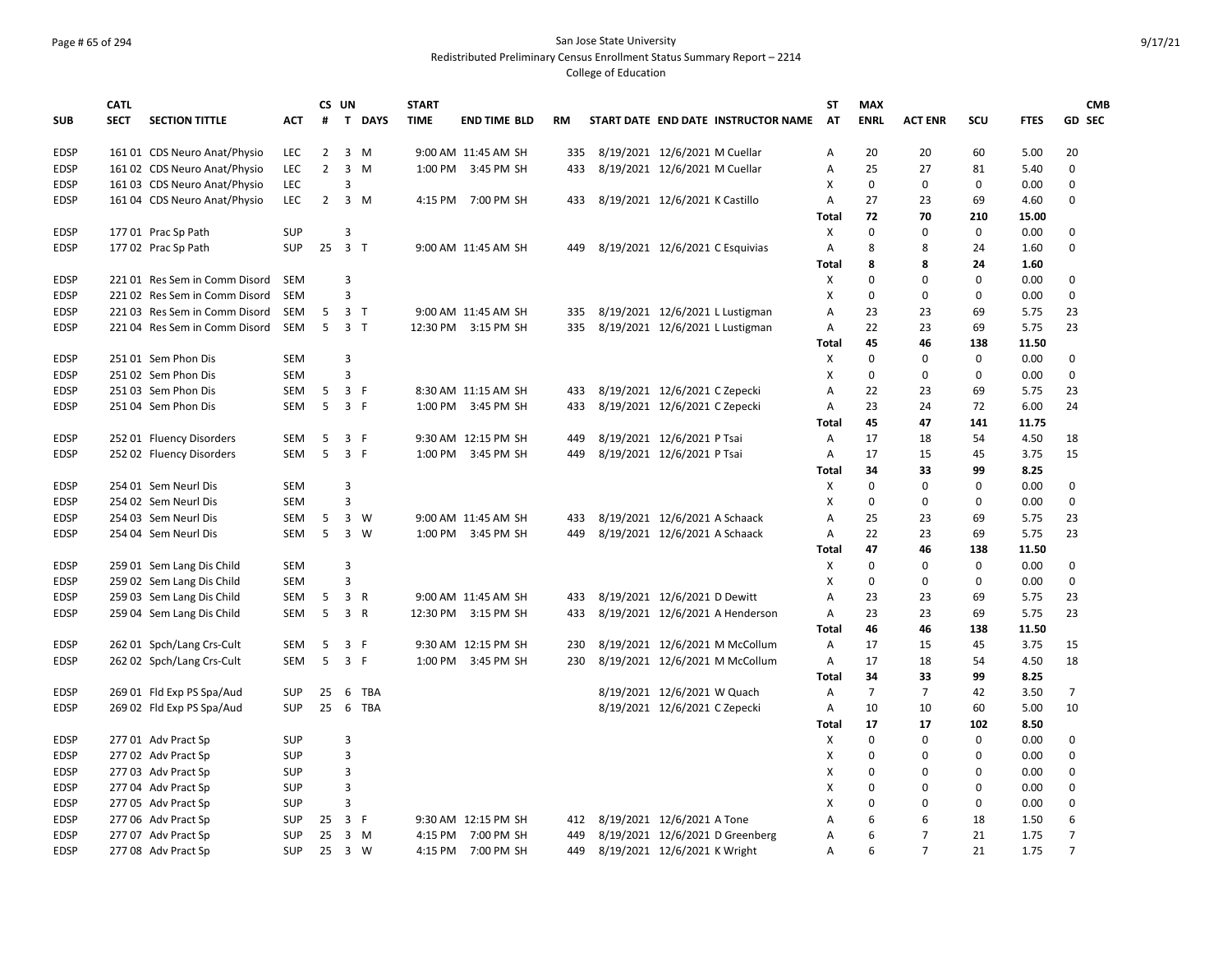### Page # 66 of 294 San Jose State University Redistributed Preliminary Census Enrollment Status Summary Report – 2214

|             | <b>CATL</b> |                           |            | CS UN  |     |             | <b>START</b> |                     |     |                                                     | ST    | <b>MAX</b>  |                |      |             | <b>CMB</b>    |
|-------------|-------------|---------------------------|------------|--------|-----|-------------|--------------|---------------------|-----|-----------------------------------------------------|-------|-------------|----------------|------|-------------|---------------|
| <b>SUB</b>  | <b>SECT</b> | <b>SECTION TITTLE</b>     | ACT        | .#     |     | <b>DAYS</b> | <b>TIME</b>  | <b>END TIME BLD</b> | RM  | START DATE END DATE INSTRUCTOR NAME                 | AT    | <b>ENRL</b> | <b>ACT ENR</b> | scu  | <b>FTES</b> | <b>GD SEC</b> |
| <b>EDSP</b> |             | 277 09 Adv Pract Sp       | <b>SUP</b> | 25 3 R |     |             | 4:00 PM      | 6:45 PM SH          | 449 | 8/19/2021 12/6/2021 C Van Laar                      | A     | 6           |                | 21   | 1.75        |               |
| <b>EDSP</b> |             | 277 10 Adv Pract Sp       | <b>SUP</b> | 25     | 3 T |             | 12:30 PM     | 3:15 PM SH          | 449 | 8/19/2021 12/6/2021 C Zepecki                       | A     | 6           |                | 21   | 1.75        |               |
| <b>EDSP</b> |             | 277 11 Adv Pract Sp       | <b>SUP</b> | 25 3 T |     |             | 4:00 PM      | 6:45 PM SH          | 449 | 8/19/2021 12/6/2021 C Zepecki                       | A     | 6           | 6              | 18   | 1.50        | 6             |
| <b>EDSP</b> |             | 277 12 Adv Pract Sp       | <b>SUP</b> |        | 3   |             |              |                     |     |                                                     | X     | $\Omega$    | $\Omega$       | 0    | 0.00        | 0             |
| <b>EDSP</b> |             | 277 13 Adv Pract Sp       | <b>SUP</b> | 25     | 3 F |             |              | 9:30 AM 12:15 PM SH | 120 | 8/19/2021 12/6/2021 A Olson                         | A     | 6           |                | 21   | 1.75        |               |
|             |             |                           |            |        |     |             |              |                     |     |                                                     | Total | 42          | 47             | 141  | 11.75       |               |
| <b>EDSP</b> |             | 278 01 Clinic Mgmt & Prac | SUP        | 25     | b   | <b>TBA</b>  |              |                     |     | 8/19/2021 12/6/2021 A Schaack                       | A     | 8           | 8              | 48   | 4.00        | 8             |
| <b>EDSP</b> |             | 278 02 Clinic Mgmt & Prac | <b>SUP</b> | 25     | b   | <b>TBA</b>  |              |                     |     | 8/19/2021 12/6/2021 A Schaack                       | A     | 8           | 8              | 48   | 4.00        | 8             |
|             |             |                           |            |        |     |             |              |                     |     |                                                     | Total | 16          | 16             | 96   | 8.00        |               |
|             |             |                           |            |        |     |             |              |                     |     | <b>Communicative Disorders &amp; Sciences Total</b> |       | 833         | 774            | 2421 | 184.15      |               |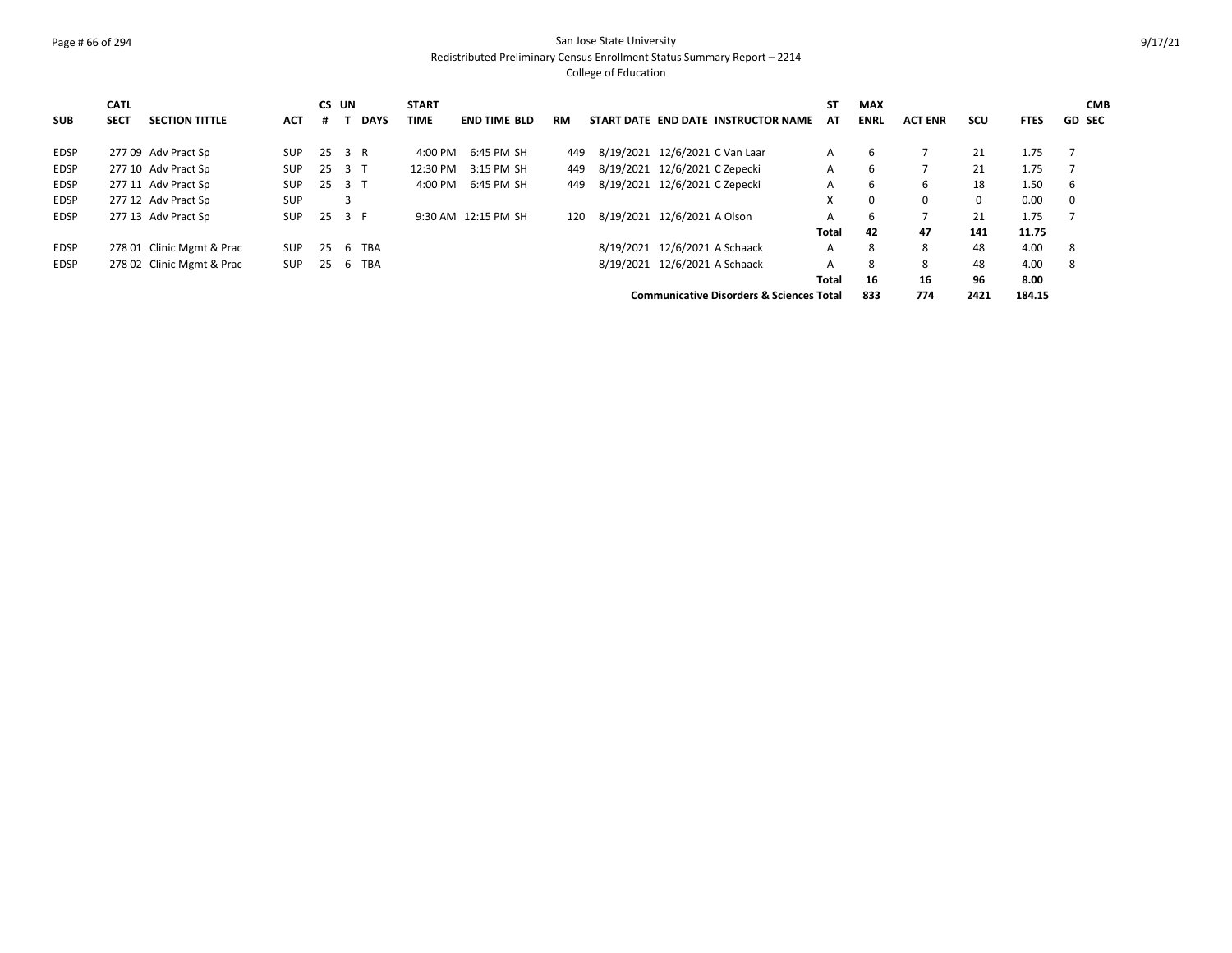## Page # 67 of 294 San Jose State University

Redistributed Preliminary Census Enrollment Status Summary Report – 2214

|                            | <b>CATL</b> |                            |            |    | CS UN          |             | <b>START</b> |                      |      |                                     | ST             | <b>MAX</b>  |                |      |       | <b>CMB</b>    |
|----------------------------|-------------|----------------------------|------------|----|----------------|-------------|--------------|----------------------|------|-------------------------------------|----------------|-------------|----------------|------|-------|---------------|
| <b>SUB</b>                 | <b>SECT</b> | <b>SECTION TITTLE</b>      | АСТ        | #  | $\mathbf{T}$   | <b>DAYS</b> | <b>TIME</b>  | <b>END TIME BLD</b>  | RM   | START DATE END DATE INSTRUCTOR NAME | AT             | <b>ENRL</b> | <b>ACT ENR</b> | scu  | FTES  | <b>GD SEC</b> |
| <b>Counselor Education</b> |             |                            |            |    |                |             |              |                      |      |                                     |                |             |                |      |       |               |
|                            |             |                            |            |    |                |             |              |                      |      |                                     |                |             |                |      |       |               |
| <b>EDCO</b>                | 401         | <b>Career Exploration</b>  | <b>LEC</b> |    | 3              |             |              |                      |      |                                     | Χ              | $\pmb{0}$   | 0              | 0    | 0.00  | $\mathbf 0$   |
| <b>EDCO</b>                | 4 0 2       | <b>Career Exploration</b>  | <b>LEC</b> | 1  |                | 3 M         |              | 10:45 AM 12:00 PM SH | 431  | 8/19/2021 12/6/2021 A Jaffer        | Α              | 30          | 30             | 90   | 6.00  | $\mathbf 0$   |
| <b>EDCO</b>                | 403         | Career Exploration         | <b>LEC</b> |    | 3              |             |              |                      |      |                                     | Х              | $\mathbf 0$ | $\Omega$       | 0    | 0.00  | 0             |
| <b>EDCO</b>                | 404         | <b>Career Exploration</b>  | <b>LEC</b> | 1  |                | 3 M         | 2:15 PM      | 3:30 PM SH           | 431  | 8/19/2021 12/6/2021 A Jaffer        | Α              | 30          | 31             | 93   | 6.20  | 0             |
| <b>EDCO</b>                | 405         | <b>Career Exploration</b>  | <b>LEC</b> | 1  | 3 <sub>T</sub> |             |              | 9:00 AM 10:15 AM     |      | 8/19/2021 12/6/2021                 | Α              | 30          | 30             | 90   | 6.00  | 0             |
| <b>EDCO</b>                | 406         | Career Exploration         | LEC        | 1  | 3 <sub>T</sub> |             |              | 10:45 AM 12:00 PM    |      | 8/19/2021 12/6/2021                 | Α              | 30          | 28             | 84   | 5.60  | $\mathbf 0$   |
| <b>EDCO</b>                | 407         | <b>Career Exploration</b>  | <b>LEC</b> | 1  | 3 <sub>T</sub> |             |              | 12:30 PM 1:45 PM SH  | 431  | 8/19/2021 12/6/2021 M Beach         | A              | 30          | 30             | 90   | 6.00  | $\Omega$      |
| <b>EDCO</b>                | 408         | Career Exploration         | LEC        | 1  | 3              | $\top$      | 2:15 PM      | 3:30 PM SH           | 431  | 8/19/2021 12/6/2021 M Beach         | Α              | 30          | 29             | 87   | 5.80  | $\mathbf 0$   |
| <b>EDCO</b>                | 409         | <b>Career Exploration</b>  | <b>LEC</b> | 1  |                | 3 M         |              | 9:00 AM 10:15 AM     |      | 8/19/2021 12/6/2021                 | Α              | 30          | 29             | 87   | 5.80  | $\mathbf 0$   |
| <b>EDCO</b>                | 4 1 5       | <b>Career Exploration</b>  | LEC        | 1  |                | 3 M         | 6:00 PM      | 8:45 PM ON           | LINE | 8/19/2021 12/6/2021 M Randle        | Α              | 30          | 24             | 72   | 4.80  | $\Omega$      |
| <b>EDCO</b>                | 4 1 6       | <b>Career Exploration</b>  | <b>LEC</b> | 1  | 3 <sub>T</sub> |             | 6:00 PM      | 8:45 PM ON           | LINE | 8/19/2021 12/6/2021 E David         | Α              | 30          | 22             | 66   | 4.40  | $\mathbf 0$   |
| <b>EDCO</b>                | 4 1 7       | Career Exploration         | <b>LEC</b> | 1  | 3              | W           | 6:00 PM      | 8:45 PM ON           | LINE | 8/19/2021 12/6/2021 E David         | $\overline{A}$ | 30          | 15             | 45   | 3.00  | $\Omega$      |
| <b>EDCO</b>                | 4 18        | <b>Career Exploration</b>  | <b>LEC</b> | 1  |                | 3 MW        |              | 9:00 AM 10:15 AM ON  | LINE | 8/19/2021 12/6/2021 M Randle        | Α              | 30          | 24             | 72   | 4.80  | $\mathbf 0$   |
| <b>EDCO</b>                | 4 1 9       | Career Exploration         | <b>LEC</b> | 1  | $\overline{3}$ | MW          |              | 12:00 PM 1:15 PM ON  | LINE | 8/19/2021 12/6/2021 S Ho            | Α              | 30          | 30             | 90   | 6.00  | 0             |
| <b>EDCO</b>                | 4 2 0       | <b>Career Exploration</b>  | LEC        |    | 3              |             |              |                      |      |                                     | Χ              | $\mathbf 0$ | $\mathbf 0$    | 0    | 0.00  | $\mathbf 0$   |
| <b>EDCO</b>                | 4 2 1       | <b>Career Exploration</b>  | LEC        | 1  | 3              | TR          | 8:30 AM      | 9:45 AM ON           | LINE | 8/19/2021 12/6/2021 G Saucedo       | Α              | 30          | 21             | 63   | 4.20  | 0             |
| <b>EDCO</b>                | 4 2 2       | Career Exploration         | LEC        | 1  | 3              | TR          | 12:30 PM     | 1:45 PM ON           | LINE | 8/19/2021 12/6/2021 V Colunga       | Α              | 30          | 30             | 90   | 6.00  | $\Omega$      |
| <b>EDCO</b>                | 4 2 3       | <b>Career Exploration</b>  | LEC        | 1  |                | 3 TR        | 3:00 PM      | 4:15 PM ON           | LINE | 8/19/2021 12/6/2021 V Chapman       | Α              | 30          | 30             | 90   | 6.00  | 0             |
| <b>EDCO</b>                | 4 2 4       | Career Exploration         | LEC        | 1  | 3              | F           |              | 10:00 AM 12:45 PM ON | LINE | 8/19/2021 12/6/2021 L Gervais       | Α              | 30          | 30             | 90   | 6.00  | $\Omega$      |
| <b>EDCO</b>                | 4 2 5       | <b>Career Exploration</b>  | <b>LEC</b> | 1  |                | 3 MW        | 4:00 PM      | 5:15 PM ON           | LINE | 8/19/2021 12/6/2021 C Johnson       | Α              | 30          | 25             | 75   | 5.00  | $\mathbf 0$   |
|                            |             |                            |            |    |                |             |              |                      |      |                                     | Total          | 510         | 458            | 1374 | 91.60 |               |
| <b>EDCO</b>                |             | 180 01 Individual Studies  | <b>SUP</b> | 78 |                | 2 M         | 4:00 PM      | 5:50 PM ON           | LINE | 8/19/2021 12/6/2021 M Randle        | Α              | 25          | 16             | 32   | 2.13  | $\mathbf 0$   |
| <b>EDCO</b>                |             | 180 02 Individual Studies  | <b>SUP</b> |    | $\overline{2}$ |             |              |                      |      |                                     | X              | $\mathbf 0$ | 0              | 0    | 0.00  | $\Omega$      |
| EDCO                       |             | 180 03 Individual Studies  | <b>SUP</b> | 78 | $\overline{2}$ | W           | 4:00 PM      | 5:50 PM ON           | LINE | 8/19/2021 12/6/2021 M Randle        | Α              | 25          | 21             | 42   | 2.80  | 0             |
| <b>EDCO</b>                |             | 180 04 Individual Studies  | <b>SUP</b> | 78 | 2 F            |             | 11:00 AM     | 1:00 PM SH           | 431  | 8/19/2021 12/6/2021 B Petersen      | Α              | 25          | 19             | 38   | 2.53  | 0             |
| <b>EDCO</b>                |             | 180 05 Individual Studies  | <b>SUP</b> | 78 |                | 2 M         | 6:00 PM      | 7:50 PM ON           | LINE | 8/19/2021 12/6/2021 J Kas-Osoka     | Α              | 25          | 21             | 42   | 2.80  | $\Omega$      |
| <b>EDCO</b>                |             | 180 06 Individual Studies  | <b>SUP</b> | 78 |                | 2 M         |              | 11:00 AM 12:50 PM ON | LINE | 8/19/2021 12/6/2021 M Randle        | Α              | 25          | 21             | 42   | 2.80  | $\mathbf 0$   |
| <b>EDCO</b>                |             | 180 07 Individual Studies  | <b>SUP</b> |    | $\overline{2}$ |             |              |                      |      |                                     | X              | $\Omega$    | $\mathbf 0$    | 0    | 0.00  | $\Omega$      |
| <b>EDCO</b>                |             | 180 08 Individual Studies  | <b>SUP</b> | 78 | 2 <sub>T</sub> |             | 1:00 PM      | 2:50 PM ON           | LINE | 8/19/2021 12/6/2021 M Burns         | Α              | 25          | 20             | 40   | 2.67  | $\Omega$      |
|                            |             |                            |            |    |                |             |              |                      |      |                                     | Total          | 150         | 118            | 236  | 15.73 |               |
| <b>EDCO</b>                |             | 215 01 Intro to Couns      | <b>LEC</b> | 3  |                | 3 M         | 4:00 PM      | 6:45 PM SH           | 431  | 8/19/2021 12/6/2021 M Beach         | A              | 30          | 29             | 87   | 7.25  | 29            |
| <b>EDCO</b>                |             | 215 02 Intro to Couns      | <b>LEC</b> | 3  | 3 <sub>1</sub> |             | 4:00 PM      | 6:45 PM SH           | 431  | 8/19/2021 12/6/2021 J Laker         | Α              | 30          | 25             | 75   | 6.25  | 25            |
|                            |             |                            |            |    |                |             |              |                      |      |                                     | Total          | 60          | 54             | 162  | 13.50 |               |
| <b>EDCO</b>                |             | 218 01 Couns Process       | <b>LEC</b> | 3  | 3              | M           |              | 7:15 PM 10:00 PM SH  | 431  | 8/19/2021 12/6/2021 L Capizzi       | Α              | 30          | 25             | 75   | 6.25  | 25            |
| EDCO                       |             | 218 02 Couns Process       | LEC.       | 3  | 3 <sub>1</sub> |             |              | 7:15 PM 10:00 PM SH  | 431  | 8/19/2021 12/6/2021 L Capizzi       | Α              | 30          | 29             | 87   | 7.25  | 29            |
|                            |             |                            |            |    |                |             |              |                      |      |                                     | Total          | 60          | 54             | 162  | 13.50 |               |
| <b>EDCO</b>                |             | 221 01 Research Couns Ed   | LEC        | 3  | $\overline{3}$ | $\top$      | 4:00 PM      | 6:45 PM SH           | 414  | 8/19/2021 12/6/2021 M Beach         | Α              | 20          | 19             | 57   | 4.75  | 19            |
| <b>EDCO</b>                |             | 221 02 Research Couns Ed   | <b>LEC</b> |    | 3              |             |              |                      |      |                                     | X              | $\pmb{0}$   | 0              | 0    | 0.00  | $\mathbf 0$   |
|                            |             |                            |            |    |                |             |              |                      |      |                                     | Total          | 20          | 19             | 57   | 4.75  |               |
| <b>EDCO</b>                |             | 227 01 Sch Fam Comm        | <b>LEC</b> | 3  |                | 3 M         | 7:00 PM      | 9:45 PM ON           | LINE | 8/19/2021 12/6/2021 E Zepeda        | Α              | 30          | 16             | 48   | 4.00  | 16            |
| <b>EDCO</b>                |             | 227 02 Sch Fam Comm        | <b>LEC</b> | 3  | 3 <sub>T</sub> |             | 4:00 PM      | 6:45 PM ON           | LINE | 8/19/2021 12/6/2021 A Uresti        | Α              | 30          | 10             | 30   | 2.50  | 10            |
|                            |             |                            |            |    |                |             |              |                      |      |                                     | Total          | 60          | 26             | 78   | 6.50  |               |
| <b>EDCO</b>                |             | 232 01 Laws & Ethics Couns | <b>LEC</b> | 3  |                | 3 W         | 4:00 PM      | 6:45 PM SH           | 431  | 8/19/2021 12/6/2021 M Schekman      | $\overline{A}$ | 30          | 26             | 78   | 6.50  | 26            |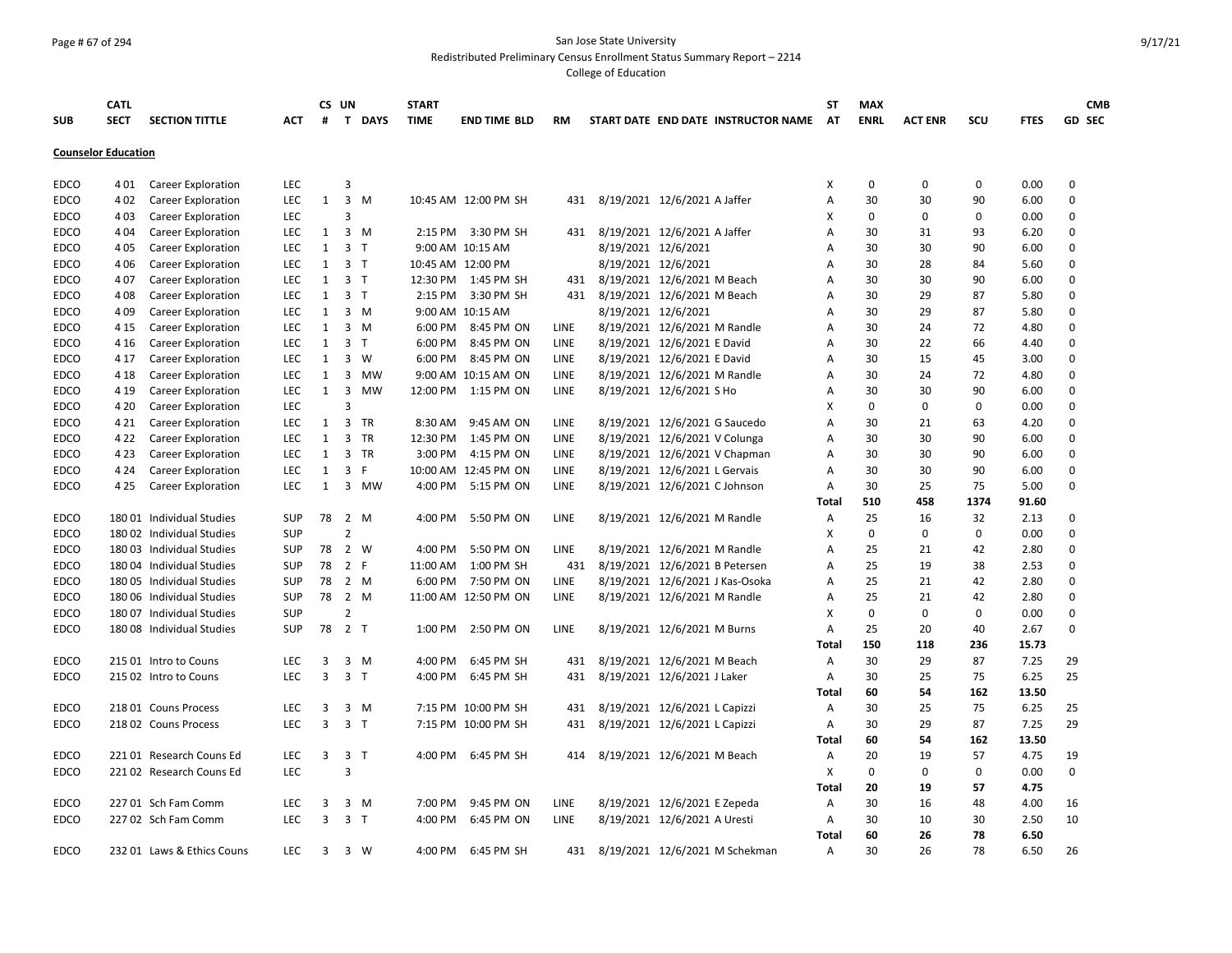# Page # 68 of 294 San Jose State University

Redistributed Preliminary Census Enrollment Status Summary Report – 2214

|             | <b>CATL</b> |                            |            |    | CS UN          |             | <b>START</b> |                     |             |                                       | <b>ST</b>    | <b>MAX</b>  |                |              |             | <b>CMB</b>     |  |
|-------------|-------------|----------------------------|------------|----|----------------|-------------|--------------|---------------------|-------------|---------------------------------------|--------------|-------------|----------------|--------------|-------------|----------------|--|
| <b>SUB</b>  | <b>SECT</b> | <b>SECTION TITTLE</b>      | <b>ACT</b> | #  | T.             | <b>DAYS</b> | <b>TIME</b>  | <b>END TIME BLD</b> | <b>RM</b>   | START DATE END DATE INSTRUCTOR NAME   | AT           | <b>ENRL</b> | <b>ACT ENR</b> | SCU          | <b>FTES</b> | <b>GD SEC</b>  |  |
| <b>EDCO</b> |             | 232 02 Laws & Ethics Couns | <b>LEC</b> |    | $\overline{3}$ |             |              |                     |             |                                       | X            | $\mathbf 0$ | $\mathbf 0$    | 0            | 0.00        | 0              |  |
| <b>EDCO</b> |             | 232 03 Laws & Ethics Couns | LEC        |    | $\overline{3}$ |             |              |                     |             |                                       | Χ            | 0           | $\pmb{0}$      | 0            | 0.00        | $\pmb{0}$      |  |
| <b>EDCO</b> |             | 232 04 Laws & Ethics Couns | LEC        | 3  | 3 R            |             |              | 7:15 PM 10:00 PM SH | 431         | 8/19/2021 12/6/2021 M Schekman        | Α            | 30          | 20             | 60           | 5.00        | 20             |  |
|             |             |                            |            |    |                |             |              |                     |             |                                       | Total        | 60          | 46             | 138          | 11.50       |                |  |
| EDCO        |             | 244 01 Cultural Couns      | LEC        | 3  | $3 \, M$       |             |              | 7:15 PM 10:00 PM SH | 434         | 8/19/2021 12/6/2021   Almazan         | Α            | 30          | 26             | 78           | 6.45        | 25             |  |
|             |             |                            |            |    |                |             |              |                     |             |                                       | Total        | 30          | 26             | 78           | 6.45        |                |  |
| <b>EDCO</b> |             | 248 01 Dyn Behavior & Dev  | <b>SEM</b> | 5  | 3 W            |             | 7:00 PM      | 9:45 PM SH          | 431         | 8/19/2021 12/6/2021 K Phillips-Matson | Α            | 30          | 24             | 72           | 6.00        | 24             |  |
| EDCO        |             | 248 02 Dyn Behavior & Dev  | <b>SEM</b> | 5  | 3 R            |             | 4:00 PM      | 6:45 PM SH          | 434         | 8/19/2021 12/6/2021 K Phillips-Matson | A            | 30          | 21             | 63           | 5.25        | 21             |  |
|             |             |                            |            |    |                |             |              |                     |             |                                       | Total        | 60          | 45             | 135          | 11.25       |                |  |
| EDCO        |             | 266 01 Ed & Career Plan    | SEM        | 5  | $3 \, M$       |             | 4:00 PM      | 6:45 PM SH          | 434         | 8/19/2021 12/6/2021 X Hu              | Α            | 30          | 27             | 81           | 6.75        | 27             |  |
|             |             |                            |            |    |                |             |              |                     |             |                                       | Total        | 30          | 27             | 81           | 6.75        |                |  |
| <b>EDCO</b> |             | 267 01 Pract LS CD         | <b>SEM</b> | 6  | 3 M            |             | 4:00 PM      | 6:45 PM ON          | <b>LINE</b> | 8/19/2021 12/6/2021 L Capizzi         | A            | 25          | 17             | 17           | 4.25        | 17             |  |
|             |             |                            |            |    |                |             |              |                     |             |                                       | <b>Total</b> | 25          | 17             | 17           | 4.25        |                |  |
| <b>EDCO</b> |             | 268 01 Lifespan Dev        | <b>LEC</b> | 3  | $3 \quad W$    |             |              | 7:15 PM 10:00 PM SH | 413         | 8/19/2021 12/6/2021 M Schekman        | Α            | 30          | 28             | 84           | 7.00        | 28 C           |  |
| <b>GERO</b> |             | 268 01 Lifespan Dev        | <b>LEC</b> | 3  | $3 \quad W$    |             |              | 7:15 PM 10:00 PM SH | 413         | 8/19/2021 12/6/2021 M Schekman        | Α            | $\Omega$    | $\mathbf{0}$   | $\mathbf{0}$ | 0.00        | 0 <sup>o</sup> |  |
|             |             |                            |            |    |                |             |              |                     |             |                                       | Total        | 30          | 28             | 84           | 7.00        |                |  |
| <b>EDCO</b> |             | 279 01 Adv Group Process   | SEM        | 5  | 3 W            |             |              | 4:00 PM 6:45 PM SH  | 434         | 8/19/2021 12/6/2021 L Roberts         | Α            | 25          | 21             | 63           | 5.25        | 21             |  |
| EDCO        |             | 279 02 Adv Group Process   | SEM        |    | 3              |             |              |                     |             |                                       | x            | $\mathbf 0$ | 0              | 0            | 0.00        | 0              |  |
|             |             |                            |            |    |                |             |              |                     |             |                                       | Total        | 25          | 21             | 63           | 5.25        |                |  |
| <b>EDCO</b> |             | 282 01 Assessmt for Couns  | LEC        |    | 3              |             |              |                     |             |                                       | X            | $\mathbf 0$ | $\mathbf 0$    | 0            | 0.00        | 0              |  |
| EDCO        |             | 282 02 Assessmt for Couns  | LEC        | 3  | $3 \quad W$    |             | 7:00 PM      | 9:45 PM ON          | LINE        | 8/19/2021 12/6/2021 A Uresti          | Α            | 30          | 25             | 75           | 6.25        | 25             |  |
|             |             |                            |            |    |                |             |              |                     |             |                                       | Total        | 30          | 25             | 75           | 6.25        |                |  |
| <b>EDCO</b> |             | 283 01 Adv Ed Assess       | SEM        | 5  | 3 W            |             | 4:00 PM      | 6:45 PM SH          | 413         | 8/19/2021 12/6/2021 E Zepeda          | Α            | 25          | 25             | 75           | 6.25        | 25             |  |
| <b>EDCO</b> |             | 283 02 Adv Ed Assess       | <b>SEM</b> | 5  | $3 \quad W$    |             |              | 7:15 PM 10:00 PM SH | 435         | 8/19/2021 12/6/2021 E Zepeda          | Α            | 25          | 12             | 36           | 3.00        | 12             |  |
|             |             |                            |            |    |                |             |              |                     |             |                                       | Total        | 50          | 37             | 111          | 9.25        |                |  |
| <b>EDCO</b> |             | 285 01 Trauma Couns        | LEC        | 3  | 3 <sub>T</sub> |             | 7:00 PM      | 9:45 PM ON          | LINE        | 8/19/2021 12/6/2021 D Hibbert         | Α            | 25          | 24             | 72           | 6.00        | 24             |  |
|             |             |                            |            |    |                |             |              |                     |             |                                       | Total        | 25          | 24             | 72           | 6.00        |                |  |
| <b>EDCO</b> |             | 286 01 Org Change & Dev    | <b>LEC</b> | 3  | 3 <sub>T</sub> |             | 4:00 PM      | 6:45 PM ON          | <b>LINE</b> | 8/19/2021 12/6/2021 M Schekman        | Α            | 30          | 31             | 93           | 7.75        | 31             |  |
|             |             |                            |            |    |                |             |              |                     |             |                                       | <b>Total</b> | 30          | 31             | 93           | 7.75        |                |  |
| <b>EDCO</b> |             | 287 01 Comp School Couns   | LEC        | 3  | 3 <sub>1</sub> |             | 7:00 PM      | 9:45 PM ON          | <b>LINE</b> | 8/19/2021 12/6/2021 X Hu              | Α            | 25          | 16             | 48           | 4.00        | 16             |  |
|             |             |                            |            |    |                |             |              |                     |             |                                       | Total        | 25          | 16             | 48           | 4.00        |                |  |
| EDCO        |             | 288 01 Sem Couns Th Prac   | <b>SEM</b> | 5  | 3 R            |             | 4:00 PM      | 6:45 PM ON          | <b>LINE</b> | 8/19/2021 12/6/2021 S Stovall         | Α            | 25          | 28             | 84           | 7.00        | 28             |  |
| <b>EDCO</b> |             | 288 02 Sem Couns Th Prac   | <b>SEM</b> | 5  | 3 R            |             | 7:00 PM      | 9:45 PM ON          | <b>LINE</b> | 8/19/2021 12/6/2021 S Stovall         | Α            | 25          | 24             | 72           | 6.00        | 24             |  |
|             |             |                            |            |    |                |             |              |                     |             |                                       | <b>Total</b> | 50          | 52             | 156          | 13.00       |                |  |
| <b>EDCO</b> |             | 289 01 Sem Prof Couns      | SEM        | 5  | 3 R            |             | 4:00 PM      | 6:45 PM ON          | LINE        | 8/19/2021 12/6/2021 K Choi            | Α            | 25          | 11             | 33           | 2.75        | 11             |  |
|             |             |                            |            |    |                |             |              |                     |             |                                       | <b>Total</b> | 25          | 11             | 33           | 2.75        |                |  |
| EDCO        |             | 292 01 Supv Exp Couns      | <b>SUP</b> | 36 |                | 3 TBA       |              | ON                  | <b>LINE</b> | 8/19/2021 12/6/2021 X Hu              | Α            | 10          | 10             | 30           | 2.50        | 10             |  |
| <b>EDCO</b> |             | 292 02 Supv Exp Couns      | <b>SUP</b> | 36 |                | 3 TBA       |              | ON                  | <b>LINE</b> | 8/19/2021 12/6/2021 J Laker           | Α            | 10          | 9              | 27           | 2.25        | 9              |  |
| EDCO        |             | 292 03 Supv Exp Couns      | <b>SUP</b> | 36 |                | 3 TBA       |              | ON                  | LINE        | 8/19/2021 12/6/2021 K Choi            | Α            | 10          | 12             | 36           | 3.00        | 12             |  |
| <b>EDCO</b> |             | 292 04 Supv Exp Couns      | <b>SUP</b> | 36 |                | 3 TBA       |              |                     |             | 8/19/2021 12/6/2021 A Uresti          | Α            | 10          | 10             | 30           | 2.50        | 10             |  |
| <b>EDCO</b> |             | 292 05 Supv Exp Couns      | <b>SUP</b> | 36 |                | 3 TBA       |              | ON                  | <b>LINE</b> | 8/19/2021 12/6/2021 M Schekman        | A            | 10          | 12             | 36           | 3.00        | 12             |  |
| <b>EDCO</b> |             | 292 06 Supv Exp Couns      | <b>SUP</b> | 36 |                | 3 TBA       |              | ON                  | LINE        | 8/19/2021 12/6/2021 L Roberts         | Α            | 10          | 10             | 30           | 2.50        | 10             |  |
| <b>EDCO</b> |             | 292 07 Supv Exp Couns      | <b>SUP</b> | 36 |                | 3 TBA       |              | ON                  | <b>LINE</b> | 8/19/2021 12/6/2021 A Gutierrez       | Α            | 10          | 10             | 30           | 2.50        | 10             |  |
| EDCO        |             | 292 08 Supv Exp Couns      | <b>SUP</b> | 36 |                | 3 TBA       |              | ON                  | LINE        | 8/19/2021 12/6/2021 K Kruger          | Α            | 10          | 10             | 30           | 2.45        | 9              |  |
| <b>EDCO</b> |             | 292 09 Supv Exp Couns      | <b>SUP</b> |    |                | 36 3 TBA    |              | ON                  | LINE        | 8/19/2021 12/6/2021 E Hugo            | Α            | 10          | 8              | 24           | 2.00        | 8              |  |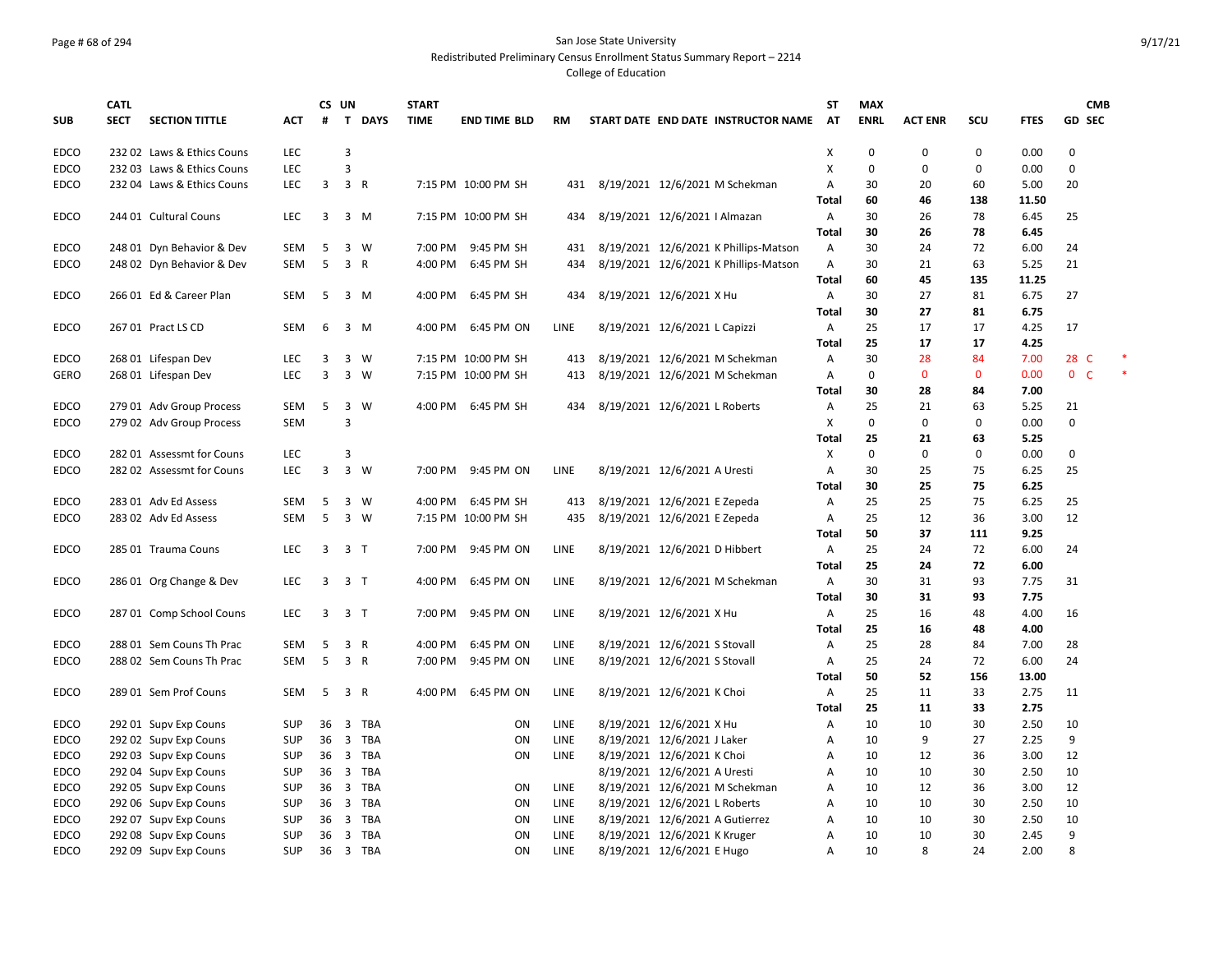# Page # 69 of 294 San Jose State University

Redistributed Preliminary Census Enrollment Status Summary Report – 2214

|             | <b>CATL</b> |                               |            | CS UN |     |             | <b>START</b> |                     |      |                              |                                     | ST           | <b>MAX</b>  |                |            |             | <b>CMB</b>    |
|-------------|-------------|-------------------------------|------------|-------|-----|-------------|--------------|---------------------|------|------------------------------|-------------------------------------|--------------|-------------|----------------|------------|-------------|---------------|
| <b>SUB</b>  | <b>SECT</b> | <b>SECTION TITTLE</b>         | <b>ACT</b> | #     |     | <b>DAYS</b> | <b>TIME</b>  | <b>END TIME BLD</b> | RM   |                              | START DATE END DATE INSTRUCTOR NAME | AT           | <b>ENRL</b> | <b>ACT ENR</b> | <b>SCU</b> | <b>FTES</b> | <b>GD SEC</b> |
| <b>EDCO</b> |             | 292 10 Supy Exp Couns         | <b>SUP</b> |       |     |             |              |                     |      |                              |                                     | X            | 0           | 0              | 0          | 0.00        | $\mathbf 0$   |
| <b>EDCO</b> |             | 292 11 Supy Exp Couns         | <b>SUP</b> |       |     |             |              |                     |      |                              |                                     | X            | 0           | 0              | 0          | 0.00        | 0             |
| EDCO        |             | 292 12 Supy Exp Couns         | <b>SUP</b> |       | 3   |             |              |                     |      |                              |                                     | X            | $\Omega$    | 0              | 0          | 0.00        | $\Omega$      |
|             |             |                               |            |       |     |             |              |                     |      |                              |                                     | Total        | 90          | 91             | 273        | 22.70       |               |
| EDCO        |             | 293 01 Prac Child & Sub Abuse | <b>SEM</b> | 6     | 3 R |             |              | 7:15 PM 10:00 PM SH | 347  | 8/19/2021 12/6/2021 A Jaffer |                                     | A            | 25          | 24             | 72         | 6.00        | 24            |
|             |             |                               |            |       |     |             |              |                     |      |                              |                                     | Total        | 25          | 24             | 72         | 6.00        |               |
| <b>EDCO</b> |             | 298 01 Spec Stud Couns Ed     | <b>SUP</b> | 48    |     | 3 TBA       |              | ON                  | LINE | 8/19/2021 12/6/2021 X Hu     |                                     | $\mathsf{A}$ | 12          | 13             | 39         | 3.25        | - 13          |
| EDCO        |             | 298 02 Spec Stud Couns Ed     | <b>SUP</b> | 48    |     | TBA         |              | ON                  | LINE | 8/19/2021 12/6/2021 K Choi   |                                     | A            | 12          | 12             | 36         | 3.00        | 12            |
|             |             |                               |            |       |     |             |              |                     |      |                              |                                     | Total        | 24          | 25             | 75         | 6.25        |               |
|             |             |                               |            |       |     |             |              |                     |      |                              | <b>Counselor Education Total</b>    |              | 1494        | 1275           | 3673       | 281.98      |               |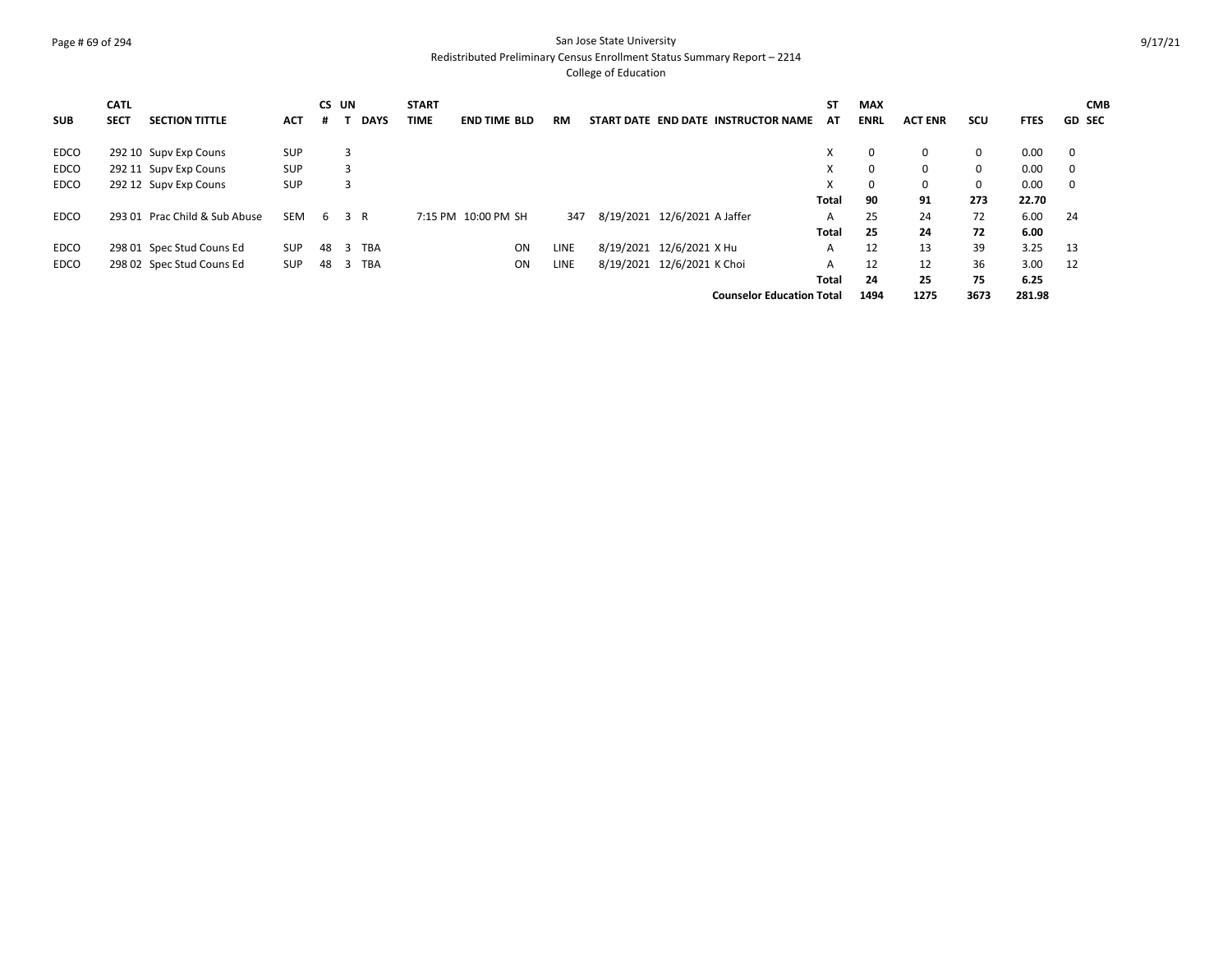## Page # 70 of 294 San Jose State University

Redistributed Preliminary Census Enrollment Status Summary Report – 2214

| <b>SUB</b>                    | <b>CATL</b><br><b>SECT</b> | <b>SECTION TITTLE</b>     | <b>ACT</b> | <b>CS</b><br># | UN             | <b>DAYS</b> | <b>START</b><br><b>TIME</b> | <b>END TIME BLD</b> | <b>RM</b> |                                | START DATE END DATE INSTRUCTOR NAME | ST<br>AT | <b>MAX</b><br><b>ENRL</b> | <b>ACT ENR</b> | <b>SCU</b> | <b>FTES</b> | <b>CMB</b><br><b>GD SEC</b> |
|-------------------------------|----------------------------|---------------------------|------------|----------------|----------------|-------------|-----------------------------|---------------------|-----------|--------------------------------|-------------------------------------|----------|---------------------------|----------------|------------|-------------|-----------------------------|
| <b>EdD Leadership Program</b> |                            |                           |            |                |                |             |                             |                     |           |                                |                                     |          |                           |                |            |             |                             |
| <b>EDD</b>                    |                            | 502 01 Qualitative Method | <b>LEC</b> |                | 3              |             |                             |                     |           |                                |                                     | X        | 0                         | 0              | 0          | 0.00        | 0                           |
| <b>EDD</b>                    |                            | 502 02 Qualitative Method | <b>LEC</b> | 2              | 3 W            |             | 4:30 PM                     | 8:00 PM SH          | 345       | 8/19/2021 12/6/2021 A Danzig   |                                     | A        | 20                        | 17             | 51         | 3.40        | 0                           |
|                               |                            |                           |            |                |                |             |                             |                     |           |                                |                                     | Total    | 20                        | 17             | 51         | 3.40        |                             |
| <b>EDD</b>                    |                            | 515 01 Ldrshp, Diversity  | <b>LEC</b> | $\overline{2}$ | 3 <sub>5</sub> |             | 9:00 AM                     | 4:00 PM SH          | 335       | 8/19/2021 12/6/2021 R Marachi  |                                     | A        | 18                        | 18             | 54         | 3.60        | 0                           |
|                               |                            |                           |            |                |                |             |                             |                     |           |                                |                                     | Total    | 18                        | 18             | 54         | 3.60        |                             |
| EDD                           |                            | 520 01 Org Behavior       | <b>LEC</b> | $\overline{2}$ | 3 <sub>5</sub> |             | 10:00 AM                    | 2:00 PM SH          | 449       | 8/19/2021 12/6/2021 R Gliner   |                                     | А        | 20                        | 18             | 54         | 3.60        | 0                           |
|                               |                            |                           |            |                |                |             |                             |                     |           |                                |                                     | Total    | 20                        | 18             | 54         | 3.60        |                             |
| <b>EDD</b>                    | 53001                      | Assessment & Eval         | <b>LEC</b> |                | 3              |             |                             |                     |           |                                |                                     | X        | 0                         | $\Omega$       | 0          | 0.00        | 0                           |
| <b>EDD</b>                    |                            | 530 02 Assessment & Eval  | <b>LEC</b> | $\mathcal{P}$  | 3 M            |             | 4:30 PM                     | 8:30 PM SH          | 213       | 8/19/2021 12/6/2021 B Duckor   |                                     | A        | 18                        | 17             | 51         | 3.40        | 0                           |
|                               |                            |                           |            |                |                |             |                             |                     |           |                                |                                     | Total    | 18                        | 17             | 51         | 3.40        |                             |
| <b>EDD</b>                    |                            | 599 01 Dissertation       | <b>SUP</b> | 25             | 6 W            |             | 4:30 PM                     | 9:45 PM SH          | 412       | 8/19/2021 12/6/2021 B Porfilio |                                     | A        | 18                        | 17             | 102        | 6.80        | 0                           |
|                               |                            |                           |            |                |                |             |                             |                     |           |                                |                                     | Total    | 18                        | 17             | 102        | 6.80        |                             |
|                               |                            |                           |            |                |                |             |                             |                     |           |                                | <b>EdD Leadership Program Total</b> |          | 94                        | 87             | 312        | 20.80       |                             |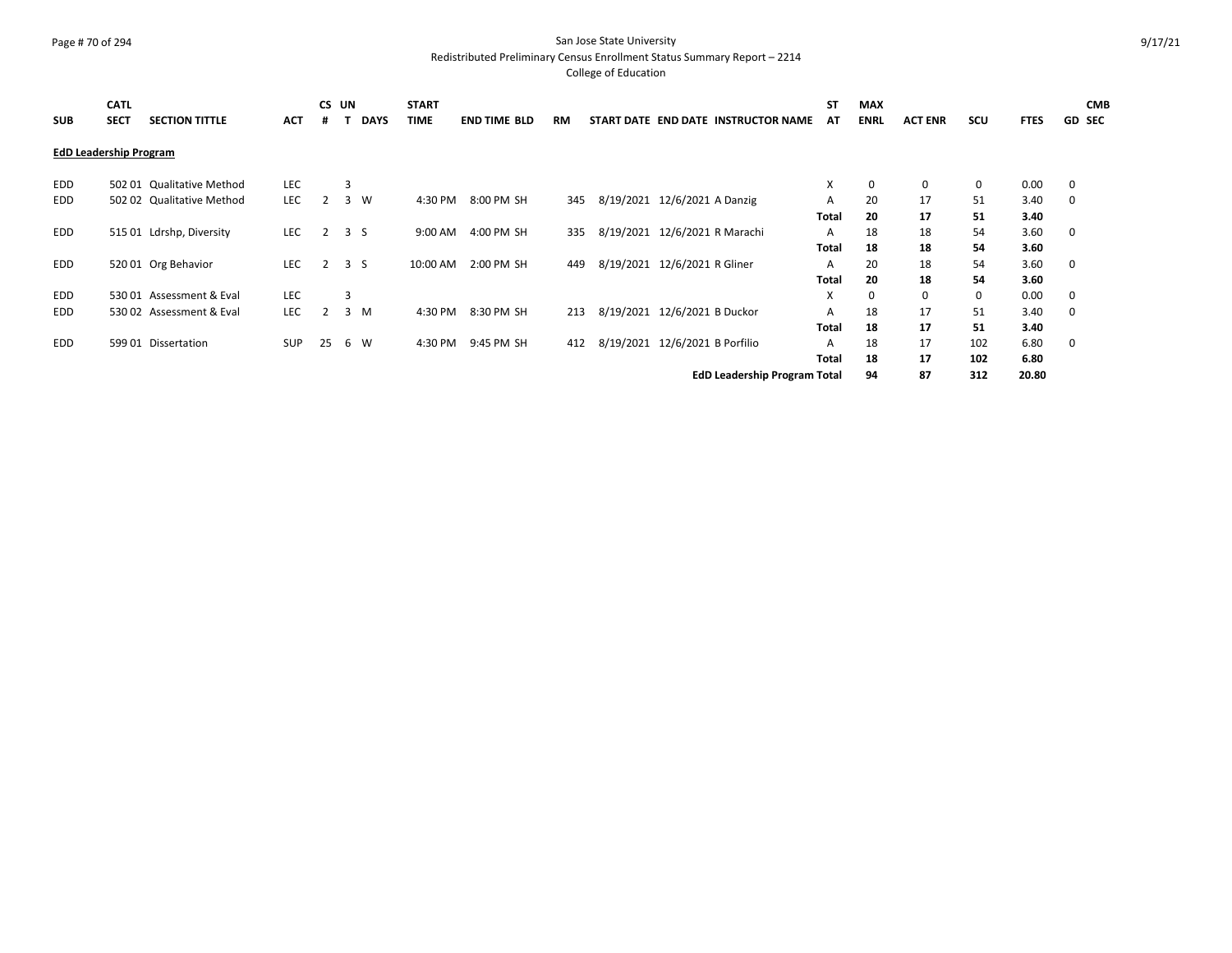# Page # 71 of 294 San Jose State University

Redistributed Preliminary Census Enrollment Status Summary Report – 2214

| <b>SUB</b>                     | <b>CATL</b><br>SEC <sub>1</sub> | <b>SECTION TITTLE</b>    | <b>ACT</b> | #  | CS UN | <b>DAYS</b> | <b>START</b><br>TIME | <b>END TIME BLD</b> | RM   |                             | START DATE END DATE INSTRUCTOR NAME  | ST<br>AT   | <b>MAX</b><br><b>ENRL</b> | <b>ACT ENR</b> | <b>SCU</b>    | <b>FTES</b>  | <b>CMB</b><br><b>GD SEC</b> |
|--------------------------------|---------------------------------|--------------------------|------------|----|-------|-------------|----------------------|---------------------|------|-----------------------------|--------------------------------------|------------|---------------------------|----------------|---------------|--------------|-----------------------------|
| <b>Education - All College</b> |                                 |                          |            |    |       |             |                      |                     |      |                             |                                      |            |                           |                |               |              |                             |
| <b>EDUC</b>                    | 8001                            | Independent Study        | SUP        | 36 |       | 1 TBA       |                      | ON                  | LINE | 8/19/2021 12/6/2021 J Perez |                                      | A<br>Total | 20<br>20                  | 9<br>9         | 9<br>9        | 0.60<br>0.60 | 0                           |
| <b>EDUC</b>                    |                                 | 186 01 Using Instr Media | SEM        |    |       | 3 TBA       |                      | ON                  | LINE | 8/19/2021 12/6/2021         |                                      | A<br>Total | 20<br>20                  | 0<br>0         | $\Omega$<br>0 | 0.00<br>0.00 | $\overline{\mathbf{0}}$     |
|                                |                                 |                          |            |    |       |             |                      |                     |      |                             | <b>Education - All College Total</b> |            | 40                        | 9              | q             | 0.60         |                             |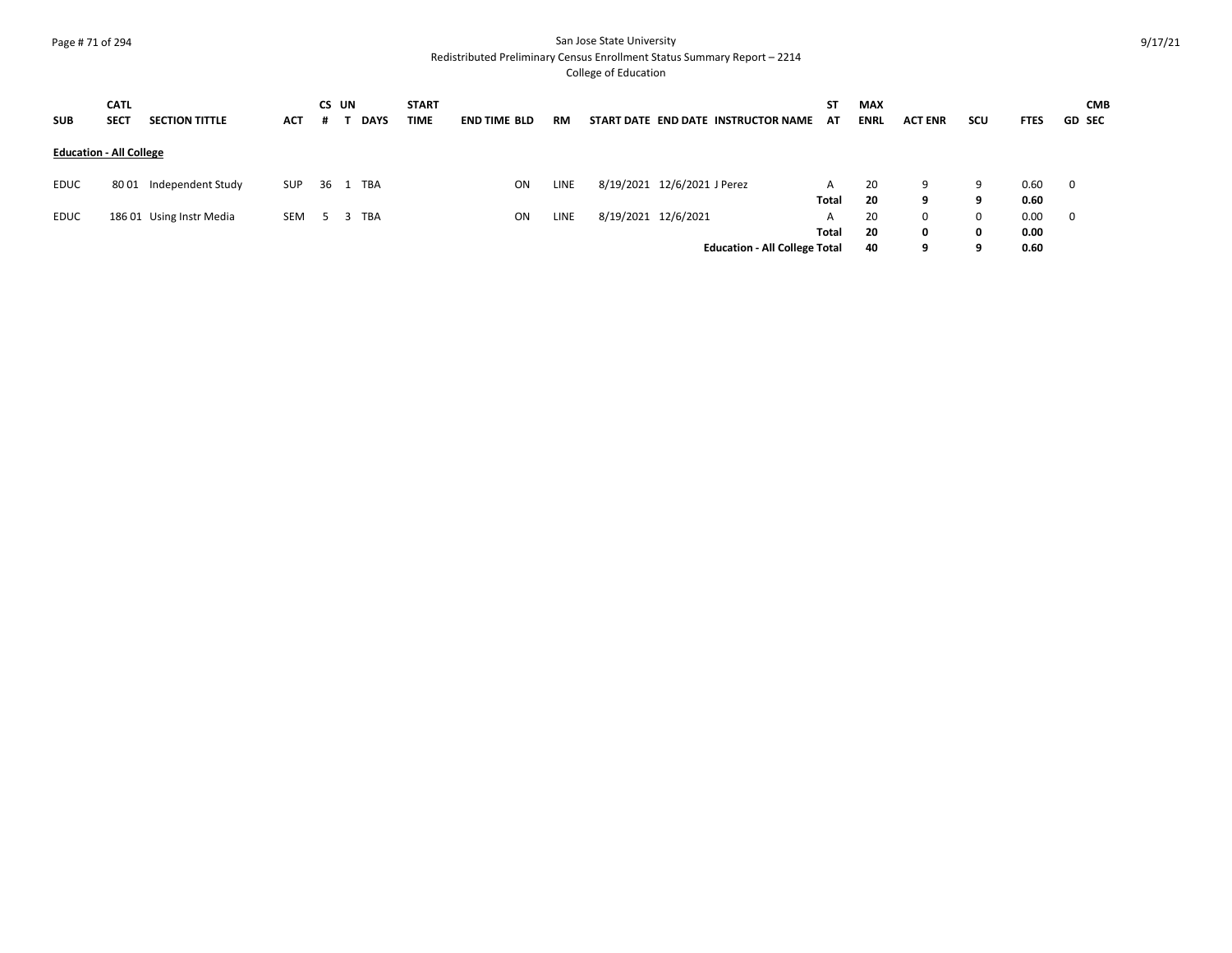# Page # 72 of 294 San Jose State University

Redistributed Preliminary Census Enrollment Status Summary Report – 2214

| <b>SUB</b>                    | <b>CATL</b><br><b>SECT</b> | <b>SECTION TITTLE</b>     | <b>ACT</b> | CS UN<br># |                | <b>DAYS</b> | <b>START</b><br>TIME | <b>END TIME BLD</b>  | <b>RM</b> |                            | START DATE END DATE INSTRUCTOR NAME | ST<br>AT | <b>MAX</b><br><b>ENRL</b> | <b>ACT ENR</b> | <b>SCU</b> | <b>FTES</b> | <b>CMB</b><br><b>GD SEC</b> |
|-------------------------------|----------------------------|---------------------------|------------|------------|----------------|-------------|----------------------|----------------------|-----------|----------------------------|-------------------------------------|----------|---------------------------|----------------|------------|-------------|-----------------------------|
| <b>Educational Leadership</b> |                            |                           |            |            |                |             |                      |                      |           |                            |                                     |          |                           |                |            |             |                             |
| EDLD                          |                            | 120 01 The Right to Learn | <b>LEC</b> | 4          |                | 3 TR        | 12:30 PM             | 1:45 PM SH           | 212       | 8/19/2021 12/6/2021 L Poza |                                     | A        | 25                        | 6              | 18         | 1.20        | 0                           |
|                               |                            |                           |            |            |                |             |                      |                      |           |                            |                                     | Total    | 25                        | 6              | 18         | 1.20        |                             |
| EDLD                          |                            | 160 01 1st Gen Pathways   | SEM        | 5          |                | 3 TR        |                      | 10:30 AM 11:45 AM SH | 444       |                            | 8/19/2021 12/6/2021 M Ledesma Limon | A        | 25                        | 14             | 42         | 2.80        | 0                           |
| EDLD                          |                            | 160 02 1st Gen Pathways   | SEM        | -5         |                | 3 MW        | 4:00 PM              | 5:15 PM SH           | 238       | 8/19/2021 12/6/2021 V Lacy |                                     | A        | 25                        | 3              | 9          | 0.60        | 0                           |
|                               |                            |                           |            |            |                |             |                      |                      |           |                            |                                     | Total    | 50                        | 17             | 51         | 3.40        |                             |
| EDLD                          |                            | 205 01 Equity & Access    | SEM        | -5         | 3 <sub>1</sub> |             | 5:00 PM              | 8:00 PM SH           | 412       | 8/19/2021 12/6/2021 V Lacy |                                     | A        | 17                        | 15             | 45         | 3.75        | -15                         |
|                               |                            |                           |            |            |                |             |                      |                      |           |                            |                                     | Total    | 17                        | 15             | 45         | 3.75        |                             |
| EDLD                          | 298 01                     | Ind Studies in ED         | <b>SUP</b> | 78         |                | 3 TBA       |                      | ON                   | LINE      |                            | 8/19/2021 12/6/2021 M Burciaga      | А        |                           |                | 3          | 0.25        |                             |
|                               |                            |                           |            |            |                |             |                      |                      |           |                            |                                     | Total    |                           |                | 3          | 0.25        |                             |
|                               |                            |                           |            |            |                |             |                      |                      |           |                            | <b>Educational Leadership</b>       |          | 93                        | 39             | 117        | 8.60        |                             |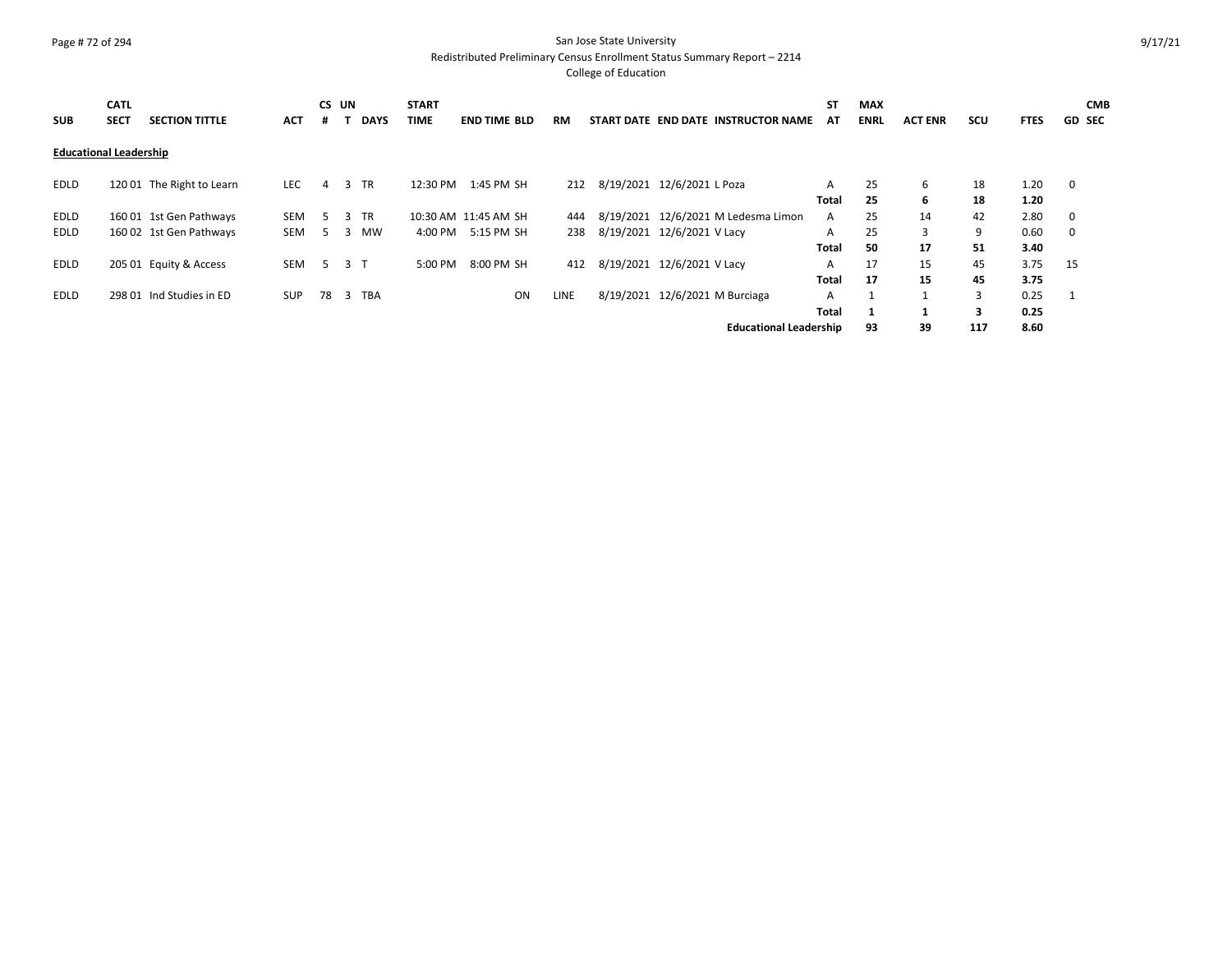## Page # 73 of 294 San Jose State University

Redistributed Preliminary Census Enrollment Status Summary Report – 2214

|                          | <b>CATL</b> |                              |            |                | CS UN        |             | <b>START</b> |                      |             |                                |                                     | ST             | <b>MAX</b>  |                |              |             | <b>CMB</b>     |
|--------------------------|-------------|------------------------------|------------|----------------|--------------|-------------|--------------|----------------------|-------------|--------------------------------|-------------------------------------|----------------|-------------|----------------|--------------|-------------|----------------|
| <b>SUB</b>               | <b>SECT</b> | <b>SECTION TITTLE</b>        | <b>ACT</b> | #              | $\mathbf{T}$ | <b>DAYS</b> | <b>TIME</b>  | <b>END TIME BLD</b>  | <b>RM</b>   |                                | START DATE END DATE INSTRUCTOR NAME | AT             | <b>ENRL</b> | <b>ACT ENR</b> | SCU          | <b>FTES</b> | <b>GD SEC</b>  |
| <b>Special Education</b> |             |                              |            |                |              |             |              |                      |             |                                |                                     |                |             |                |              |             |                |
| <b>EDSE</b>              |             | 14A 01 American Sign I       | <b>SEM</b> | 4              | 3            | <b>MW</b>   |              | 10:45 AM 12:00 PM ON | LINE        | 8/19/2021 12/6/2021 E Smith    |                                     | Α              | 30          | 30             | 90           | 6.00        | 0              |
| <b>EDSE</b>              |             | 14A 02 American Sign I       | SEM        | 4              |              | 3 MW        |              | 12:30 PM 1:45 PM ON  | LINE        | 8/19/2021 12/6/2021 E Smith    |                                     | Α              | 30          | 30             | 90           | 6.00        | 0              |
| <b>EDSE</b>              |             | 14A 03 American Sign I       | <b>SEM</b> | 4              |              | 3 TR        |              | 9:00 AM 10:15 AM ON  | LINE        | 8/19/2021 12/6/2021 E Smith    |                                     | A              | 30          | 30             | 90           | 6.00        | 0              |
|                          |             |                              |            |                |              |             |              |                      |             |                                |                                     | Total          | 90          | 90             | 270          | 18.00       |                |
| <b>EDSE</b>              |             | 14B 01 American Sign II      | <b>SEM</b> | 4              |              | 3 TR        |              | 10:45 AM 12:00 PM ON | <b>LINE</b> | 8/19/2021 12/6/2021 E Smith    |                                     | A              | 30          | 23             | 69           | 4.60        | 0              |
|                          |             |                              |            |                |              |             |              |                      |             |                                |                                     | Total          | 30          | 23             | 69           | 4.60        |                |
| <b>EDSE</b>              |             | 102 80 Sp Lng Typ/At Dev     | <b>LEC</b> | $\overline{2}$ | $\mathbf{3}$ | TBA         |              | ON                   | LINE        |                                | 8/19/2021 12/6/2021 A Henderson     | A              | 40          | 40             | 120          | 8.00        | 0              |
| <b>EDSE</b>              |             | 102 81 Sp Lng Typ/At Dev     | LEC        | $\overline{2}$ | 3            | TBA         |              | ON                   | LINE        |                                | 8/19/2021 12/6/2021 A Henderson     | Α              | 40          | 40             | 120          | 8.05        | $\mathbf{1}$   |
| <b>EDSE</b>              |             | 102 82 Sp Lng Typ/At Dev     | <b>LEC</b> | $\overline{2}$ |              | 3 TBA       |              | ON                   | <b>LINE</b> |                                | 8/19/2021 12/6/2021 A Henderson     | A              | 40          | 39             | 117          | 7.90        | $\overline{2}$ |
|                          |             |                              |            |                |              |             |              |                      |             |                                |                                     | <b>Total</b>   | 120         | 119            | 357          | 23.95       |                |
| <b>EDSE</b>              |             | 104 01 Atypical Dev Young    | LEC        |                | 3            |             |              |                      |             |                                |                                     | Х              | $\mathbf 0$ | 0              | 0            | 0.00        | 0              |
| <b>EDSE</b>              |             | 104 02 Atypical Dev Young    | <b>LEC</b> | 3              |              | 3 M         |              | 7:00 PM 9:45 PM ON   | LINE        | 8/19/2021 12/6/2021 J Astor    |                                     | A              | 30          | 18             | 54           | 3.70        | $\overline{2}$ |
|                          |             |                              |            |                |              |             |              |                      |             |                                |                                     | Total          | 30          | 18             | 54           | 3.70        |                |
| <b>EDSE</b>              |             | 105 01 Sup Ind Plan Eval     | <b>SUP</b> | 25             |              | 6 R         | 7:00 PM      | 9:45 PM              |             | 8/19/2021 12/6/2021 L Beto     |                                     | Α              | 6           | $\overline{7}$ | 42           | 2.90        | 1              |
| <b>EDSE</b>              |             | 105 02 Sup Ind Plan Eval     | <b>SUP</b> | 25             |              | 6 R         | 7:00 PM      | 9:45 PM              |             | 8/19/2021 12/6/2021 J Totter   |                                     | Α              | 6           | 15             | 90           | 6.30        | 3              |
| <b>EDSE</b>              |             | 105 03 Sup Ind Plan Eval     | <b>SUP</b> | 25             |              | 6 R         | 7:00 PM      | 9:45 PM              |             | 8/19/2021 12/6/2021 V Perkins  |                                     | Α              | 6           | $\mathbf{1}$   | 6            | 0.40        | 0              |
| <b>EDSE</b>              |             | 105 04 Sup Ind Plan Eval     | SUP        | 25             | 6            | R           | 7:00 PM      | 9:45 PM              |             | 8/19/2021 12/6/2021            |                                     | Α              | 6           | $\mathbf 0$    | $\Omega$     | 0.00        | 0              |
| <b>EDSE</b>              |             | 105 05 Sup Ind Plan Eval     | <b>SUP</b> | 25             | 6 R          |             | 7:00 PM      | 9:45 PM              |             | 8/19/2021 12/6/2021            |                                     | A              | 6           | $\mathbf 0$    | $\mathbf 0$  | 0.00        | 0              |
|                          |             |                              |            |                |              |             |              |                      |             |                                |                                     | Total          | 30          | 23             | 138          | 9.60        |                |
| <b>EDSE</b>              |             | 115 01 Intro to Deaf Culture | LEC        | 2              |              | 3 MW        | 2:15 PM      | 3:30 PM ON           | LINE        | 8/19/2021 12/6/2021 E Smith    |                                     | A              | 30          | 24             | 72           | 4.80        | 0              |
|                          |             |                              |            |                |              |             |              |                      |             |                                |                                     | Total          | 30          | 24             | 72           | 4.80        |                |
| <b>EDSE</b>              |             | 124 01 Meth Engl Lrn Dis     | <b>LEC</b> | $\overline{2}$ | 3 R          |             | 4:00 PM      | 6:45 PM SH           | 230         | 8/19/2021 12/6/2021 S Kulkarni |                                     | $\overline{A}$ | 30          | 21             | 63           | 4.20        | 0              |
|                          |             |                              |            |                |              |             |              |                      |             |                                |                                     | Total          | 30          | 21             | 63           | 4.20        |                |
| <b>EDSE</b>              |             | 154 01 Prac St Tch Sed       | <b>SUP</b> | 25             | 6            | R           | 7:00 PM      | 9:45 PM              |             | 8/19/2021 12/6/2021 V Perkins  |                                     | А              | 6           | $\mathbf{1}$   | 6            | 0.40        | 0              |
| <b>EDSE</b>              |             | 154 02 Prac St Tch Sed       | <b>SUP</b> | 25             | 6 R          |             |              | 7:00 PM 9:45 PM      |             | 8/19/2021 12/6/2021            |                                     | A              | 6           | $\mathbf 0$    | 0            | 0.00        | 0              |
|                          |             |                              |            |                |              |             |              |                      |             |                                |                                     | Total          | 12          | $\mathbf{1}$   | 6            | 0.40        |                |
| <b>EDSE</b>              |             | 180 80 Indiv Studies         | <b>SUP</b> | 78             |              | 3 TBA       |              | ON                   | LINE        | 8/19/2021 12/6/2021            |                                     | $\overline{A}$ | 5           | $\Omega$       | $\Omega$     | 0.00        | 0              |
|                          |             |                              |            |                |              |             |              |                      |             |                                |                                     | Total          | 5           | 0              | $\mathbf{0}$ | 0.00        |                |
| <b>EDSE</b>              |             | 192A 8C Incl Supp Students   | <b>LEC</b> | 3              |              | 3 TBA       |              | ON                   | LINE        |                                | 8/19/2021 12/6/2021 A Henderson     | A              | 40          | 18             | 54           | 3.75        | 3              |
|                          |             |                              |            |                |              |             |              |                      |             |                                |                                     | Total          | 40          | 18             | 54           | 3.75        |                |
| <b>EDSE</b>              |             | 215 01 Assessment in SPED    | <b>SEM</b> | 5              | 3 T          |             |              | 7:00 PM 9:45 PM SH   | 434         | 8/19/2021 12/6/2021 M Love     |                                     | A              | 40          | 37             | 111          | 7.90        | 10             |
| <b>EDSE</b>              |             | 215 02 Assessment in SPED    | SEM        |                | 3            |             |              |                      |             |                                |                                     | X              | $\mathbf 0$ | $\mathbf 0$    | $\mathbf 0$  | 0.00        | 0              |
|                          |             |                              |            |                |              |             |              |                      |             |                                |                                     | Total          | 40          | 37             | 111          | 7.90        |                |
| <b>EDSE</b>              |             | 217A 01Dir Tchng I LH        | <b>SUP</b> | 25             | 6 R          |             | 7:00 PM      | 9:45 PM              |             | 8/19/2021 12/6/2021 L Beto     |                                     | Α              | 6           | 5              | 30           | 2.20        | $\overline{2}$ |
| <b>EDSE</b>              |             | 217A 02 Dir Tchng I LH       | <b>SUP</b> | 25             |              | 6 R         | 7:00 PM      | 9:45 PM              |             | 8/19/2021 12/6/2021            |                                     | Α              | 6           | $\mathbf 0$    | $\mathbf 0$  | 0.00        | 0              |
| <b>EDSE</b>              |             | 217A 03 Dir Tchng I LH       | <b>SUP</b> | 25             | 6 R          |             | 7:00 PM      | 9:45 PM              |             | 8/19/2021 12/6/2021            |                                     | A              | 6           | $\Omega$       | 0            | 0.00        | 0              |
| <b>EDSE</b>              |             | 217A 04 Dir Tchng I LH       | <b>SUP</b> | 25             |              | 6 R         | 7:00 PM      | 9:45 PM              |             | 8/19/2021 12/6/2021            |                                     | A              | 6           | $\mathbf 0$    | $\Omega$     | 0.00        | 0              |
| EDSE                     |             | 217A 05 Dir Tchng I LH       | <b>SUP</b> | 25             | 6 R          |             |              | 7:00 PM 9:45 PM      |             | 8/19/2021 12/6/2021            |                                     | Α              | 6           | $\Omega$       | $\Omega$     | 0.00        | $\Omega$       |
|                          |             |                              |            |                |              |             |              |                      |             |                                |                                     | Total          | 30          | 5              | 30           | 2.20        |                |
| <b>EDSE</b>              |             | 217B 01 Dir Tchng II LH      | <b>SUP</b> | 25             |              | 6 TBA       |              | ON                   | LINE        | 8/19/2021 12/6/2021            |                                     | $\overline{A}$ | 6           | $\mathbf 0$    | $\mathbf 0$  | 0.00        | 0              |
|                          |             |                              |            |                |              |             |              |                      |             |                                |                                     | Total          | 6           | 0              | $\mathbf 0$  | 0.00        |                |
| <b>EDSE</b>              |             |                              | <b>LEC</b> | 3              |              | 3 TBA       |              | <b>ON</b>            | LINE        |                                |                                     | Α              | 40          | 40             | 120          | 9.15        | 23             |
|                          |             | 218A 8C ASD: M/S Disabilit   |            |                |              |             |              |                      |             | 8/19/2021 12/6/2021 S Krishnan |                                     | Total          | 40          | 40             | 120          | 9.15        |                |
|                          |             |                              |            |                |              |             |              |                      |             |                                |                                     |                |             |                |              |             |                |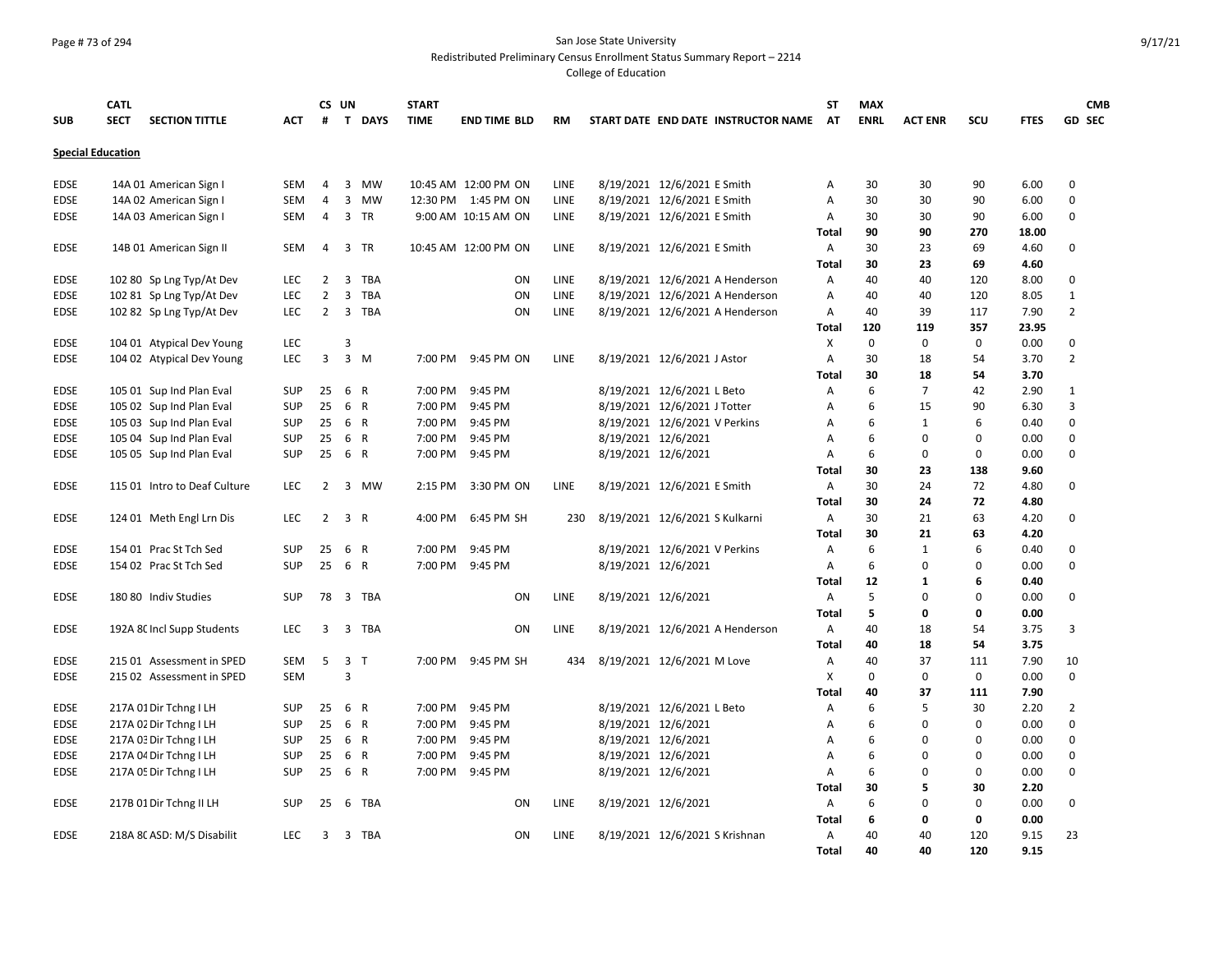### Page # 74 of 294 San Jose State University Redistributed Preliminary Census Enrollment Status Summary Report – 2214

| <b>SUB</b>  | <b>CATL</b><br><b>SECT</b><br><b>SECTION TITTLE</b> | <b>ACT</b> | #  | CS UN<br>т     | <b>DAYS</b> | <b>START</b><br><b>TIME</b> | <b>END TIME BLD</b> | <b>RM</b> |                                |                                | START DATE END DATE INSTRUCTOR NAME | <b>ST</b><br>AT | <b>MAX</b><br><b>ENRL</b> | <b>ACT ENR</b> | SCU  | <b>FTES</b> | <b>CMB</b><br><b>GD SEC</b> |
|-------------|-----------------------------------------------------|------------|----|----------------|-------------|-----------------------------|---------------------|-----------|--------------------------------|--------------------------------|-------------------------------------|-----------------|---------------------------|----------------|------|-------------|-----------------------------|
| <b>EDSE</b> | 218C 80 ASD: Collab Implem                          | LEC        |    | 3              |             |                             |                     |           |                                |                                |                                     | X               | 0                         | 0              | 0    | 0.00        | 0                           |
|             |                                                     |            |    |                |             |                             |                     |           |                                |                                |                                     | Total           | 0                         | 0              | 0    | 0.00        |                             |
| <b>EDSE</b> | 218D 01 Teach Students ASD                          | LEC        |    | 3              |             |                             |                     |           |                                |                                |                                     | X               | 0                         | 0              | 0    | 0.00        | 0                           |
|             |                                                     |            |    |                |             |                             |                     |           |                                |                                |                                     | Total           | 0                         | 0              | 0    | 0.00        |                             |
| <b>EDSE</b> | 221 01 Int Yg Ch Dis Dlys                           | SEM        | 5  | 3              | M           | 4:00 PM                     | 6:45 PM SH          | 315       | 8/19/2021 12/6/2021 A Golloher |                                |                                     | A               | 15                        | 8              | 24   | 1.85        | 5                           |
|             |                                                     |            |    |                |             |                             |                     |           |                                |                                |                                     | Total           | 15                        | 8              | 24   | 1.85        |                             |
| <b>EDSE</b> | 224 01 Meths SLL in Sp Ed                           | LEC        | 3  | 3              | W           | 4:00 PM                     | 6:45 PM SH          | 230       | 8/19/2021 12/6/2021 S Kulkarni |                                |                                     | A               | 25                        | 14             | 14   | 3.05        | 5                           |
|             |                                                     |            |    |                |             |                             |                     |           |                                |                                |                                     | Total           | 25                        | 14             | 14   | 3.05        |                             |
| <b>EDSE</b> | 230A 01 Curr Instr M/M                              | LEC        | 3  | 3              | M           | 4:00 PM                     | 6:45 PM SH          | 230       | 8/19/2021 12/6/2021 M Love     |                                |                                     | A               | 30                        | 30             | 90   | 6.40        | 8                           |
|             |                                                     |            |    |                |             |                             |                     |           |                                |                                |                                     | Total           | 30                        | 30             | 90   | 6.40        |                             |
| <b>EDSE</b> | 231X 01 Ed Res: Design Imp                          | SEM        | 5  | 3              | W           | 4:00 PM                     | 6:45 PM SH          | 212       | 8/19/2021 12/6/2021 S Krishnan |                                |                                     | A               | 20                        | 14             | 42   | 3.50        | 14                          |
|             |                                                     |            |    |                |             |                             |                     |           |                                |                                |                                     | Total           | 20                        | 14             | 42   | 3.50        |                             |
| <b>EDSE</b> | 234 01 EFE in SPED                                  | <b>SUP</b> | 25 | 3 R            |             | 7:00 PM                     | 9:45 PM             |           |                                | 8/19/2021 12/6/2021 N Smith    |                                     | A               | 6                         | 5              | 15   | 1.00        | 0                           |
|             |                                                     |            |    |                |             |                             |                     |           |                                |                                |                                     | Total           | 6                         | 5              | 15   | 1.00        |                             |
| <b>EDSE</b> | 241 80 Emrg Tech All Lrn                            | <b>SEM</b> | 5  | 3              | <b>TBA</b>  |                             | ON                  | LINE      |                                | 8/19/2021 12/6/2021 M Love     |                                     | A               | 40                        | 38             | 114  | 8.30        | 14                          |
| <b>EDSE</b> | 241 81 Emrg Tech All Lrn                            | <b>SEM</b> |    | 3              |             |                             |                     |           |                                |                                |                                     | X               | 0                         | 0              | 0    | 0.00        | 0                           |
|             |                                                     |            |    |                |             |                             |                     |           |                                |                                |                                     | Total           | 40                        | 38             | 114  | 8.30        |                             |
| <b>EDSE</b> | 279 01 Mgn Bhvr Empss SED                           | SEM        | 5  | 3 <sub>1</sub> |             | 4:00 PM                     | 6:45 PM SH          | 230       | 8/19/2021 12/6/2021 A Golloher |                                |                                     | A               | 30                        | 23             | 69   | 5.15        | 11                          |
|             |                                                     |            |    |                |             |                             |                     |           |                                |                                |                                     | Total           | 30                        | 23             | 69   | 5.15        |                             |
| <b>EDSE</b> | 285 01 Sem on Is Rel Tch Ex Ind                     | <b>SEM</b> | 5  | 3              | R           | 4:00 PM                     | 6:45 PM SH          | 312       |                                | 8/19/2021 12/6/2021 S Krishnan |                                     | Α               | 20                        | 14             | 42   | 3.45        | 13                          |
| <b>EDSE</b> | 285 02 Sem on Is Rel Tch Ex Ind                     | <b>SEM</b> | 5  | 3              | R           | 4:00 PM                     | 6:45 PM SH          | 238       |                                | 8/19/2021 12/6/2021 M Hughes   |                                     | A               | 20                        | 13             | 39   | 3.25        | 13                          |
|             |                                                     |            |    |                |             |                             |                     |           |                                |                                |                                     | Total           | 40                        | 27             | 81   | 6.70        |                             |
|             |                                                     |            |    |                |             |                             |                     |           |                                |                                | <b>Special Education Total</b>      |                 | 739                       | 578            | 1793 | 128.20      |                             |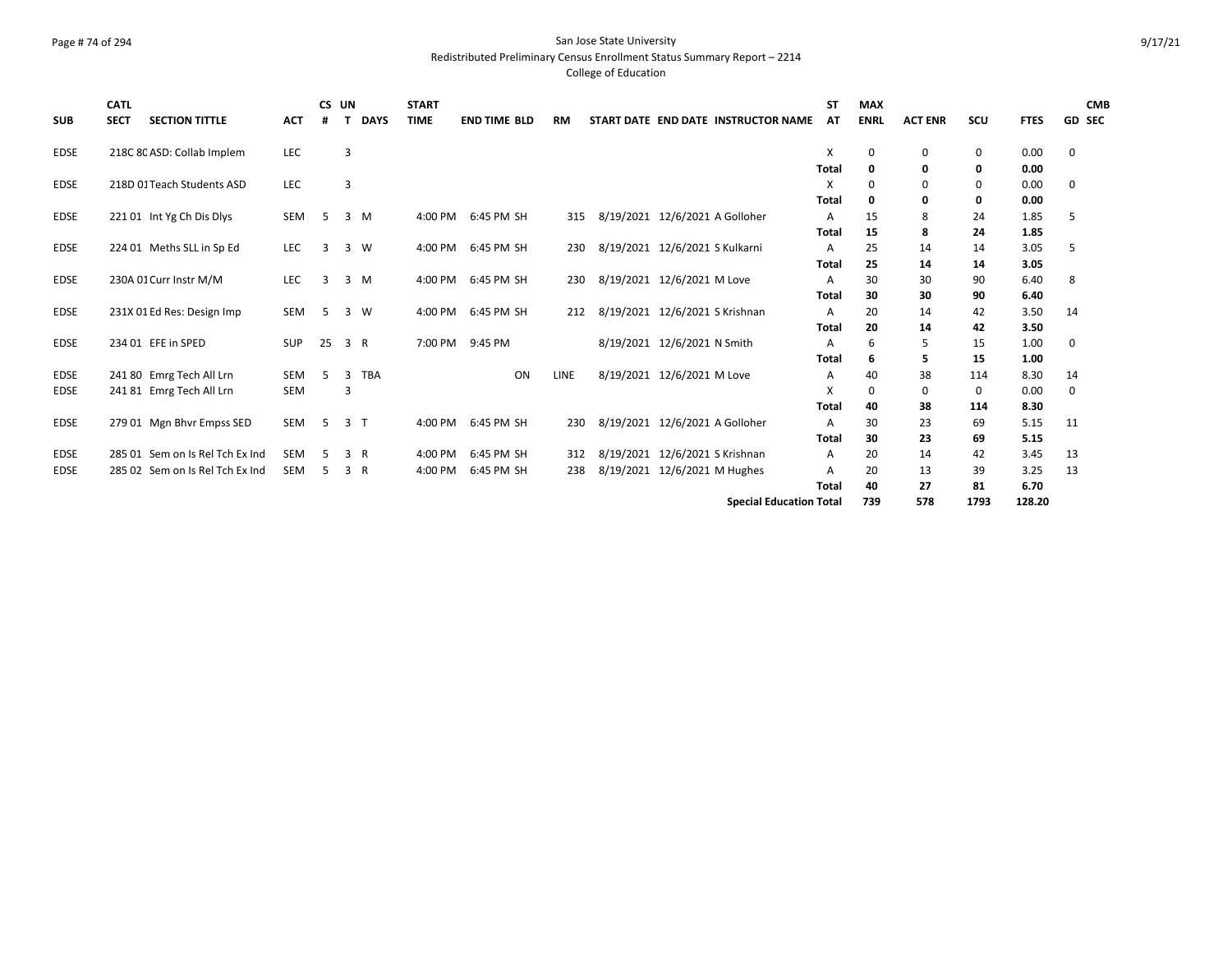# Page # 75 of 294 San Jose State University

Redistributed Preliminary Census Enrollment Status Summary Report – 2214

|                          | <b>CATL</b> |                             |            |    | CS UN          |              | <b>START</b> |                     |     |                                |                                        | ST             | <b>MAX</b>  |                |          |             | <b>CMB</b>    |
|--------------------------|-------------|-----------------------------|------------|----|----------------|--------------|--------------|---------------------|-----|--------------------------------|----------------------------------------|----------------|-------------|----------------|----------|-------------|---------------|
| <b>SUB</b>               | <b>SECT</b> | <b>SECTION TITTLE</b>       | ACT        | #  |                | T DAYS       | <b>TIME</b>  | <b>END TIME BLD</b> | RM  |                                | START DATE END DATE INSTRUCTOR NAME AT |                | <b>ENRL</b> | <b>ACT ENR</b> | SCU      | <b>FTES</b> | <b>GD SEC</b> |
| <b>Teacher Education</b> |             |                             |            |    |                |              |              |                     |     |                                |                                        |                |             |                |          |             |               |
| <b>EDEL</b>              |             | 108A 01 Curr Rdng/Lang Arts | <b>SEM</b> | 5  | 3              | M            | 4:00 PM      | 6:45 PM SH          | 335 | 8/19/2021 12/6/2021 J Asato    |                                        | A              | 30          | 30             | 60       | 6.00        | 0             |
| EDEL                     |             | 108A 02 Curr Rdng/Lang Arts | SEM        | 5  | 3 <sub>T</sub> |              |              | 4:00 PM 6:45 PM SH  | 335 | 8/19/2021 12/6/2021 A Briceno  |                                        | Α              | 28          | 20             | 40       | 4.00        | 0             |
| <b>EDEL</b>              |             | 108A 03 Curr Rdng/Lang Arts | SEM        | 5  |                | 3 W          |              | 4:00 PM 6:45 PM SH  | 335 | 8/19/2021 12/6/2021 J Asato    |                                        | A              | 28          | 27             | 54       | 5.40        | 0             |
| EDEL                     |             | 108A 04 Curr Rdng/Lang Arts | <b>SEM</b> | 5  |                | $3 \, M$     |              | 7:15 PM 10:00 PM SH | 311 | 8/19/2021 12/6/2021 A Briceno  |                                        | A              | 30          | 26             | 52       | 5.20        | 0             |
|                          |             |                             |            |    |                |              |              |                     |     |                                |                                        | <b>Total</b>   | 116         | 103            | 206      | 20.60       |               |
| EDEL                     |             | 108B 01 Curr Science        | <b>SEM</b> | 5  | 3              | $\mathsf{R}$ | 4:00 PM      | 6:45 PM SH          | 335 | 8/19/2021 12/6/2021 G Smith    |                                        | Α              | 28          | 27             | 27       | 5.40        | 0             |
| EDEL                     |             | 108B 02 Curr Science        | SEM        | 5  |                | 3 R          |              | 7:15 PM 10:00 PM SH | 335 | 8/19/2021 12/6/2021 G Smith    |                                        | А              | 28          | 29             | 29       | 5.80        | $\Omega$      |
| EDEL                     |             | 108B 03 Curr Science        | <b>SEM</b> | 5  |                | 3 W          |              | 7:15 PM 10:00 PM SH | 335 | 8/19/2021 12/6/2021 A Huang    |                                        | A              | 28          | 30             | 30       | 6.00        | 0             |
| <b>EDEL</b>              |             | 108B 04 Curr Science        | <b>SEM</b> | 5  | 3 W            |              |              | 4:00 PM 6:45 PM SH  | 334 | 8/19/2021 12/6/2021 G Smith    |                                        | A              | 30          | 31             | 31       | 6.20        | 0             |
|                          |             |                             |            |    |                |              |              |                     |     |                                |                                        | Total          | 114         | 117            | 117      | 23.40       |               |
| EDEL                     |             | 108C 01 Curr Social Stu     | <b>SEM</b> | 5  | 3 <sub>1</sub> |              |              | 4:00 PM 6:45 PM SH  | 334 | 8/19/2021 12/6/2021 W Watson   |                                        | Α              | 30          | 23             | 23       | 5.65        | 21            |
| <b>EDEL</b>              |             | 108C 02 Curr Social Stu     | SEM        | 5  | 3 <sub>T</sub> |              |              | 7:15 PM 10:00 PM SH | 335 | 8/19/2021 12/6/2021 W Watson   |                                        | A              | 28          | 25             | 25       | 6.15        | 23            |
| <b>EDEL</b>              |             | 108C 03 Curr Social Stu     | <b>SEM</b> | 5  | 3 M            |              |              | 7:15 PM 10:00 PM SH | 335 | 8/19/2021 12/6/2021 J Asato    |                                        | Α              | 28          | 28             | 28       | 6.95        | 27            |
|                          |             |                             |            |    |                |              |              |                     |     |                                |                                        | Total          | 86          | 76             | 76       | 18.75       |               |
| <b>EDEL</b>              |             | 108D 01 Curr Math           | <b>SEM</b> | 5  | 3 <sub>T</sub> |              |              | 7:15 PM 10:00 PM SH | 334 | 8/19/2021 12/6/2021 F Darling  |                                        | Α              | 30          | 29             | 29       | 5.80        | 0             |
| EDEL                     |             | 108D 02 Curr Math           | SEM        | 5  |                | $3 \, M$     |              | 7:15 PM 10:00 PM SH | 334 | 8/19/2021 12/6/2021 R Rios     |                                        | Α              | 30          | 22             | 22       | 4.45        | $\mathbf{1}$  |
| EDEL                     |             | 108D 03 Curr Math           | <b>SEM</b> | 5  | 3 R            |              | 4:00 PM      | 6:45 PM SH          | 334 | 8/19/2021 12/6/2021 P Swanson  |                                        | Α              | 30          | 20             | 20       | 4.00        | 0             |
| <b>EDEL</b>              |             | 108D 04 Curr Math           | <b>SEM</b> | 5  | 3 M            |              |              | 4:00 PM 6:45 PM SH  | 334 | 8/19/2021 12/6/2021 R Rios     |                                        | A              | 30          | 27             | 27       | 5.40        | 0             |
|                          |             |                             |            |    |                |              |              |                     |     |                                |                                        | Total          | 120         | 98             | 98       | 19.65       |               |
| <b>EDEL</b>              |             | 143A 01 Phase I Stdt-Teach  | <b>SUP</b> |    |                | 25 4 TBA     |              |                     |     |                                | 8/19/2021 12/6/2021 P Swanson          | $\overline{A}$ | 12          | 5              | 20       | 1.33        | O             |
| EDEL                     |             | 143A 02 Phase I Stdt-Teach  | <b>SUP</b> | 25 |                | 4 TBA        |              |                     |     | 8/19/2021 12/6/2021 J Asato    |                                        | А              | 12          | 5              | 20       | 1.33        | $\Omega$      |
| <b>EDEL</b>              |             | 143A 03 Phase I Stdt-Teach  | <b>SUP</b> |    |                | 25 4 TBA     |              |                     |     |                                | 8/19/2021 12/6/2021 E Scullion-Jones   | Α              | 12          | 10             | 40       | 2.67        | 0             |
| EDEL                     |             | 143A 04 Phase I Stdt-Teach  | <b>SUP</b> | 25 |                | 4 TBA        |              |                     |     |                                | 8/19/2021 12/6/2021 C Hartunian        | A              | 12          | 11             | 44       | 2.93        | $\Omega$      |
| EDEL                     |             | 143A 05 Phase I Stdt-Teach  | SUP        | 25 |                | 4 TBA        |              |                     |     | 8/19/2021 12/6/2021 H Smith    |                                        | A              | 12          | 11             | 44       | 2.93        | 0             |
| <b>EDEL</b>              |             | 143A OE Phase I Stdt-Teach  | <b>SUP</b> | 25 |                | 4 TBA        |              |                     |     | 8/19/2021 12/6/2021 D Mitchell |                                        | A              | 12          | 6              | 24       | 1.60        | $\Omega$      |
| EDEL                     |             | 143A 07 Phase I Stdt-Teach  | <b>SUP</b> | 25 |                | 4 TBA        |              |                     |     | 8/19/2021 12/6/2021 R Messina  |                                        | А              | 12          | $\overline{4}$ | 16       | 1.07        | 0             |
| <b>EDEL</b>              |             | 143A 08 Phase I Stdt-Teach  | <b>SUP</b> | 25 |                | 4 TBA        |              |                     |     |                                | 8/19/2021 12/6/2021 S Aichele-Chang    | Α              | 12          | 9              | 36       | 2.40        | 0             |
| EDEL                     |             | 143A OS Phase I Stdt-Teach  | <b>SUP</b> | 25 |                | 4 TBA        |              |                     |     | 8/19/2021 12/6/2021 J Kaay     |                                        | А              | 12          | 11             | 44       | 3.00        | $\mathbf{1}$  |
| <b>EDEL</b>              |             | 143A 1C Phase I Stdt-Teach  | <b>SUP</b> |    |                | 25 4 TBA     |              |                     |     |                                | 8/19/2021 12/6/2021 L Abrahams         | A              | 12          | 8              | 32       | 2.13        | 0             |
| <b>EDEL</b>              |             | 143A 11 Phase I Stdt-Teach  | <b>SUP</b> | 25 |                | 4 TBA        |              |                     |     | 8/19/2021 12/6/2021            |                                        | A              | 12          | $\Omega$       | $\Omega$ | 0.00        | $\Omega$      |
| <b>EDEL</b>              |             | 143A 12 Phase I Stdt-Teach  | <b>SUP</b> |    |                | 25 4 TBA     |              |                     |     |                                | 8/19/2021 12/6/2021 K Martinico        | A              | 12          | 6              | 24       | 1.60        | $\Omega$      |
| <b>EDEL</b>              |             | 143A 6C Phase I Stdt-Teach  | <b>SUP</b> | 25 |                | 4 TBA        |              |                     |     |                                | 8/19/2021 12/6/2021 B Rodriguez        | A              | 12          | $\overline{7}$ | 28       | 1.87        | $\Omega$      |
| EDEL                     |             | 143A 61 Phase I Stdt-Teach  | <b>SUP</b> | 25 |                | 4 TBA        |              |                     |     | 8/19/2021 12/6/2021 A Ramirez  |                                        | Α              | 6           | 6              | 24       | 1.60        | 0             |
| EDEL                     |             | 143A 62 Phase I Stdt-Teach  | <b>SUP</b> | 25 |                | 4 TBA        |              |                     |     | 8/19/2021 12/6/2021 P Latham   |                                        | A              | 6           | 6              | 24       | 1.60        | 0             |
| <b>EDEL</b>              |             | 143A 63 Phase I Stdt-Teach  | <b>SUP</b> | 25 |                | 4 TBA        |              |                     |     |                                | 8/19/2021 12/6/2021 V Altamirano       | Α              | 6           | $\overline{2}$ | 8        | 0.53        | 0             |
|                          |             |                             |            |    |                |              |              |                     |     |                                |                                        | <b>Total</b>   | 174         | 107            | 428      | 28.60       |               |
| <b>EDEL</b>              |             | 143B 01 Phase 2 Stdt-Teach  | <b>SUP</b> |    |                | 25 10 TBA    |              |                     |     |                                | 8/19/2021 12/6/2021 D Nemecek          | Α              | 12          | 13             | 130      | 10.67       | 12            |
| EDEL                     |             | 143B 02 Phase 2 Stdt-Teach  | <b>SUP</b> |    |                | 25 10 TBA    |              |                     |     | 8/19/2021 12/6/2021 K Olson    |                                        | А              | 12          | 10             | 100      | 8.33        | 10            |
| EDEL                     |             | 143B 03 Phase 2 Stdt-Teach  | <b>SUP</b> |    |                | 25 10 TBA    |              |                     |     | 8/19/2021 12/6/2021 H Beck     |                                        | A              | 12          | 6              | 60       | 5.00        | 6             |
| <b>EDEL</b>              |             | 143B 04 Phase 2 Stdt-Teach  | <b>SUP</b> |    |                | 25 10 TBA    |              |                     |     | 8/19/2021 12/6/2021 S Hughes   |                                        | A              | 12          | 9              | 90       | 7.33        | 8             |
| EDEL                     |             | 143B 05 Phase 2 Stdt-Teach  | <b>SUP</b> |    |                | 25 10 TBA    |              |                     |     | 8/19/2021 12/6/2021 P Schultz  |                                        | A              | 12          | 5              | 50       | 4.17        | 5             |
| <b>EDEL</b>              |             | 143B 06 Phase 2 Stdt-Teach  | <b>SUP</b> |    |                | 25 10 TBA    |              |                     |     | 8/19/2021 12/6/2021 N Bilbao   |                                        | A              | 12          | 7              | 70       | 5.67        | 6             |
| <b>EDEL</b>              |             | 143B 07 Phase 2 Stdt-Teach  | <b>SUP</b> |    |                | 25 10 TBA    |              |                     |     | 8/19/2021 12/6/2021 A Finkel   |                                        | A              | 12          | 5              | 50       | 4.17        | 5             |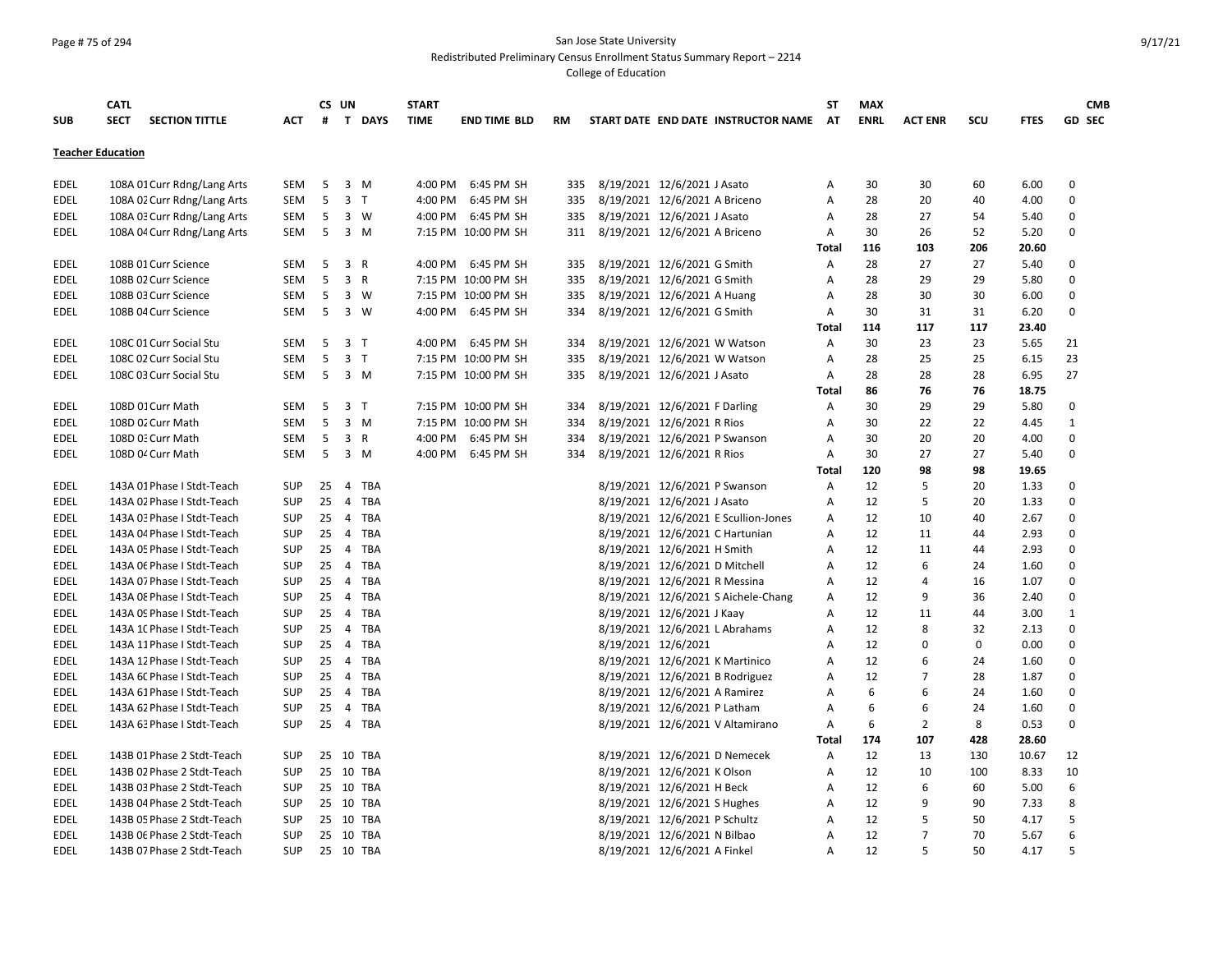### Page # 76 of 294 San Jose State University Redistributed Preliminary Census Enrollment Status Summary Report – 2214

| T DAYS<br><b>ENRL</b><br>GD SEC<br><b>SUB</b><br><b>SECTION TITTLE</b><br><b>TIME</b><br><b>END TIME BLD</b><br>START DATE END DATE INSTRUCTOR NAME<br>AT<br><b>ACT ENR</b><br>scu<br><b>FTES</b><br><b>SECT</b><br>АСТ<br>#<br>RM<br>143B 08 Phase 2 Stdt-Teach<br>25 10 TBA<br>8/19/2021 12/6/2021 L Sizelove-Secola<br>12<br>6<br>5.00<br>EDEL<br><b>SUP</b><br>Α<br>60<br>6<br>8/19/2021 12/6/2021<br>143B 09 Phase 2 Stdt-Teach<br><b>SUP</b><br>25 10 TBA<br>12<br>0<br>0<br>0.00<br>$\Omega$<br><b>EDEL</b><br>Α<br>143B 6C Phase 2 Stdt-Teach<br><b>SUP</b><br>25 10 TBA<br>8/19/2021 12/6/2021 A Ramirez<br>А<br>12<br>$\mathbf{1}$<br>0.83<br>$\mathbf{1}$<br>EDEL<br>10<br><b>SUP</b><br>25 10 TBA<br>8/19/2021 12/6/2021 D Miranda<br>6<br>10<br>100<br>9<br><b>EDEL</b><br>143B 61 Phase 2 Stdt-Teach<br>8.17<br>Α<br>5<br>5<br>143B 62 Phase 2 Stdt-Teach<br><b>SUP</b><br>25 10 TBA<br>8/19/2021 12/6/2021 L Cress<br>6<br>50<br>4.17<br><b>EDEL</b><br>Α<br>132<br>77<br>770<br>Total<br>63.50<br>184X 01 Stdt Tchg I<br>TBA<br>8/19/2021 12/6/2021 K Aguilar<br>10<br>4<br>24<br>1.60<br>EDSC<br><b>SUP</b><br>36<br>6<br>Α<br>$\Omega$<br>36<br>8/19/2021 12/6/2021 L Bernbaum<br>10<br>$\overline{7}$<br>2.80<br><b>EDSC</b><br>184X 02 Stdt Tchg I<br><b>SUP</b><br>6<br>TBA<br>Α<br>42<br>$\Omega$<br>184X 03 Stdt Tchg I<br><b>SUP</b><br>6 TBA<br>8/19/2021 12/6/2021 F Hurndon<br>10<br>6<br>36<br>2.40<br>$\Omega$<br>EDSC<br>36<br>Α<br>8/19/2021 12/6/2021 M Haggerty<br>6<br>2.40<br>0<br>184X 04 Stdt Tchg I<br><b>SUP</b><br>36<br>6<br>TBA<br>Α<br>10<br>36<br>EDSC<br>8/19/2021 12/6/2021 R McKay<br>$\overline{7}$<br>184X 05 Stdt Tchg I<br>6 TBA<br>42<br>2.80<br>$\Omega$<br>EDSC<br><b>SUP</b><br>36<br>Α<br>10<br>8/19/2021 12/6/2021 C Hewko<br>$\Omega$<br><b>EDSC</b><br>184X 06 Stdt Tchg I<br><b>SUP</b><br>36<br>6<br>TBA<br>A<br>10<br>4<br>24<br>1.60<br>184X 07 Stdt Tchg I<br><b>SUP</b><br>36<br>6 TBA<br>8/19/2021 12/6/2021 R Calonico<br>7<br>42<br>2.80<br>$\Omega$<br>EDSC<br>Α<br>10<br>8/19/2021 12/6/2021 L Weckesser<br>EDSC<br>184X 08 Stdt Tchg I<br><b>SUP</b><br>36<br>6 TBA<br>10<br>6<br>36<br>2.40<br>0<br>Α<br><b>SUP</b><br>6 TBA<br>8/19/2021 12/6/2021 A Huang<br>10<br>6<br>36<br>2.60<br>$\overline{2}$<br>EDSC<br>184X 09 Stdt Tchg I<br>36<br>A<br>8/19/2021 12/6/2021 J Holly<br>184X 10 Stdt Tchg I<br><b>SUP</b><br>6 TBA<br>10<br>7<br>42<br>2.80<br>$\Omega$<br>EDSC<br>36<br>A<br>6<br>8/19/2021 12/6/2021 T Davis<br>$\Omega$<br><b>EDSC</b><br>184X 11 Stdt Tchg I<br><b>SUP</b><br>36<br>TBA<br>A<br>10<br>4<br>24<br>1.60<br><b>EDSC</b><br>184X 12 Stdt Tchg I<br><b>SUP</b><br>36<br>6 TBA<br>8/19/2021 12/6/2021 J Sowers<br>10<br>24<br>1.60<br>$\Omega$<br>Α<br>4<br>36<br>8/19/2021 12/6/2021<br>0<br>$\Omega$<br>0.00<br>0<br><b>EDSC</b><br>184X 13 Stdt Tchg I<br><b>SUP</b><br>6<br>TBA<br>Α<br>10<br>184X 14 Stdt Tchg I<br><b>SUP</b><br>6 TBA<br>8/19/2021 12/6/2021<br>10<br>0<br>0<br>0.00<br>$\Omega$<br>EDSC<br>36<br>Α<br>8/19/2021 12/6/2021<br>184X 15 Stdt Tchg I<br><b>SUP</b><br>36<br>6 TBA<br>10<br>0<br>0<br>0.00<br>$\Omega$<br><b>EDSC</b><br>A<br>150<br>68<br>408<br>27.40<br>Total<br>6<br>8/19/2021 12/6/2021<br>$\Omega$<br><b>EDTE</b><br>180 01 Indiv Studies<br><b>SUP</b><br>78<br>1<br>TBA<br>A<br>0<br>0.00<br>$\Omega$<br>78<br>3<br>8/19/2021 12/6/2021<br>$\mathbf 0$<br>180 02 Indiv Studies<br><b>SUP</b><br>TBA<br>$\mathbf{1}$<br>0<br>0<br>0.00<br><b>EDTE</b><br>Α<br>78<br>2 TBA<br>8/19/2021 12/6/2021 K Aguilar<br>15<br>5<br>$\Omega$<br><b>EDTE</b><br>180 03 Indiv Studies<br><b>SUP</b><br>A<br>10<br>0.67<br>22<br>5<br>10<br>Total<br>0.67<br>8/19/2021 12/6/2021 N Lang<br>30<br>26<br>78<br>208 01 Educ Sociology<br><b>SEM</b><br>5<br>3<br>4:00 PM<br>6:45 PM SH<br>A<br>5.20<br>$\Omega$<br>EDTE<br>M<br>239<br>5<br>$\overline{3}$<br>8/19/2021 12/6/2021 C Rabin<br>30<br>28<br>84<br>5.60<br>$\Omega$<br><b>EDTE</b><br>208 02 Educ Sociology<br><b>SEM</b><br>W<br>4:00 PM<br>6:45 PM SH<br>239<br>Α<br>208 03 Educ Sociology<br><b>SEM</b><br>5<br>3 <sub>T</sub><br>4:00 PM<br>6:45 PM SH<br>313<br>8/19/2021 12/6/2021 S Vecellio<br>Α<br>30<br>26<br>78<br>5.20<br>$\Omega$<br>EDTE<br>5<br>$3 \, M$<br>8/19/2021 12/6/2021 C Brodsky Brooks<br>30<br>27<br>5.40<br>0<br><b>EDTE</b><br>208 04 Educ Sociology<br><b>SEM</b><br>4:00 PM<br>6:45 PM SH<br>413<br>Α<br>81<br>208 10 Educ Sociology<br>5<br>8/19/2021 12/6/2021 T Johnson<br>30<br>19<br>57<br>3.80<br>$\Omega$<br><b>EDTE</b><br><b>SEM</b><br>3<br>M<br>4:00 PM<br>6:45 PM SH<br>Α<br>241<br>5<br>8/19/2021 12/6/2021 C Brodsky Brooks<br>$\Omega$<br>208 11 Educ Sociology<br>3<br>7:15 PM 10:00 PM SH<br>30<br>23<br>69<br>EDTE<br><b>SEM</b><br>M<br>413<br>Α<br>4.60<br>3<br>X<br>$\mathbf 0$<br>0<br>$\mathbf 0$<br>$\Omega$<br>208 12 Educ Sociology<br><b>SEM</b><br>0.00<br>EDTE<br>29.80<br>Total<br>180<br>149<br>447<br>X<br>$\mathbf 0$<br>0<br><b>EDTE</b><br>210 01 Becoming Readers<br><b>SEM</b><br>3<br>0<br>0.00<br>$\Omega$<br><b>Total</b><br>0<br>0.00<br>0<br>0<br>$\mathbf 0$<br>0<br><b>EDTE</b><br>211 01 Dev Academic Lang<br><b>SEM</b><br>3<br>X<br>0<br>0.00<br>0<br>$\mathbf 0$<br>0<br>Total<br>0<br>0.00<br>8/19/2021 12/6/2021 R Marachi<br>224 01 Ed Psych Seminar<br>6:45 PM SH<br>30<br>17<br>51<br>EDTE<br>SEM<br>5<br>3 W<br>4:00 PM<br>311<br>Α<br>3.40<br>0<br>5<br>$3 \quad W$<br>30<br>27<br>$\Omega$<br>224 02 Ed Psych Seminar<br><b>SEM</b><br>7:15 PM 10:00 PM SH<br>239<br>8/19/2021 12/6/2021 S Cooper<br>81<br>5.40<br>EDTE<br>Α<br>8/19/2021 12/6/2021 A Birts<br>30<br>224 03 Ed Psych Seminar<br>5<br>3<br>$\mathsf{R}$<br>4:00 PM<br>6:45 PM SH<br>313<br>А<br>27<br>81<br>5.40<br>$\Omega$<br>EDTE<br>SEM<br>224 10 Ed Psych Seminar<br>3 <sub>1</sub><br>8/19/2021 12/6/2021 M Felton<br>72<br>$\Omega$<br><b>EDTE</b><br><b>SEM</b><br>5<br>12:30 PM<br>3:15 PM SH<br>334<br>Α<br>34<br>24<br>4.80<br>8/19/2021 12/6/2021 S Cooper<br>$\Omega$<br>224 11 Ed Psych Seminar<br>5<br>3<br>4:00 PM<br>31<br>29<br>87<br>5.80<br><b>EDTE</b><br><b>SEM</b><br>W<br>6:45 PM SH<br>347<br>Α<br>5<br>8/19/2021 12/6/2021 S Cooper<br>30<br>17<br>51<br>$\Omega$<br><b>EDTE</b><br>224 12 Ed Psych Seminar<br><b>SEM</b><br>3 M<br>4:00 PM<br>6:45 PM SH<br>311<br>A<br>3.40<br>423<br>185<br>141<br>28.20<br><b>Total</b> | <b>CATL</b> |  | CS UN | <b>START</b> |  |  | <b>ST</b> | <b>MAX</b> |  | <b>CMB</b> |
|--------------------------------------------------------------------------------------------------------------------------------------------------------------------------------------------------------------------------------------------------------------------------------------------------------------------------------------------------------------------------------------------------------------------------------------------------------------------------------------------------------------------------------------------------------------------------------------------------------------------------------------------------------------------------------------------------------------------------------------------------------------------------------------------------------------------------------------------------------------------------------------------------------------------------------------------------------------------------------------------------------------------------------------------------------------------------------------------------------------------------------------------------------------------------------------------------------------------------------------------------------------------------------------------------------------------------------------------------------------------------------------------------------------------------------------------------------------------------------------------------------------------------------------------------------------------------------------------------------------------------------------------------------------------------------------------------------------------------------------------------------------------------------------------------------------------------------------------------------------------------------------------------------------------------------------------------------------------------------------------------------------------------------------------------------------------------------------------------------------------------------------------------------------------------------------------------------------------------------------------------------------------------------------------------------------------------------------------------------------------------------------------------------------------------------------------------------------------------------------------------------------------------------------------------------------------------------------------------------------------------------------------------------------------------------------------------------------------------------------------------------------------------------------------------------------------------------------------------------------------------------------------------------------------------------------------------------------------------------------------------------------------------------------------------------------------------------------------------------------------------------------------------------------------------------------------------------------------------------------------------------------------------------------------------------------------------------------------------------------------------------------------------------------------------------------------------------------------------------------------------------------------------------------------------------------------------------------------------------------------------------------------------------------------------------------------------------------------------------------------------------------------------------------------------------------------------------------------------------------------------------------------------------------------------------------------------------------------------------------------------------------------------------------------------------------------------------------------------------------------------------------------------------------------------------------------------------------------------------------------------------------------------------------------------------------------------------------------------------------------------------------------------------------------------------------------------------------------------------------------------------------------------------------------------------------------------------------------------------------------------------------------------------------------------------------------------------------------------------------------------------------------------------------------------------------------------------------------------------------------------------------------------------------------------------------------------------------------------------------------------------------------------------------------------------------------------------------------------------------------------------------------------------------------------------------------------------------------------------------------------------------------------------------------------------------------------------------------------------------------------------------------------------------------------------------------------------------------------------------------------------------------------------------------------------------------------------------------------------------------------------------------------------------------------------------------------------------------------------------------------------------------------------------------------------------------------------------------------------------------------------------------------------------------------------------------------------------------------------------------------------------------------------------------------------------------------------------------------------------------------------------------------------------------------------------------------------------------------------------------------------------------------------------------------------------------------------------------------------------------------------------------------|-------------|--|-------|--------------|--|--|-----------|------------|--|------------|
|                                                                                                                                                                                                                                                                                                                                                                                                                                                                                                                                                                                                                                                                                                                                                                                                                                                                                                                                                                                                                                                                                                                                                                                                                                                                                                                                                                                                                                                                                                                                                                                                                                                                                                                                                                                                                                                                                                                                                                                                                                                                                                                                                                                                                                                                                                                                                                                                                                                                                                                                                                                                                                                                                                                                                                                                                                                                                                                                                                                                                                                                                                                                                                                                                                                                                                                                                                                                                                                                                                                                                                                                                                                                                                                                                                                                                                                                                                                                                                                                                                                                                                                                                                                                                                                                                                                                                                                                                                                                                                                                                                                                                                                                                                                                                                                                                                                                                                                                                                                                                                                                                                                                                                                                                                                                                                                                                                                                                                                                                                                                                                                                                                                                                                                                                                                                                                                                                                                                                                                                                                                                                                                                                                                                                                                                                                                                                                                                  |             |  |       |              |  |  |           |            |  |            |
|                                                                                                                                                                                                                                                                                                                                                                                                                                                                                                                                                                                                                                                                                                                                                                                                                                                                                                                                                                                                                                                                                                                                                                                                                                                                                                                                                                                                                                                                                                                                                                                                                                                                                                                                                                                                                                                                                                                                                                                                                                                                                                                                                                                                                                                                                                                                                                                                                                                                                                                                                                                                                                                                                                                                                                                                                                                                                                                                                                                                                                                                                                                                                                                                                                                                                                                                                                                                                                                                                                                                                                                                                                                                                                                                                                                                                                                                                                                                                                                                                                                                                                                                                                                                                                                                                                                                                                                                                                                                                                                                                                                                                                                                                                                                                                                                                                                                                                                                                                                                                                                                                                                                                                                                                                                                                                                                                                                                                                                                                                                                                                                                                                                                                                                                                                                                                                                                                                                                                                                                                                                                                                                                                                                                                                                                                                                                                                                                  |             |  |       |              |  |  |           |            |  |            |
|                                                                                                                                                                                                                                                                                                                                                                                                                                                                                                                                                                                                                                                                                                                                                                                                                                                                                                                                                                                                                                                                                                                                                                                                                                                                                                                                                                                                                                                                                                                                                                                                                                                                                                                                                                                                                                                                                                                                                                                                                                                                                                                                                                                                                                                                                                                                                                                                                                                                                                                                                                                                                                                                                                                                                                                                                                                                                                                                                                                                                                                                                                                                                                                                                                                                                                                                                                                                                                                                                                                                                                                                                                                                                                                                                                                                                                                                                                                                                                                                                                                                                                                                                                                                                                                                                                                                                                                                                                                                                                                                                                                                                                                                                                                                                                                                                                                                                                                                                                                                                                                                                                                                                                                                                                                                                                                                                                                                                                                                                                                                                                                                                                                                                                                                                                                                                                                                                                                                                                                                                                                                                                                                                                                                                                                                                                                                                                                                  |             |  |       |              |  |  |           |            |  |            |
|                                                                                                                                                                                                                                                                                                                                                                                                                                                                                                                                                                                                                                                                                                                                                                                                                                                                                                                                                                                                                                                                                                                                                                                                                                                                                                                                                                                                                                                                                                                                                                                                                                                                                                                                                                                                                                                                                                                                                                                                                                                                                                                                                                                                                                                                                                                                                                                                                                                                                                                                                                                                                                                                                                                                                                                                                                                                                                                                                                                                                                                                                                                                                                                                                                                                                                                                                                                                                                                                                                                                                                                                                                                                                                                                                                                                                                                                                                                                                                                                                                                                                                                                                                                                                                                                                                                                                                                                                                                                                                                                                                                                                                                                                                                                                                                                                                                                                                                                                                                                                                                                                                                                                                                                                                                                                                                                                                                                                                                                                                                                                                                                                                                                                                                                                                                                                                                                                                                                                                                                                                                                                                                                                                                                                                                                                                                                                                                                  |             |  |       |              |  |  |           |            |  |            |
|                                                                                                                                                                                                                                                                                                                                                                                                                                                                                                                                                                                                                                                                                                                                                                                                                                                                                                                                                                                                                                                                                                                                                                                                                                                                                                                                                                                                                                                                                                                                                                                                                                                                                                                                                                                                                                                                                                                                                                                                                                                                                                                                                                                                                                                                                                                                                                                                                                                                                                                                                                                                                                                                                                                                                                                                                                                                                                                                                                                                                                                                                                                                                                                                                                                                                                                                                                                                                                                                                                                                                                                                                                                                                                                                                                                                                                                                                                                                                                                                                                                                                                                                                                                                                                                                                                                                                                                                                                                                                                                                                                                                                                                                                                                                                                                                                                                                                                                                                                                                                                                                                                                                                                                                                                                                                                                                                                                                                                                                                                                                                                                                                                                                                                                                                                                                                                                                                                                                                                                                                                                                                                                                                                                                                                                                                                                                                                                                  |             |  |       |              |  |  |           |            |  |            |
|                                                                                                                                                                                                                                                                                                                                                                                                                                                                                                                                                                                                                                                                                                                                                                                                                                                                                                                                                                                                                                                                                                                                                                                                                                                                                                                                                                                                                                                                                                                                                                                                                                                                                                                                                                                                                                                                                                                                                                                                                                                                                                                                                                                                                                                                                                                                                                                                                                                                                                                                                                                                                                                                                                                                                                                                                                                                                                                                                                                                                                                                                                                                                                                                                                                                                                                                                                                                                                                                                                                                                                                                                                                                                                                                                                                                                                                                                                                                                                                                                                                                                                                                                                                                                                                                                                                                                                                                                                                                                                                                                                                                                                                                                                                                                                                                                                                                                                                                                                                                                                                                                                                                                                                                                                                                                                                                                                                                                                                                                                                                                                                                                                                                                                                                                                                                                                                                                                                                                                                                                                                                                                                                                                                                                                                                                                                                                                                                  |             |  |       |              |  |  |           |            |  |            |
|                                                                                                                                                                                                                                                                                                                                                                                                                                                                                                                                                                                                                                                                                                                                                                                                                                                                                                                                                                                                                                                                                                                                                                                                                                                                                                                                                                                                                                                                                                                                                                                                                                                                                                                                                                                                                                                                                                                                                                                                                                                                                                                                                                                                                                                                                                                                                                                                                                                                                                                                                                                                                                                                                                                                                                                                                                                                                                                                                                                                                                                                                                                                                                                                                                                                                                                                                                                                                                                                                                                                                                                                                                                                                                                                                                                                                                                                                                                                                                                                                                                                                                                                                                                                                                                                                                                                                                                                                                                                                                                                                                                                                                                                                                                                                                                                                                                                                                                                                                                                                                                                                                                                                                                                                                                                                                                                                                                                                                                                                                                                                                                                                                                                                                                                                                                                                                                                                                                                                                                                                                                                                                                                                                                                                                                                                                                                                                                                  |             |  |       |              |  |  |           |            |  |            |
|                                                                                                                                                                                                                                                                                                                                                                                                                                                                                                                                                                                                                                                                                                                                                                                                                                                                                                                                                                                                                                                                                                                                                                                                                                                                                                                                                                                                                                                                                                                                                                                                                                                                                                                                                                                                                                                                                                                                                                                                                                                                                                                                                                                                                                                                                                                                                                                                                                                                                                                                                                                                                                                                                                                                                                                                                                                                                                                                                                                                                                                                                                                                                                                                                                                                                                                                                                                                                                                                                                                                                                                                                                                                                                                                                                                                                                                                                                                                                                                                                                                                                                                                                                                                                                                                                                                                                                                                                                                                                                                                                                                                                                                                                                                                                                                                                                                                                                                                                                                                                                                                                                                                                                                                                                                                                                                                                                                                                                                                                                                                                                                                                                                                                                                                                                                                                                                                                                                                                                                                                                                                                                                                                                                                                                                                                                                                                                                                  |             |  |       |              |  |  |           |            |  |            |
|                                                                                                                                                                                                                                                                                                                                                                                                                                                                                                                                                                                                                                                                                                                                                                                                                                                                                                                                                                                                                                                                                                                                                                                                                                                                                                                                                                                                                                                                                                                                                                                                                                                                                                                                                                                                                                                                                                                                                                                                                                                                                                                                                                                                                                                                                                                                                                                                                                                                                                                                                                                                                                                                                                                                                                                                                                                                                                                                                                                                                                                                                                                                                                                                                                                                                                                                                                                                                                                                                                                                                                                                                                                                                                                                                                                                                                                                                                                                                                                                                                                                                                                                                                                                                                                                                                                                                                                                                                                                                                                                                                                                                                                                                                                                                                                                                                                                                                                                                                                                                                                                                                                                                                                                                                                                                                                                                                                                                                                                                                                                                                                                                                                                                                                                                                                                                                                                                                                                                                                                                                                                                                                                                                                                                                                                                                                                                                                                  |             |  |       |              |  |  |           |            |  |            |
|                                                                                                                                                                                                                                                                                                                                                                                                                                                                                                                                                                                                                                                                                                                                                                                                                                                                                                                                                                                                                                                                                                                                                                                                                                                                                                                                                                                                                                                                                                                                                                                                                                                                                                                                                                                                                                                                                                                                                                                                                                                                                                                                                                                                                                                                                                                                                                                                                                                                                                                                                                                                                                                                                                                                                                                                                                                                                                                                                                                                                                                                                                                                                                                                                                                                                                                                                                                                                                                                                                                                                                                                                                                                                                                                                                                                                                                                                                                                                                                                                                                                                                                                                                                                                                                                                                                                                                                                                                                                                                                                                                                                                                                                                                                                                                                                                                                                                                                                                                                                                                                                                                                                                                                                                                                                                                                                                                                                                                                                                                                                                                                                                                                                                                                                                                                                                                                                                                                                                                                                                                                                                                                                                                                                                                                                                                                                                                                                  |             |  |       |              |  |  |           |            |  |            |
|                                                                                                                                                                                                                                                                                                                                                                                                                                                                                                                                                                                                                                                                                                                                                                                                                                                                                                                                                                                                                                                                                                                                                                                                                                                                                                                                                                                                                                                                                                                                                                                                                                                                                                                                                                                                                                                                                                                                                                                                                                                                                                                                                                                                                                                                                                                                                                                                                                                                                                                                                                                                                                                                                                                                                                                                                                                                                                                                                                                                                                                                                                                                                                                                                                                                                                                                                                                                                                                                                                                                                                                                                                                                                                                                                                                                                                                                                                                                                                                                                                                                                                                                                                                                                                                                                                                                                                                                                                                                                                                                                                                                                                                                                                                                                                                                                                                                                                                                                                                                                                                                                                                                                                                                                                                                                                                                                                                                                                                                                                                                                                                                                                                                                                                                                                                                                                                                                                                                                                                                                                                                                                                                                                                                                                                                                                                                                                                                  |             |  |       |              |  |  |           |            |  |            |
|                                                                                                                                                                                                                                                                                                                                                                                                                                                                                                                                                                                                                                                                                                                                                                                                                                                                                                                                                                                                                                                                                                                                                                                                                                                                                                                                                                                                                                                                                                                                                                                                                                                                                                                                                                                                                                                                                                                                                                                                                                                                                                                                                                                                                                                                                                                                                                                                                                                                                                                                                                                                                                                                                                                                                                                                                                                                                                                                                                                                                                                                                                                                                                                                                                                                                                                                                                                                                                                                                                                                                                                                                                                                                                                                                                                                                                                                                                                                                                                                                                                                                                                                                                                                                                                                                                                                                                                                                                                                                                                                                                                                                                                                                                                                                                                                                                                                                                                                                                                                                                                                                                                                                                                                                                                                                                                                                                                                                                                                                                                                                                                                                                                                                                                                                                                                                                                                                                                                                                                                                                                                                                                                                                                                                                                                                                                                                                                                  |             |  |       |              |  |  |           |            |  |            |
|                                                                                                                                                                                                                                                                                                                                                                                                                                                                                                                                                                                                                                                                                                                                                                                                                                                                                                                                                                                                                                                                                                                                                                                                                                                                                                                                                                                                                                                                                                                                                                                                                                                                                                                                                                                                                                                                                                                                                                                                                                                                                                                                                                                                                                                                                                                                                                                                                                                                                                                                                                                                                                                                                                                                                                                                                                                                                                                                                                                                                                                                                                                                                                                                                                                                                                                                                                                                                                                                                                                                                                                                                                                                                                                                                                                                                                                                                                                                                                                                                                                                                                                                                                                                                                                                                                                                                                                                                                                                                                                                                                                                                                                                                                                                                                                                                                                                                                                                                                                                                                                                                                                                                                                                                                                                                                                                                                                                                                                                                                                                                                                                                                                                                                                                                                                                                                                                                                                                                                                                                                                                                                                                                                                                                                                                                                                                                                                                  |             |  |       |              |  |  |           |            |  |            |
|                                                                                                                                                                                                                                                                                                                                                                                                                                                                                                                                                                                                                                                                                                                                                                                                                                                                                                                                                                                                                                                                                                                                                                                                                                                                                                                                                                                                                                                                                                                                                                                                                                                                                                                                                                                                                                                                                                                                                                                                                                                                                                                                                                                                                                                                                                                                                                                                                                                                                                                                                                                                                                                                                                                                                                                                                                                                                                                                                                                                                                                                                                                                                                                                                                                                                                                                                                                                                                                                                                                                                                                                                                                                                                                                                                                                                                                                                                                                                                                                                                                                                                                                                                                                                                                                                                                                                                                                                                                                                                                                                                                                                                                                                                                                                                                                                                                                                                                                                                                                                                                                                                                                                                                                                                                                                                                                                                                                                                                                                                                                                                                                                                                                                                                                                                                                                                                                                                                                                                                                                                                                                                                                                                                                                                                                                                                                                                                                  |             |  |       |              |  |  |           |            |  |            |
|                                                                                                                                                                                                                                                                                                                                                                                                                                                                                                                                                                                                                                                                                                                                                                                                                                                                                                                                                                                                                                                                                                                                                                                                                                                                                                                                                                                                                                                                                                                                                                                                                                                                                                                                                                                                                                                                                                                                                                                                                                                                                                                                                                                                                                                                                                                                                                                                                                                                                                                                                                                                                                                                                                                                                                                                                                                                                                                                                                                                                                                                                                                                                                                                                                                                                                                                                                                                                                                                                                                                                                                                                                                                                                                                                                                                                                                                                                                                                                                                                                                                                                                                                                                                                                                                                                                                                                                                                                                                                                                                                                                                                                                                                                                                                                                                                                                                                                                                                                                                                                                                                                                                                                                                                                                                                                                                                                                                                                                                                                                                                                                                                                                                                                                                                                                                                                                                                                                                                                                                                                                                                                                                                                                                                                                                                                                                                                                                  |             |  |       |              |  |  |           |            |  |            |
|                                                                                                                                                                                                                                                                                                                                                                                                                                                                                                                                                                                                                                                                                                                                                                                                                                                                                                                                                                                                                                                                                                                                                                                                                                                                                                                                                                                                                                                                                                                                                                                                                                                                                                                                                                                                                                                                                                                                                                                                                                                                                                                                                                                                                                                                                                                                                                                                                                                                                                                                                                                                                                                                                                                                                                                                                                                                                                                                                                                                                                                                                                                                                                                                                                                                                                                                                                                                                                                                                                                                                                                                                                                                                                                                                                                                                                                                                                                                                                                                                                                                                                                                                                                                                                                                                                                                                                                                                                                                                                                                                                                                                                                                                                                                                                                                                                                                                                                                                                                                                                                                                                                                                                                                                                                                                                                                                                                                                                                                                                                                                                                                                                                                                                                                                                                                                                                                                                                                                                                                                                                                                                                                                                                                                                                                                                                                                                                                  |             |  |       |              |  |  |           |            |  |            |
|                                                                                                                                                                                                                                                                                                                                                                                                                                                                                                                                                                                                                                                                                                                                                                                                                                                                                                                                                                                                                                                                                                                                                                                                                                                                                                                                                                                                                                                                                                                                                                                                                                                                                                                                                                                                                                                                                                                                                                                                                                                                                                                                                                                                                                                                                                                                                                                                                                                                                                                                                                                                                                                                                                                                                                                                                                                                                                                                                                                                                                                                                                                                                                                                                                                                                                                                                                                                                                                                                                                                                                                                                                                                                                                                                                                                                                                                                                                                                                                                                                                                                                                                                                                                                                                                                                                                                                                                                                                                                                                                                                                                                                                                                                                                                                                                                                                                                                                                                                                                                                                                                                                                                                                                                                                                                                                                                                                                                                                                                                                                                                                                                                                                                                                                                                                                                                                                                                                                                                                                                                                                                                                                                                                                                                                                                                                                                                                                  |             |  |       |              |  |  |           |            |  |            |
|                                                                                                                                                                                                                                                                                                                                                                                                                                                                                                                                                                                                                                                                                                                                                                                                                                                                                                                                                                                                                                                                                                                                                                                                                                                                                                                                                                                                                                                                                                                                                                                                                                                                                                                                                                                                                                                                                                                                                                                                                                                                                                                                                                                                                                                                                                                                                                                                                                                                                                                                                                                                                                                                                                                                                                                                                                                                                                                                                                                                                                                                                                                                                                                                                                                                                                                                                                                                                                                                                                                                                                                                                                                                                                                                                                                                                                                                                                                                                                                                                                                                                                                                                                                                                                                                                                                                                                                                                                                                                                                                                                                                                                                                                                                                                                                                                                                                                                                                                                                                                                                                                                                                                                                                                                                                                                                                                                                                                                                                                                                                                                                                                                                                                                                                                                                                                                                                                                                                                                                                                                                                                                                                                                                                                                                                                                                                                                                                  |             |  |       |              |  |  |           |            |  |            |
|                                                                                                                                                                                                                                                                                                                                                                                                                                                                                                                                                                                                                                                                                                                                                                                                                                                                                                                                                                                                                                                                                                                                                                                                                                                                                                                                                                                                                                                                                                                                                                                                                                                                                                                                                                                                                                                                                                                                                                                                                                                                                                                                                                                                                                                                                                                                                                                                                                                                                                                                                                                                                                                                                                                                                                                                                                                                                                                                                                                                                                                                                                                                                                                                                                                                                                                                                                                                                                                                                                                                                                                                                                                                                                                                                                                                                                                                                                                                                                                                                                                                                                                                                                                                                                                                                                                                                                                                                                                                                                                                                                                                                                                                                                                                                                                                                                                                                                                                                                                                                                                                                                                                                                                                                                                                                                                                                                                                                                                                                                                                                                                                                                                                                                                                                                                                                                                                                                                                                                                                                                                                                                                                                                                                                                                                                                                                                                                                  |             |  |       |              |  |  |           |            |  |            |
|                                                                                                                                                                                                                                                                                                                                                                                                                                                                                                                                                                                                                                                                                                                                                                                                                                                                                                                                                                                                                                                                                                                                                                                                                                                                                                                                                                                                                                                                                                                                                                                                                                                                                                                                                                                                                                                                                                                                                                                                                                                                                                                                                                                                                                                                                                                                                                                                                                                                                                                                                                                                                                                                                                                                                                                                                                                                                                                                                                                                                                                                                                                                                                                                                                                                                                                                                                                                                                                                                                                                                                                                                                                                                                                                                                                                                                                                                                                                                                                                                                                                                                                                                                                                                                                                                                                                                                                                                                                                                                                                                                                                                                                                                                                                                                                                                                                                                                                                                                                                                                                                                                                                                                                                                                                                                                                                                                                                                                                                                                                                                                                                                                                                                                                                                                                                                                                                                                                                                                                                                                                                                                                                                                                                                                                                                                                                                                                                  |             |  |       |              |  |  |           |            |  |            |
|                                                                                                                                                                                                                                                                                                                                                                                                                                                                                                                                                                                                                                                                                                                                                                                                                                                                                                                                                                                                                                                                                                                                                                                                                                                                                                                                                                                                                                                                                                                                                                                                                                                                                                                                                                                                                                                                                                                                                                                                                                                                                                                                                                                                                                                                                                                                                                                                                                                                                                                                                                                                                                                                                                                                                                                                                                                                                                                                                                                                                                                                                                                                                                                                                                                                                                                                                                                                                                                                                                                                                                                                                                                                                                                                                                                                                                                                                                                                                                                                                                                                                                                                                                                                                                                                                                                                                                                                                                                                                                                                                                                                                                                                                                                                                                                                                                                                                                                                                                                                                                                                                                                                                                                                                                                                                                                                                                                                                                                                                                                                                                                                                                                                                                                                                                                                                                                                                                                                                                                                                                                                                                                                                                                                                                                                                                                                                                                                  |             |  |       |              |  |  |           |            |  |            |
|                                                                                                                                                                                                                                                                                                                                                                                                                                                                                                                                                                                                                                                                                                                                                                                                                                                                                                                                                                                                                                                                                                                                                                                                                                                                                                                                                                                                                                                                                                                                                                                                                                                                                                                                                                                                                                                                                                                                                                                                                                                                                                                                                                                                                                                                                                                                                                                                                                                                                                                                                                                                                                                                                                                                                                                                                                                                                                                                                                                                                                                                                                                                                                                                                                                                                                                                                                                                                                                                                                                                                                                                                                                                                                                                                                                                                                                                                                                                                                                                                                                                                                                                                                                                                                                                                                                                                                                                                                                                                                                                                                                                                                                                                                                                                                                                                                                                                                                                                                                                                                                                                                                                                                                                                                                                                                                                                                                                                                                                                                                                                                                                                                                                                                                                                                                                                                                                                                                                                                                                                                                                                                                                                                                                                                                                                                                                                                                                  |             |  |       |              |  |  |           |            |  |            |
|                                                                                                                                                                                                                                                                                                                                                                                                                                                                                                                                                                                                                                                                                                                                                                                                                                                                                                                                                                                                                                                                                                                                                                                                                                                                                                                                                                                                                                                                                                                                                                                                                                                                                                                                                                                                                                                                                                                                                                                                                                                                                                                                                                                                                                                                                                                                                                                                                                                                                                                                                                                                                                                                                                                                                                                                                                                                                                                                                                                                                                                                                                                                                                                                                                                                                                                                                                                                                                                                                                                                                                                                                                                                                                                                                                                                                                                                                                                                                                                                                                                                                                                                                                                                                                                                                                                                                                                                                                                                                                                                                                                                                                                                                                                                                                                                                                                                                                                                                                                                                                                                                                                                                                                                                                                                                                                                                                                                                                                                                                                                                                                                                                                                                                                                                                                                                                                                                                                                                                                                                                                                                                                                                                                                                                                                                                                                                                                                  |             |  |       |              |  |  |           |            |  |            |
|                                                                                                                                                                                                                                                                                                                                                                                                                                                                                                                                                                                                                                                                                                                                                                                                                                                                                                                                                                                                                                                                                                                                                                                                                                                                                                                                                                                                                                                                                                                                                                                                                                                                                                                                                                                                                                                                                                                                                                                                                                                                                                                                                                                                                                                                                                                                                                                                                                                                                                                                                                                                                                                                                                                                                                                                                                                                                                                                                                                                                                                                                                                                                                                                                                                                                                                                                                                                                                                                                                                                                                                                                                                                                                                                                                                                                                                                                                                                                                                                                                                                                                                                                                                                                                                                                                                                                                                                                                                                                                                                                                                                                                                                                                                                                                                                                                                                                                                                                                                                                                                                                                                                                                                                                                                                                                                                                                                                                                                                                                                                                                                                                                                                                                                                                                                                                                                                                                                                                                                                                                                                                                                                                                                                                                                                                                                                                                                                  |             |  |       |              |  |  |           |            |  |            |
|                                                                                                                                                                                                                                                                                                                                                                                                                                                                                                                                                                                                                                                                                                                                                                                                                                                                                                                                                                                                                                                                                                                                                                                                                                                                                                                                                                                                                                                                                                                                                                                                                                                                                                                                                                                                                                                                                                                                                                                                                                                                                                                                                                                                                                                                                                                                                                                                                                                                                                                                                                                                                                                                                                                                                                                                                                                                                                                                                                                                                                                                                                                                                                                                                                                                                                                                                                                                                                                                                                                                                                                                                                                                                                                                                                                                                                                                                                                                                                                                                                                                                                                                                                                                                                                                                                                                                                                                                                                                                                                                                                                                                                                                                                                                                                                                                                                                                                                                                                                                                                                                                                                                                                                                                                                                                                                                                                                                                                                                                                                                                                                                                                                                                                                                                                                                                                                                                                                                                                                                                                                                                                                                                                                                                                                                                                                                                                                                  |             |  |       |              |  |  |           |            |  |            |
|                                                                                                                                                                                                                                                                                                                                                                                                                                                                                                                                                                                                                                                                                                                                                                                                                                                                                                                                                                                                                                                                                                                                                                                                                                                                                                                                                                                                                                                                                                                                                                                                                                                                                                                                                                                                                                                                                                                                                                                                                                                                                                                                                                                                                                                                                                                                                                                                                                                                                                                                                                                                                                                                                                                                                                                                                                                                                                                                                                                                                                                                                                                                                                                                                                                                                                                                                                                                                                                                                                                                                                                                                                                                                                                                                                                                                                                                                                                                                                                                                                                                                                                                                                                                                                                                                                                                                                                                                                                                                                                                                                                                                                                                                                                                                                                                                                                                                                                                                                                                                                                                                                                                                                                                                                                                                                                                                                                                                                                                                                                                                                                                                                                                                                                                                                                                                                                                                                                                                                                                                                                                                                                                                                                                                                                                                                                                                                                                  |             |  |       |              |  |  |           |            |  |            |
|                                                                                                                                                                                                                                                                                                                                                                                                                                                                                                                                                                                                                                                                                                                                                                                                                                                                                                                                                                                                                                                                                                                                                                                                                                                                                                                                                                                                                                                                                                                                                                                                                                                                                                                                                                                                                                                                                                                                                                                                                                                                                                                                                                                                                                                                                                                                                                                                                                                                                                                                                                                                                                                                                                                                                                                                                                                                                                                                                                                                                                                                                                                                                                                                                                                                                                                                                                                                                                                                                                                                                                                                                                                                                                                                                                                                                                                                                                                                                                                                                                                                                                                                                                                                                                                                                                                                                                                                                                                                                                                                                                                                                                                                                                                                                                                                                                                                                                                                                                                                                                                                                                                                                                                                                                                                                                                                                                                                                                                                                                                                                                                                                                                                                                                                                                                                                                                                                                                                                                                                                                                                                                                                                                                                                                                                                                                                                                                                  |             |  |       |              |  |  |           |            |  |            |
|                                                                                                                                                                                                                                                                                                                                                                                                                                                                                                                                                                                                                                                                                                                                                                                                                                                                                                                                                                                                                                                                                                                                                                                                                                                                                                                                                                                                                                                                                                                                                                                                                                                                                                                                                                                                                                                                                                                                                                                                                                                                                                                                                                                                                                                                                                                                                                                                                                                                                                                                                                                                                                                                                                                                                                                                                                                                                                                                                                                                                                                                                                                                                                                                                                                                                                                                                                                                                                                                                                                                                                                                                                                                                                                                                                                                                                                                                                                                                                                                                                                                                                                                                                                                                                                                                                                                                                                                                                                                                                                                                                                                                                                                                                                                                                                                                                                                                                                                                                                                                                                                                                                                                                                                                                                                                                                                                                                                                                                                                                                                                                                                                                                                                                                                                                                                                                                                                                                                                                                                                                                                                                                                                                                                                                                                                                                                                                                                  |             |  |       |              |  |  |           |            |  |            |
|                                                                                                                                                                                                                                                                                                                                                                                                                                                                                                                                                                                                                                                                                                                                                                                                                                                                                                                                                                                                                                                                                                                                                                                                                                                                                                                                                                                                                                                                                                                                                                                                                                                                                                                                                                                                                                                                                                                                                                                                                                                                                                                                                                                                                                                                                                                                                                                                                                                                                                                                                                                                                                                                                                                                                                                                                                                                                                                                                                                                                                                                                                                                                                                                                                                                                                                                                                                                                                                                                                                                                                                                                                                                                                                                                                                                                                                                                                                                                                                                                                                                                                                                                                                                                                                                                                                                                                                                                                                                                                                                                                                                                                                                                                                                                                                                                                                                                                                                                                                                                                                                                                                                                                                                                                                                                                                                                                                                                                                                                                                                                                                                                                                                                                                                                                                                                                                                                                                                                                                                                                                                                                                                                                                                                                                                                                                                                                                                  |             |  |       |              |  |  |           |            |  |            |
|                                                                                                                                                                                                                                                                                                                                                                                                                                                                                                                                                                                                                                                                                                                                                                                                                                                                                                                                                                                                                                                                                                                                                                                                                                                                                                                                                                                                                                                                                                                                                                                                                                                                                                                                                                                                                                                                                                                                                                                                                                                                                                                                                                                                                                                                                                                                                                                                                                                                                                                                                                                                                                                                                                                                                                                                                                                                                                                                                                                                                                                                                                                                                                                                                                                                                                                                                                                                                                                                                                                                                                                                                                                                                                                                                                                                                                                                                                                                                                                                                                                                                                                                                                                                                                                                                                                                                                                                                                                                                                                                                                                                                                                                                                                                                                                                                                                                                                                                                                                                                                                                                                                                                                                                                                                                                                                                                                                                                                                                                                                                                                                                                                                                                                                                                                                                                                                                                                                                                                                                                                                                                                                                                                                                                                                                                                                                                                                                  |             |  |       |              |  |  |           |            |  |            |
|                                                                                                                                                                                                                                                                                                                                                                                                                                                                                                                                                                                                                                                                                                                                                                                                                                                                                                                                                                                                                                                                                                                                                                                                                                                                                                                                                                                                                                                                                                                                                                                                                                                                                                                                                                                                                                                                                                                                                                                                                                                                                                                                                                                                                                                                                                                                                                                                                                                                                                                                                                                                                                                                                                                                                                                                                                                                                                                                                                                                                                                                                                                                                                                                                                                                                                                                                                                                                                                                                                                                                                                                                                                                                                                                                                                                                                                                                                                                                                                                                                                                                                                                                                                                                                                                                                                                                                                                                                                                                                                                                                                                                                                                                                                                                                                                                                                                                                                                                                                                                                                                                                                                                                                                                                                                                                                                                                                                                                                                                                                                                                                                                                                                                                                                                                                                                                                                                                                                                                                                                                                                                                                                                                                                                                                                                                                                                                                                  |             |  |       |              |  |  |           |            |  |            |
|                                                                                                                                                                                                                                                                                                                                                                                                                                                                                                                                                                                                                                                                                                                                                                                                                                                                                                                                                                                                                                                                                                                                                                                                                                                                                                                                                                                                                                                                                                                                                                                                                                                                                                                                                                                                                                                                                                                                                                                                                                                                                                                                                                                                                                                                                                                                                                                                                                                                                                                                                                                                                                                                                                                                                                                                                                                                                                                                                                                                                                                                                                                                                                                                                                                                                                                                                                                                                                                                                                                                                                                                                                                                                                                                                                                                                                                                                                                                                                                                                                                                                                                                                                                                                                                                                                                                                                                                                                                                                                                                                                                                                                                                                                                                                                                                                                                                                                                                                                                                                                                                                                                                                                                                                                                                                                                                                                                                                                                                                                                                                                                                                                                                                                                                                                                                                                                                                                                                                                                                                                                                                                                                                                                                                                                                                                                                                                                                  |             |  |       |              |  |  |           |            |  |            |
|                                                                                                                                                                                                                                                                                                                                                                                                                                                                                                                                                                                                                                                                                                                                                                                                                                                                                                                                                                                                                                                                                                                                                                                                                                                                                                                                                                                                                                                                                                                                                                                                                                                                                                                                                                                                                                                                                                                                                                                                                                                                                                                                                                                                                                                                                                                                                                                                                                                                                                                                                                                                                                                                                                                                                                                                                                                                                                                                                                                                                                                                                                                                                                                                                                                                                                                                                                                                                                                                                                                                                                                                                                                                                                                                                                                                                                                                                                                                                                                                                                                                                                                                                                                                                                                                                                                                                                                                                                                                                                                                                                                                                                                                                                                                                                                                                                                                                                                                                                                                                                                                                                                                                                                                                                                                                                                                                                                                                                                                                                                                                                                                                                                                                                                                                                                                                                                                                                                                                                                                                                                                                                                                                                                                                                                                                                                                                                                                  |             |  |       |              |  |  |           |            |  |            |
|                                                                                                                                                                                                                                                                                                                                                                                                                                                                                                                                                                                                                                                                                                                                                                                                                                                                                                                                                                                                                                                                                                                                                                                                                                                                                                                                                                                                                                                                                                                                                                                                                                                                                                                                                                                                                                                                                                                                                                                                                                                                                                                                                                                                                                                                                                                                                                                                                                                                                                                                                                                                                                                                                                                                                                                                                                                                                                                                                                                                                                                                                                                                                                                                                                                                                                                                                                                                                                                                                                                                                                                                                                                                                                                                                                                                                                                                                                                                                                                                                                                                                                                                                                                                                                                                                                                                                                                                                                                                                                                                                                                                                                                                                                                                                                                                                                                                                                                                                                                                                                                                                                                                                                                                                                                                                                                                                                                                                                                                                                                                                                                                                                                                                                                                                                                                                                                                                                                                                                                                                                                                                                                                                                                                                                                                                                                                                                                                  |             |  |       |              |  |  |           |            |  |            |
|                                                                                                                                                                                                                                                                                                                                                                                                                                                                                                                                                                                                                                                                                                                                                                                                                                                                                                                                                                                                                                                                                                                                                                                                                                                                                                                                                                                                                                                                                                                                                                                                                                                                                                                                                                                                                                                                                                                                                                                                                                                                                                                                                                                                                                                                                                                                                                                                                                                                                                                                                                                                                                                                                                                                                                                                                                                                                                                                                                                                                                                                                                                                                                                                                                                                                                                                                                                                                                                                                                                                                                                                                                                                                                                                                                                                                                                                                                                                                                                                                                                                                                                                                                                                                                                                                                                                                                                                                                                                                                                                                                                                                                                                                                                                                                                                                                                                                                                                                                                                                                                                                                                                                                                                                                                                                                                                                                                                                                                                                                                                                                                                                                                                                                                                                                                                                                                                                                                                                                                                                                                                                                                                                                                                                                                                                                                                                                                                  |             |  |       |              |  |  |           |            |  |            |
|                                                                                                                                                                                                                                                                                                                                                                                                                                                                                                                                                                                                                                                                                                                                                                                                                                                                                                                                                                                                                                                                                                                                                                                                                                                                                                                                                                                                                                                                                                                                                                                                                                                                                                                                                                                                                                                                                                                                                                                                                                                                                                                                                                                                                                                                                                                                                                                                                                                                                                                                                                                                                                                                                                                                                                                                                                                                                                                                                                                                                                                                                                                                                                                                                                                                                                                                                                                                                                                                                                                                                                                                                                                                                                                                                                                                                                                                                                                                                                                                                                                                                                                                                                                                                                                                                                                                                                                                                                                                                                                                                                                                                                                                                                                                                                                                                                                                                                                                                                                                                                                                                                                                                                                                                                                                                                                                                                                                                                                                                                                                                                                                                                                                                                                                                                                                                                                                                                                                                                                                                                                                                                                                                                                                                                                                                                                                                                                                  |             |  |       |              |  |  |           |            |  |            |
|                                                                                                                                                                                                                                                                                                                                                                                                                                                                                                                                                                                                                                                                                                                                                                                                                                                                                                                                                                                                                                                                                                                                                                                                                                                                                                                                                                                                                                                                                                                                                                                                                                                                                                                                                                                                                                                                                                                                                                                                                                                                                                                                                                                                                                                                                                                                                                                                                                                                                                                                                                                                                                                                                                                                                                                                                                                                                                                                                                                                                                                                                                                                                                                                                                                                                                                                                                                                                                                                                                                                                                                                                                                                                                                                                                                                                                                                                                                                                                                                                                                                                                                                                                                                                                                                                                                                                                                                                                                                                                                                                                                                                                                                                                                                                                                                                                                                                                                                                                                                                                                                                                                                                                                                                                                                                                                                                                                                                                                                                                                                                                                                                                                                                                                                                                                                                                                                                                                                                                                                                                                                                                                                                                                                                                                                                                                                                                                                  |             |  |       |              |  |  |           |            |  |            |
|                                                                                                                                                                                                                                                                                                                                                                                                                                                                                                                                                                                                                                                                                                                                                                                                                                                                                                                                                                                                                                                                                                                                                                                                                                                                                                                                                                                                                                                                                                                                                                                                                                                                                                                                                                                                                                                                                                                                                                                                                                                                                                                                                                                                                                                                                                                                                                                                                                                                                                                                                                                                                                                                                                                                                                                                                                                                                                                                                                                                                                                                                                                                                                                                                                                                                                                                                                                                                                                                                                                                                                                                                                                                                                                                                                                                                                                                                                                                                                                                                                                                                                                                                                                                                                                                                                                                                                                                                                                                                                                                                                                                                                                                                                                                                                                                                                                                                                                                                                                                                                                                                                                                                                                                                                                                                                                                                                                                                                                                                                                                                                                                                                                                                                                                                                                                                                                                                                                                                                                                                                                                                                                                                                                                                                                                                                                                                                                                  |             |  |       |              |  |  |           |            |  |            |
|                                                                                                                                                                                                                                                                                                                                                                                                                                                                                                                                                                                                                                                                                                                                                                                                                                                                                                                                                                                                                                                                                                                                                                                                                                                                                                                                                                                                                                                                                                                                                                                                                                                                                                                                                                                                                                                                                                                                                                                                                                                                                                                                                                                                                                                                                                                                                                                                                                                                                                                                                                                                                                                                                                                                                                                                                                                                                                                                                                                                                                                                                                                                                                                                                                                                                                                                                                                                                                                                                                                                                                                                                                                                                                                                                                                                                                                                                                                                                                                                                                                                                                                                                                                                                                                                                                                                                                                                                                                                                                                                                                                                                                                                                                                                                                                                                                                                                                                                                                                                                                                                                                                                                                                                                                                                                                                                                                                                                                                                                                                                                                                                                                                                                                                                                                                                                                                                                                                                                                                                                                                                                                                                                                                                                                                                                                                                                                                                  |             |  |       |              |  |  |           |            |  |            |
|                                                                                                                                                                                                                                                                                                                                                                                                                                                                                                                                                                                                                                                                                                                                                                                                                                                                                                                                                                                                                                                                                                                                                                                                                                                                                                                                                                                                                                                                                                                                                                                                                                                                                                                                                                                                                                                                                                                                                                                                                                                                                                                                                                                                                                                                                                                                                                                                                                                                                                                                                                                                                                                                                                                                                                                                                                                                                                                                                                                                                                                                                                                                                                                                                                                                                                                                                                                                                                                                                                                                                                                                                                                                                                                                                                                                                                                                                                                                                                                                                                                                                                                                                                                                                                                                                                                                                                                                                                                                                                                                                                                                                                                                                                                                                                                                                                                                                                                                                                                                                                                                                                                                                                                                                                                                                                                                                                                                                                                                                                                                                                                                                                                                                                                                                                                                                                                                                                                                                                                                                                                                                                                                                                                                                                                                                                                                                                                                  |             |  |       |              |  |  |           |            |  |            |
|                                                                                                                                                                                                                                                                                                                                                                                                                                                                                                                                                                                                                                                                                                                                                                                                                                                                                                                                                                                                                                                                                                                                                                                                                                                                                                                                                                                                                                                                                                                                                                                                                                                                                                                                                                                                                                                                                                                                                                                                                                                                                                                                                                                                                                                                                                                                                                                                                                                                                                                                                                                                                                                                                                                                                                                                                                                                                                                                                                                                                                                                                                                                                                                                                                                                                                                                                                                                                                                                                                                                                                                                                                                                                                                                                                                                                                                                                                                                                                                                                                                                                                                                                                                                                                                                                                                                                                                                                                                                                                                                                                                                                                                                                                                                                                                                                                                                                                                                                                                                                                                                                                                                                                                                                                                                                                                                                                                                                                                                                                                                                                                                                                                                                                                                                                                                                                                                                                                                                                                                                                                                                                                                                                                                                                                                                                                                                                                                  |             |  |       |              |  |  |           |            |  |            |
|                                                                                                                                                                                                                                                                                                                                                                                                                                                                                                                                                                                                                                                                                                                                                                                                                                                                                                                                                                                                                                                                                                                                                                                                                                                                                                                                                                                                                                                                                                                                                                                                                                                                                                                                                                                                                                                                                                                                                                                                                                                                                                                                                                                                                                                                                                                                                                                                                                                                                                                                                                                                                                                                                                                                                                                                                                                                                                                                                                                                                                                                                                                                                                                                                                                                                                                                                                                                                                                                                                                                                                                                                                                                                                                                                                                                                                                                                                                                                                                                                                                                                                                                                                                                                                                                                                                                                                                                                                                                                                                                                                                                                                                                                                                                                                                                                                                                                                                                                                                                                                                                                                                                                                                                                                                                                                                                                                                                                                                                                                                                                                                                                                                                                                                                                                                                                                                                                                                                                                                                                                                                                                                                                                                                                                                                                                                                                                                                  |             |  |       |              |  |  |           |            |  |            |
|                                                                                                                                                                                                                                                                                                                                                                                                                                                                                                                                                                                                                                                                                                                                                                                                                                                                                                                                                                                                                                                                                                                                                                                                                                                                                                                                                                                                                                                                                                                                                                                                                                                                                                                                                                                                                                                                                                                                                                                                                                                                                                                                                                                                                                                                                                                                                                                                                                                                                                                                                                                                                                                                                                                                                                                                                                                                                                                                                                                                                                                                                                                                                                                                                                                                                                                                                                                                                                                                                                                                                                                                                                                                                                                                                                                                                                                                                                                                                                                                                                                                                                                                                                                                                                                                                                                                                                                                                                                                                                                                                                                                                                                                                                                                                                                                                                                                                                                                                                                                                                                                                                                                                                                                                                                                                                                                                                                                                                                                                                                                                                                                                                                                                                                                                                                                                                                                                                                                                                                                                                                                                                                                                                                                                                                                                                                                                                                                  |             |  |       |              |  |  |           |            |  |            |
|                                                                                                                                                                                                                                                                                                                                                                                                                                                                                                                                                                                                                                                                                                                                                                                                                                                                                                                                                                                                                                                                                                                                                                                                                                                                                                                                                                                                                                                                                                                                                                                                                                                                                                                                                                                                                                                                                                                                                                                                                                                                                                                                                                                                                                                                                                                                                                                                                                                                                                                                                                                                                                                                                                                                                                                                                                                                                                                                                                                                                                                                                                                                                                                                                                                                                                                                                                                                                                                                                                                                                                                                                                                                                                                                                                                                                                                                                                                                                                                                                                                                                                                                                                                                                                                                                                                                                                                                                                                                                                                                                                                                                                                                                                                                                                                                                                                                                                                                                                                                                                                                                                                                                                                                                                                                                                                                                                                                                                                                                                                                                                                                                                                                                                                                                                                                                                                                                                                                                                                                                                                                                                                                                                                                                                                                                                                                                                                                  |             |  |       |              |  |  |           |            |  |            |
|                                                                                                                                                                                                                                                                                                                                                                                                                                                                                                                                                                                                                                                                                                                                                                                                                                                                                                                                                                                                                                                                                                                                                                                                                                                                                                                                                                                                                                                                                                                                                                                                                                                                                                                                                                                                                                                                                                                                                                                                                                                                                                                                                                                                                                                                                                                                                                                                                                                                                                                                                                                                                                                                                                                                                                                                                                                                                                                                                                                                                                                                                                                                                                                                                                                                                                                                                                                                                                                                                                                                                                                                                                                                                                                                                                                                                                                                                                                                                                                                                                                                                                                                                                                                                                                                                                                                                                                                                                                                                                                                                                                                                                                                                                                                                                                                                                                                                                                                                                                                                                                                                                                                                                                                                                                                                                                                                                                                                                                                                                                                                                                                                                                                                                                                                                                                                                                                                                                                                                                                                                                                                                                                                                                                                                                                                                                                                                                                  |             |  |       |              |  |  |           |            |  |            |
|                                                                                                                                                                                                                                                                                                                                                                                                                                                                                                                                                                                                                                                                                                                                                                                                                                                                                                                                                                                                                                                                                                                                                                                                                                                                                                                                                                                                                                                                                                                                                                                                                                                                                                                                                                                                                                                                                                                                                                                                                                                                                                                                                                                                                                                                                                                                                                                                                                                                                                                                                                                                                                                                                                                                                                                                                                                                                                                                                                                                                                                                                                                                                                                                                                                                                                                                                                                                                                                                                                                                                                                                                                                                                                                                                                                                                                                                                                                                                                                                                                                                                                                                                                                                                                                                                                                                                                                                                                                                                                                                                                                                                                                                                                                                                                                                                                                                                                                                                                                                                                                                                                                                                                                                                                                                                                                                                                                                                                                                                                                                                                                                                                                                                                                                                                                                                                                                                                                                                                                                                                                                                                                                                                                                                                                                                                                                                                                                  |             |  |       |              |  |  |           |            |  |            |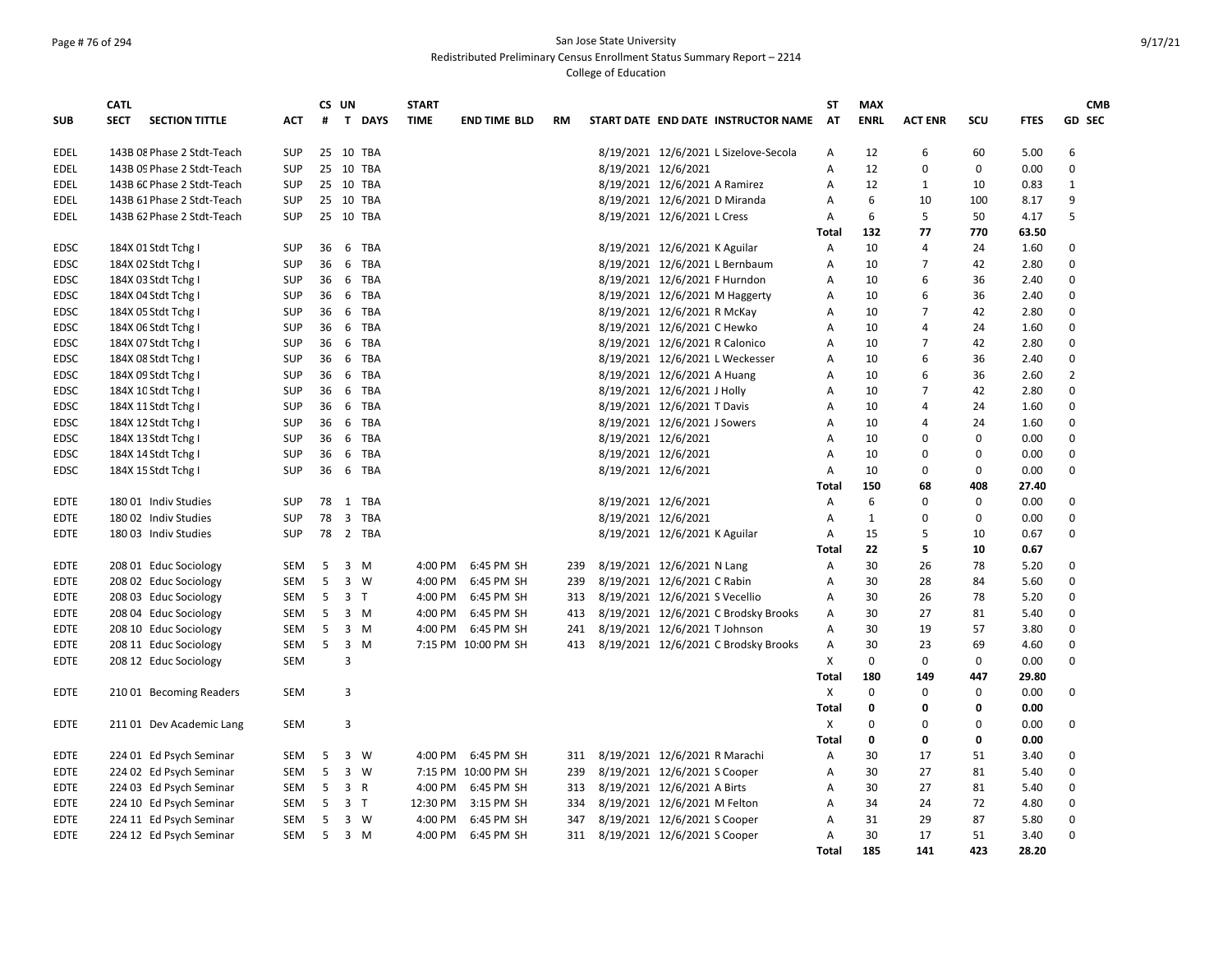### Page # 77 of 294 San Jose State University Redistributed Preliminary Census Enrollment Status Summary Report – 2214

|             | <b>CATL</b> |                                            |            |    | CS UN          |             | <b>START</b> |                     |           |                     |                                     | <b>ST</b>    | <b>MAX</b>  |                |     |             | <b>CMB</b>     |
|-------------|-------------|--------------------------------------------|------------|----|----------------|-------------|--------------|---------------------|-----------|---------------------|-------------------------------------|--------------|-------------|----------------|-----|-------------|----------------|
| <b>SUB</b>  | <b>SECT</b> | <b>SECTION TITTLE</b>                      | <b>ACT</b> | #  |                | T DAYS      | <b>TIME</b>  | <b>END TIME BLD</b> | <b>RM</b> |                     | START DATE END DATE INSTRUCTOR NAME | <b>AT</b>    | <b>ENRL</b> | <b>ACT ENR</b> | SCU | <b>FTES</b> | GD SEC         |
| <b>EDTE</b> |             | 250 01 Qual Res in Educ                    | <b>SEM</b> | 5  | 3 <sub>T</sub> |             |              | 7:15 PM 10:00 PM SH | 239       |                     | 8/19/2021 12/6/2021 N Lang          | Α            | 31          | 27             | 81  | 5.40        | 0              |
| <b>EDTE</b> |             | 250 02 Qual Res in Educ                    | SEM        | 5  |                | 3 W         |              | 7:15 PM 10:00 PM SH | 334       |                     | 8/19/2021 12/6/2021 G Smith         | Α            | 32          | 23             | 69  | 4.65        | 1              |
| <b>EDTE</b> |             | 250 03 Qual Res in Educ                    | <b>SEM</b> | 5  |                | 3 M         |              | 4:00 PM 6:45 PM SH  | 347       |                     | 8/19/2021 12/6/2021 S Vecellio      | А            | 31          | 25             | 75  | 5.05        | $\mathbf{1}$   |
| <b>EDTE</b> |             | 250 04 Qual Res in Educ                    | SEM        | 5  | 3 R            |             |              | 7:15 PM 10:00 PM SH | 413       |                     | 8/19/2021 12/6/2021 N Lang          | Α            | 30          | 17             | 51  | 3.40        | $\pmb{0}$      |
| <b>EDTE</b> |             | 250 10 Qual Res in Educ                    | SEM        | 5  |                | $3 \, M$    |              | 7:15 PM 10:00 PM SH | 314       |                     | 8/19/2021 12/6/2021 J Maleksalehi   | А            | 30          | 23             | 69  | 4.60        | $\pmb{0}$      |
| <b>EDTE</b> |             | 250 11 Qual Res in Educ                    | SEM        | 5  | 3 <sub>1</sub> |             |              | 7:15 PM 10:00 PM SH | 347       |                     | 8/19/2021 12/6/2021 S Vecellio      | Α            | 31          | 23             | 69  | 4.85        | 5              |
| <b>EDTE</b> |             | 250 12 Qual Res in Educ                    | SEM        | 5  |                | 3 W         |              | 4:00 PM 6:45 PM SH  | 346       |                     | 8/19/2021 12/6/2021 J Maleksalehi   | Α            | 35          | 24             | 72  | 4.85        | $\mathbf{1}$   |
| <b>EDTE</b> |             | 250 13 Qual Res in Educ                    | SEM        |    | 3              |             |              |                     |           |                     |                                     | X            | $\mathbf 0$ | $\mathbf 0$    | 0   | 0.00        | $\mathbf 0$    |
|             |             |                                            |            |    |                |             |              |                     |           |                     |                                     | <b>Total</b> | 220         | 162            | 486 | 32.80       |                |
| <b>EDTE</b> |             | 260 01 Cr Pers Sch Pl Dem                  | <b>SEM</b> | 5  | 3 <sub>T</sub> |             | 4:00 PM      | 6:45 PM SH          | 239       |                     | 8/19/2021 12/6/2021 L Kassab        | Α            | 30          | 27             | 81  | 5.40        | $\mathbf 0$    |
| <b>EDTE</b> |             | 260 02 Cr Pers Sch Pl Dem                  | SEM        | 5  |                | $3 \quad W$ | 4:00 PM      | 6:45 PM SH          | 315       |                     | 8/19/2021 12/6/2021 L Kassab        | Α            | 30          | 29             | 87  | 5.80        | $\pmb{0}$      |
| <b>EDTE</b> |             | 260 03 Cr Pers Sch Pl Dem                  | SEM        | 5  |                | $3 \, M$    |              | 7:15 PM 10:00 PM SH | 239       |                     | 8/19/2021 12/6/2021 K Cross         | Α            | 30          | 27             | 81  | 5.40        | $\pmb{0}$      |
| <b>EDTE</b> |             | 260 04 Cr Pers Sch Pl Dem                  | <b>SEM</b> | 5  | 3 R            |             | 4:00 PM      | 6:45 PM SH          | 413       |                     | 8/19/2021 12/6/2021 K Cross         | А            | 30          | 21             | 63  | 4.20        | 0              |
| <b>EDTE</b> |             | 260 10 Cr Pers Sch Pl Dem                  | SEM        | 5  |                | $3 \, M$    | 4:00 PM      | 6:45 PM SH          | 314       |                     | 8/19/2021 12/6/2021 K Cross         | Α            | 30          | 25             | 75  | 5.10        | $\overline{2}$ |
| <b>EDTE</b> |             | 260 11 Cr Pers Sch Pl Dem                  | <b>SEM</b> | 5  | 3 R            |             | 4:00 PM      | 6:45 PM SH          | 311       |                     | 8/19/2021 12/6/2021 L Kassab        | Α            | 30          | 23             | 69  | 4.60        | $\pmb{0}$      |
| <b>EDTE</b> |             | 260 12 Cr Pers Sch Pl Dem                  | SEM        | 5  | 3 R            |             | 4:00 PM      | 6:45 PM SH          | 433       |                     | 8/19/2021 12/6/2021 N Ramos-Beban   | Α            | 27          | 25             | 75  | 5.00        | $\pmb{0}$      |
| <b>EDTE</b> |             | 260 13 Cr Pers Sch Pl Dem                  | SEM        |    | $\overline{3}$ |             |              |                     |           |                     |                                     | X            | 0           | $\mathbf 0$    | 0   | 0.00        | $\pmb{0}$      |
|             |             |                                            |            |    |                |             |              |                     |           |                     |                                     | <b>Total</b> | 207         | 177            | 531 | 35.50       |                |
| EDTE        |             | 262 01 L2 Lang/Lit Devlt                   | SEM        | 5  | 3 <sub>1</sub> |             | 4:00 PM      | 6:45 PM SH          | 311       |                     | 8/19/2021 12/6/2021 D Miranda       | Α            | 30          | 29             | 87  | 5.80        | $\pmb{0}$      |
| <b>EDTE</b> |             | 262 02 L2 Lang/Lit Devlt                   | <b>SEM</b> | 5  |                | 3 M         | 4:00 PM      | 6:45 PM SH          | 212       |                     | 8/19/2021 12/6/2021 D Miranda       | Α            | 27          | 28             | 84  | 5.60        | $\mathbf 0$    |
| <b>EDTE</b> |             | 262 03 L2 Lang/Lit Devlt                   | SEM        | 5  | 3 R            |             | 4:00 PM      | 6:45 PM SH          | 314       |                     | 8/19/2021 12/6/2021 E Munoz-Munoz   | Α            | 30          | 24             | 72  | 4.80        | $\pmb{0}$      |
| <b>EDTE</b> |             | 262 04 L2 Lang/Lit Devlt                   | SEM        | 5  | 3 <sub>T</sub> |             | 4:00 PM      | 6:45 PM SH          | 347       |                     | 8/19/2021 12/6/2021 A Ramirez       | Α            | 31          | 27             | 81  | 5.40        | $\pmb{0}$      |
| <b>EDTE</b> |             | 262 10 L2 Lang/Lit Devlt                   | SEM        | 5  |                | $3 \, M$    | 12:30 PM     | 3:15 PM SH          | 334       |                     | 8/19/2021 12/6/2021 K Aguilar       | Α            | 34          | 24             | 72  | 4.80        | 0              |
| <b>EDTE</b> |             | 262 11 L2 Lang/Lit Devlt                   | SEM        | 5  |                | $3 \, M$    | 4:00 PM      | 6:45 PM SH          | 313       |                     | 8/19/2021 12/6/2021 B Rodriguez     | Α            | 30          | 18             | 54  | 3.60        | $\pmb{0}$      |
| <b>EDTE</b> |             | 262 12 L2 Lang/Lit Devlt                   | <b>SEM</b> | 5  |                | 3 W         |              | 7:15 PM 10:00 PM SH | 314       |                     | 8/19/2021 12/6/2021 B Rodriguez     | Α            | 30          | 21             | 63  | 4.20        | $\mathbf 0$    |
|             |             |                                            |            |    |                |             |              |                     |           |                     |                                     | <b>Total</b> | 212         | 171            | 513 | 34.20       |                |
| <b>EDTE</b> |             | 282 01 Assessment/Evaluation               | SEM        |    | 3              |             |              |                     |           |                     |                                     | X            | $\pmb{0}$   | 0              | 0   | 0.00        | $\pmb{0}$      |
| <b>EDTE</b> |             | 282 02 Assessment/Evaluation               | SEM        | 5  | 3 R            |             |              | 7:15 PM 10:00 PM SH | 334       |                     | 8/19/2021 12/6/2021 C Holmberg      | Α            | 34          | 26             | 78  | 5.20        | $\mathbf 0$    |
| <b>EDTE</b> |             | 282 03 Assessment/Evaluation               | SEM        | 5  | 3 F            |             |              | 12:30 PM 3:15 PM SH | 334       |                     | 8/19/2021 12/6/2021 C Holmberg      | Α            | 34          | 28             | 84  | 5.60        | $\pmb{0}$      |
|             |             |                                            |            |    |                |             |              |                     |           |                     |                                     | Total        | 68          | 54             | 162 | 10.80       |                |
| <b>EDTE</b> |             | 294 81 Hith & Spec Ed Teacher              | <b>SEM</b> | 6  |                | 3 TBA       |              |                     |           |                     | 8/19/2021 12/6/2021 C Rabin         | А            | 30          | 27             | 81  | 5.40        | 0              |
| EDTE        |             | 294 82 Hlth & Spec Ed Teacher              | SEM        | 6  |                | 3 TBA       |              |                     |           |                     | 8/19/2021 12/6/2021 J Madigan       | Α            | 35          | 32             | 96  | 6.40        | $\pmb{0}$      |
| <b>EDTE</b> |             | 294 83 Hlth & Spec Ed Teacher              | <b>SEM</b> | 6  |                | 3 TBA       |              |                     |           |                     | 8/19/2021 12/6/2021 J Madigan       | А            | 35          | 32             | 96  | 6.45        | $\mathbf{1}$   |
| <b>EDTE</b> |             | 294 84 Hlth & Spec Ed Teacher              | SEM        | 6  |                | $3 \, M$    |              | 4:00 PM 6:45 PM SH  | 346       |                     | 8/19/2021 12/6/2021 A Finkel        | Α            | 35          | 16             | 48  | 3.20        | $\pmb{0}$      |
| <b>EDTE</b> |             | 294 85 Hith & Spec Ed Teacher              | <b>SEM</b> | 6  |                | 3 TBA       |              |                     |           |                     | 8/19/2021 12/6/2021 J Madigan       | Α            | 35          | 35             | 105 | 7.05        | $\mathbf{1}$   |
|             |             |                                            |            |    |                |             |              |                     |           |                     |                                     | <b>Total</b> | 170         | 142            | 426 | 28.50       |                |
| <b>EDTE</b> |             |                                            | <b>SUP</b> | 48 | 3              | TBA         |              |                     |           |                     | 8/19/2021 12/6/2021 C Rabin         |              | 12          | 14             | 42  | 3.45        | 13             |
| <b>EDTE</b> |             | 298 01 Spec Studies<br>298 02 Spec Studies | <b>SUP</b> | 48 |                | 3 TBA       |              |                     |           |                     | 8/19/2021 12/6/2021 G Smith         | Α<br>Α       | 12          | 14             | 42  | 3.50        | 14             |
|             |             | 298 03 Spec Studies                        |            | 48 |                | 3 TBA       |              |                     |           |                     | 8/19/2021 12/6/2021 W Watson        |              | 12          | 12             | 36  | 3.00        | 12             |
| <b>EDTE</b> |             |                                            | <b>SUP</b> |    |                |             |              |                     |           |                     |                                     | Α            | 12          | 12             | 36  |             | 11             |
| <b>EDTE</b> |             | 298 04 Spec Studies                        | SUP        | 48 |                | 3 TBA       |              |                     |           |                     | 8/19/2021 12/6/2021 N Ramos-Beban   | Α            |             |                |     | 2.95        |                |
| <b>EDTE</b> |             | 298 05 Spec Studies                        | <b>SUP</b> | 48 |                | 3 TBA       |              |                     |           |                     | 8/19/2021 12/6/2021 N Ramos-Beban   | А            | 12          | 12             | 36  | 3.00        | 12             |
| <b>EDTE</b> |             | 298 06 Spec Studies                        | <b>SUP</b> | 48 |                | 3 TBA       |              |                     |           |                     | 8/19/2021 12/6/2021 M Green         | Α            | 12          | 10             | 30  | 2.50        | 10             |
| <b>EDTE</b> |             | 298 07 Spec Studies                        | SUP        | 48 |                | 3 TBA       |              |                     |           | 8/19/2021 12/6/2021 |                                     | Α            | 12          | $\mathbf 0$    | 0   | 0.00        | $\pmb{0}$      |
| <b>EDTE</b> |             | 298 10 Spec Studies                        | <b>SUP</b> | 48 | 6              | TBA         |              |                     |           |                     | 8/19/2021 12/6/2021 B Lamay         | Α            | 12          | 10             | 60  | 4.90        | 9              |
| <b>EDTE</b> |             | 298 11 Spec Studies                        | <b>SUP</b> | 48 | 6              | TBA         |              |                     |           |                     | 8/19/2021 12/6/2021 T Johnson       | A            | 12          | 10             | 60  | 4.90        | $\mathsf{q}$   |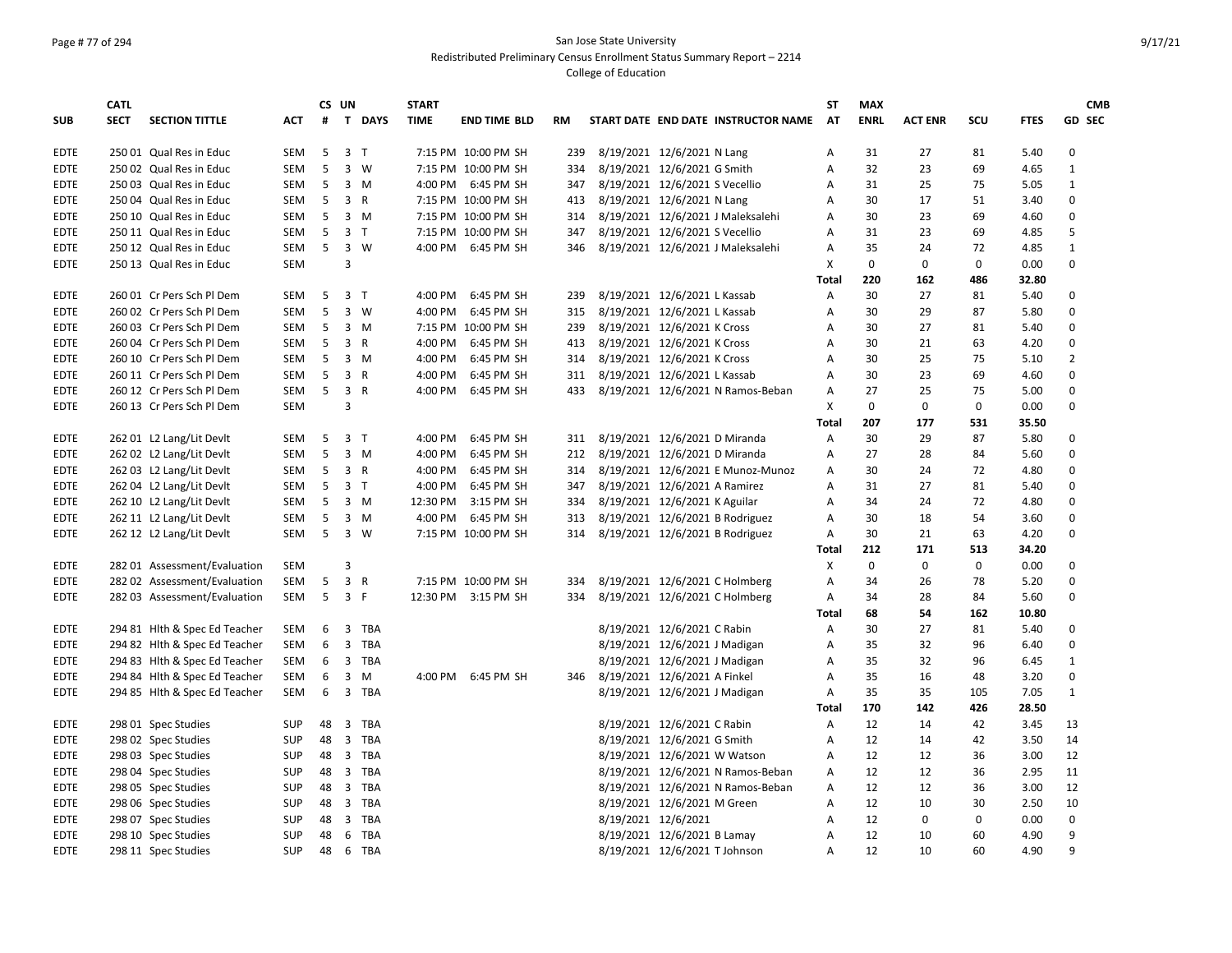### Page # 78 of 294 San Jose State University Redistributed Preliminary Census Enrollment Status Summary Report – 2214

|             | <b>CATL</b> |                       |            | CS UN |             | <b>START</b> |                     |    |                               |                                     | ST    | <b>MAX</b>  |                |             |                 | <b>CMB</b>              |
|-------------|-------------|-----------------------|------------|-------|-------------|--------------|---------------------|----|-------------------------------|-------------------------------------|-------|-------------|----------------|-------------|-----------------|-------------------------|
| <b>SUB</b>  | <b>SECT</b> | <b>SECTION TITTLE</b> | <b>ACT</b> | #     | <b>DAYS</b> | <b>TIME</b>  | <b>END TIME BLD</b> | RM |                               | START DATE END DATE INSTRUCTOR NAME | AT    | <b>ENRL</b> | <b>ACT ENR</b> | scu         | <b>FTES</b>     | <b>GD SEC</b>           |
| EDTE        |             | 298 12 Spec Studies   | <b>SUP</b> | 48    | 6 TBA       |              |                     |    | 8/19/2021 12/6/2021 L Poza    |                                     | A     | 12          | 9              | 54          | 4.50            | -9                      |
| <b>EDTE</b> |             | 298 13 Spec Studies   | <b>SUP</b> | 48    | 6 TBA       |              |                     |    |                               | 8/19/2021 12/6/2021 H Schlaman      | A     | 6           | 4              | 24          | 2.00            | $\overline{4}$          |
| <b>EDTE</b> |             | 298 14 Spec Studies   | <b>SUP</b> | 48    | 5 TBA       |              |                     |    |                               | 8/19/2021 12/6/2021 H Schlaman      | A     | 12          |                | 15          | 1.25            | - 3                     |
| <b>EDTE</b> |             | 298 15 Spec Studies   | <b>SUP</b> | 48    | 5 TBA       |              |                     |    | 8/19/2021 12/6/2021 L Poza    |                                     | A     |             |                | 10          | 0.83            | $\overline{2}$          |
| EDTE        |             | 298 16 Spec Studies   | <b>SUP</b> | 48    | 5 TBA       |              |                     |    | 8/19/2021 12/6/2021 T Johnson |                                     | A     |             |                | 10          | 0.83            |                         |
| <b>EDTE</b> |             | 298 17 Spec Studies   | <b>SUP</b> | 48    | 5 TBA       |              |                     |    | 8/19/2021 12/6/2021           |                                     | A     |             | 0              | $\Omega$    | 0.00            | $\overline{\mathbf{0}}$ |
|             |             |                       |            |       |             |              |                     |    |                               | <b>Teacher Education Total</b>      | Total | 147<br>2303 | 114<br>1761    | 455<br>5556 | 37.62<br>439.98 |                         |